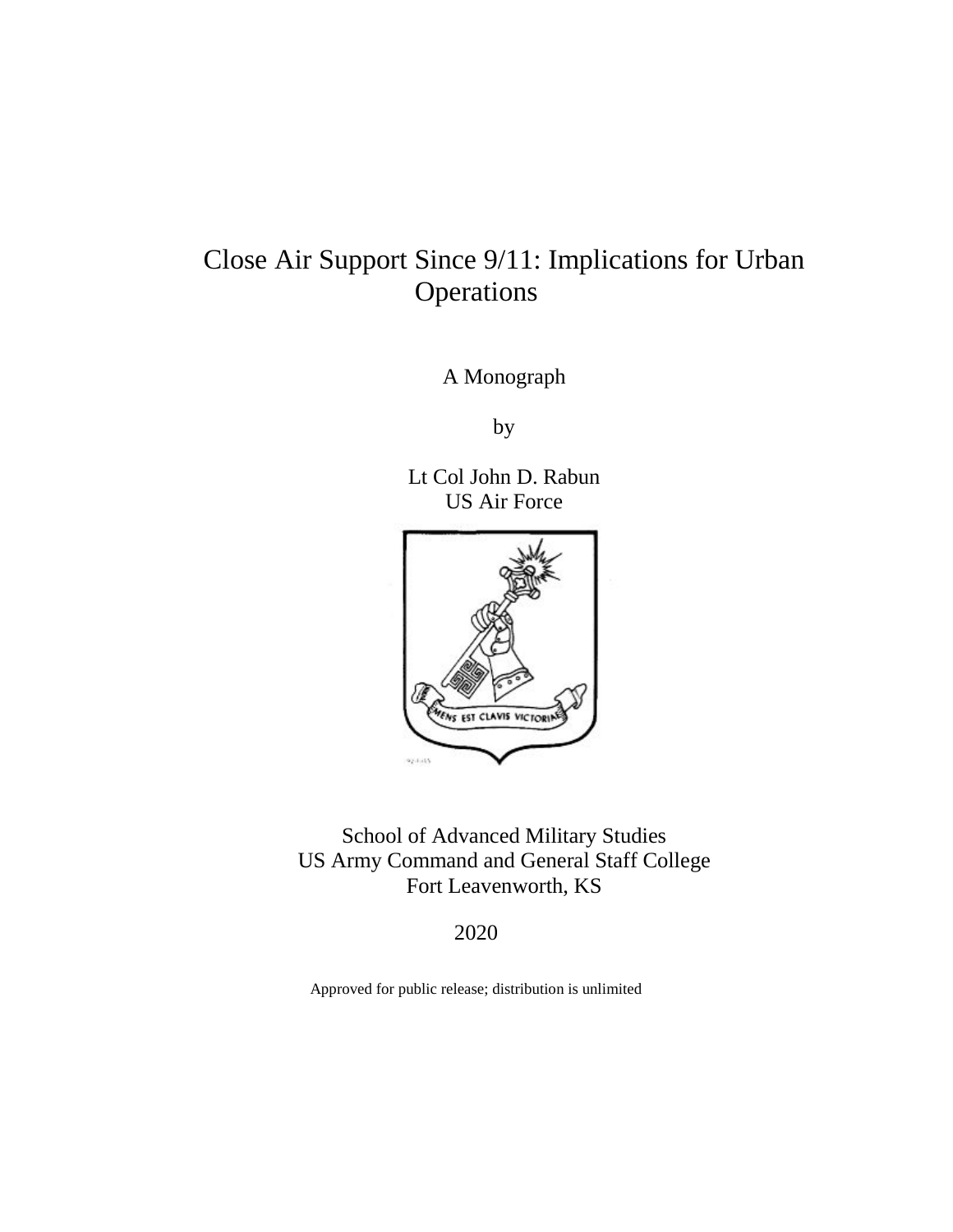| <b>REPORT DOCUMENTATION PAGE</b>                                                                                                                                                                                                                                                                                                                                                                                                                                                                                                                                                                                                                                                                                                                                                                                                                                      |                                                                                      |                        |                                                                                                            |                   | Form Approved<br>OMB No. 0704-0188                      |  |  |  |
|-----------------------------------------------------------------------------------------------------------------------------------------------------------------------------------------------------------------------------------------------------------------------------------------------------------------------------------------------------------------------------------------------------------------------------------------------------------------------------------------------------------------------------------------------------------------------------------------------------------------------------------------------------------------------------------------------------------------------------------------------------------------------------------------------------------------------------------------------------------------------|--------------------------------------------------------------------------------------|------------------------|------------------------------------------------------------------------------------------------------------|-------------------|---------------------------------------------------------|--|--|--|
| Public reporting burden for this collection of information is estimated to average 1 hour per response, including the time for reviewing instructions, searching existing<br>data sources, gathering and maintaining the data needed, and completing and reviewing this collection of information. Send comments regarding this burden estimate<br>or any other aspect of this collection of information, including suggestions for reducing this burden to Department of Defense, Washington Headquarters Services,<br>Directorate for Information Operations and Reports (0704-0188), 1215 Jefferson Davis Highway, Suite 1204, Arlington, VA 22202-4302. Respondents should be aware<br>that notwithstanding any other provision of law, no person shall be subject to any penalty for failing to comply with a collection of information if it does not display a |                                                                                      |                        |                                                                                                            |                   |                                                         |  |  |  |
|                                                                                                                                                                                                                                                                                                                                                                                                                                                                                                                                                                                                                                                                                                                                                                                                                                                                       | 1. REPORT DATE (DD-MM-YYYY)                                                          |                        | currently valid OMB control number. PLEASE DO NOT RETURN YOUR FORM TO THE ABOVE ADDRESS.<br>2. REPORT TYPE |                   | 3. DATES COVERED (From - To)                            |  |  |  |
| 21-05-2020                                                                                                                                                                                                                                                                                                                                                                                                                                                                                                                                                                                                                                                                                                                                                                                                                                                            |                                                                                      |                        | Master's Thesis                                                                                            |                   | <b>JUN 2019 - MAY 2020</b>                              |  |  |  |
|                                                                                                                                                                                                                                                                                                                                                                                                                                                                                                                                                                                                                                                                                                                                                                                                                                                                       | <b>4. TITLE AND SUBTITLE</b>                                                         |                        |                                                                                                            |                   | <b>5a. CONTRACT NUMBER</b>                              |  |  |  |
|                                                                                                                                                                                                                                                                                                                                                                                                                                                                                                                                                                                                                                                                                                                                                                                                                                                                       |                                                                                      |                        | Close Air Support Since 9/11: Implications for Urban Operations                                            |                   |                                                         |  |  |  |
|                                                                                                                                                                                                                                                                                                                                                                                                                                                                                                                                                                                                                                                                                                                                                                                                                                                                       |                                                                                      |                        |                                                                                                            |                   | <b>5b. GRANT NUMBER</b>                                 |  |  |  |
|                                                                                                                                                                                                                                                                                                                                                                                                                                                                                                                                                                                                                                                                                                                                                                                                                                                                       |                                                                                      |                        |                                                                                                            |                   | <b>5c. PROGRAM ELEMENT NUMBER</b>                       |  |  |  |
| 6. AUTHOR(S)                                                                                                                                                                                                                                                                                                                                                                                                                                                                                                                                                                                                                                                                                                                                                                                                                                                          |                                                                                      |                        |                                                                                                            |                   | <b>5d. PROJECT NUMBER</b>                               |  |  |  |
|                                                                                                                                                                                                                                                                                                                                                                                                                                                                                                                                                                                                                                                                                                                                                                                                                                                                       | Lt Col John D. Rabun                                                                 |                        |                                                                                                            |                   |                                                         |  |  |  |
|                                                                                                                                                                                                                                                                                                                                                                                                                                                                                                                                                                                                                                                                                                                                                                                                                                                                       |                                                                                      |                        |                                                                                                            |                   | <b>5e. TASK NUMBER</b>                                  |  |  |  |
|                                                                                                                                                                                                                                                                                                                                                                                                                                                                                                                                                                                                                                                                                                                                                                                                                                                                       |                                                                                      |                        |                                                                                                            |                   | 5f. WORK UNIT NUMBER                                    |  |  |  |
|                                                                                                                                                                                                                                                                                                                                                                                                                                                                                                                                                                                                                                                                                                                                                                                                                                                                       | U.S. Army Command and General Staff College<br><b>ATTN: ATZL-SWD-GD</b>              |                        | 7. PERFORMING ORGANIZATION NAME(S) AND ADDRESS(ES)                                                         |                   | 8. PERFORMING ORG REPORT<br><b>NUMBER</b>               |  |  |  |
|                                                                                                                                                                                                                                                                                                                                                                                                                                                                                                                                                                                                                                                                                                                                                                                                                                                                       |                                                                                      |                        |                                                                                                            |                   |                                                         |  |  |  |
| Fort Leavenworth, KS 66027-2301<br>9. SPONSORING / MONITORING AGENCY NAME(S) AND ADDRESS(ES)<br><b>Advanced Military Studies Program</b>                                                                                                                                                                                                                                                                                                                                                                                                                                                                                                                                                                                                                                                                                                                              |                                                                                      |                        |                                                                                                            |                   | <b>10. SPONSOR/MONITOR'S</b><br><b>ACRONYM(S)</b>       |  |  |  |
|                                                                                                                                                                                                                                                                                                                                                                                                                                                                                                                                                                                                                                                                                                                                                                                                                                                                       |                                                                                      |                        |                                                                                                            |                   | <b>11. SPONSOR/MONITOR'S</b><br><b>REPORT NUMBER(S)</b> |  |  |  |
|                                                                                                                                                                                                                                                                                                                                                                                                                                                                                                                                                                                                                                                                                                                                                                                                                                                                       | 12. DISTRIBUTION / AVAILABILITY STATEMENT                                            |                        | Approved for Public Release; Distribution is Unlimited                                                     |                   |                                                         |  |  |  |
|                                                                                                                                                                                                                                                                                                                                                                                                                                                                                                                                                                                                                                                                                                                                                                                                                                                                       | <b>13. SUPPLEMENTARY NOTES</b>                                                       |                        |                                                                                                            |                   |                                                         |  |  |  |
| <b>14. ABSTRACT</b><br>The current emphasis from the National Security Strategy on Great Power Conflict has led to a focus<br>on supporting Large Scale Combat Operations. However, doctrine does not reflect the rapid<br>urbanization of populations throughout the world. Close Air Support during Large Scale Combat<br>Operations is further complicated in the urban environment in terms of risks of fratricide and<br>collateral damage. This monograph explores two case studies of Close Air Support to ground<br>operations since 9/11. The conclusions from each case study are applied to combat in an urban<br>environment and the doctrine which supports urban operations.                                                                                                                                                                            |                                                                                      |                        |                                                                                                            |                   |                                                         |  |  |  |
| <b>15. SUBJECT TERMS</b><br>Close Air Support; Air to Ground integration; Operation Anaconda, Operation Phantom Fury, Urban                                                                                                                                                                                                                                                                                                                                                                                                                                                                                                                                                                                                                                                                                                                                           |                                                                                      |                        |                                                                                                            |                   |                                                         |  |  |  |
|                                                                                                                                                                                                                                                                                                                                                                                                                                                                                                                                                                                                                                                                                                                                                                                                                                                                       | <b>Operations, Dense Urban Environment</b><br><b>16. SECURITY CLASSIFICATION OF:</b> |                        |                                                                                                            | <b>18. NUMBER</b> |                                                         |  |  |  |
|                                                                                                                                                                                                                                                                                                                                                                                                                                                                                                                                                                                                                                                                                                                                                                                                                                                                       |                                                                                      |                        | 17.<br><b>LIMITATION</b>                                                                                   | OF PAGES          | 19a. NAME OF RESPONSIBLE PERSON                         |  |  |  |
| а.<br><b>REPORT</b>                                                                                                                                                                                                                                                                                                                                                                                                                                                                                                                                                                                                                                                                                                                                                                                                                                                   | <b>b. ABSTRACT</b>                                                                   | c. THIS<br><b>PAGE</b> | <b>OF ABSTRACT</b>                                                                                         | 40.               | 19b. PHONE NUMBER (include area code)                   |  |  |  |
| (U)                                                                                                                                                                                                                                                                                                                                                                                                                                                                                                                                                                                                                                                                                                                                                                                                                                                                   | (U)                                                                                  | (U)                    | (U)                                                                                                        |                   | Standard Form 298 (Rev. 8-98)                           |  |  |  |

**Standard Form 298 (Rev. 8-98) Prescribed by ANSI Std. Z39.18**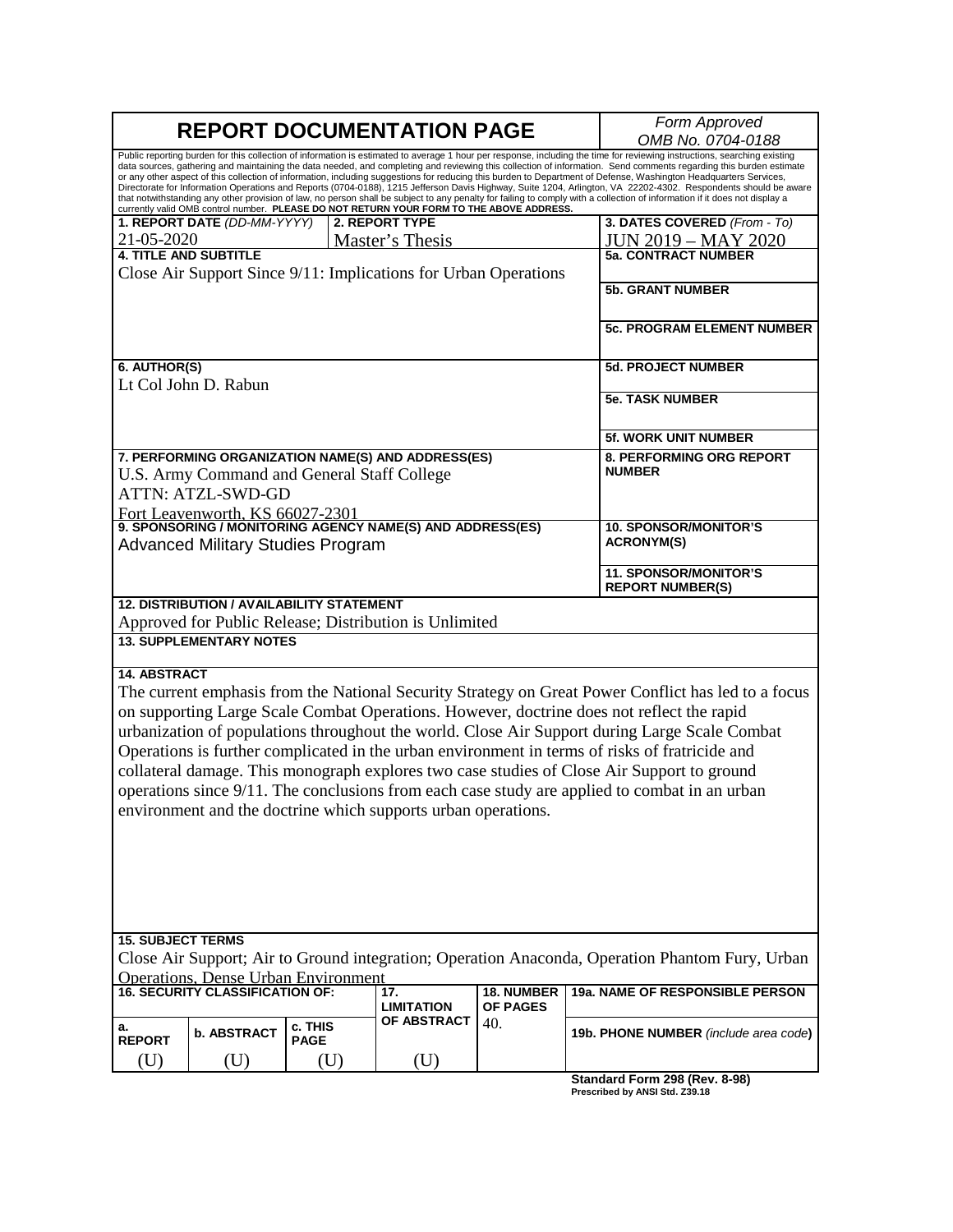## Monograph Approval Page

Name of Candidate: Lt Col John D. Rabun

Monograph Title: Close Air Support Since 9/11: Implications for Urban Operations

Approved by:

|                    | , Monograph Director |
|--------------------|----------------------|
| L.L. M. C. 1. D.L. |                      |

John M. Curatola, PhD

\_\_\_\_\_\_\_\_\_\_\_\_\_\_\_\_\_\_\_\_\_\_\_\_\_\_\_\_\_\_\_\_\_\_, Seminar Leader

James C. Reese, COL

\_\_\_\_\_\_\_\_\_\_\_\_\_\_\_\_\_\_\_\_\_\_\_\_\_\_\_\_\_\_\_\_\_\_, Director, School of Advanced Military Studies

Brian A. Payne, COL

Accepted this 21st day of May 2020 by:

\_\_\_\_\_\_\_\_\_\_\_\_\_\_\_\_\_\_\_\_\_\_\_\_\_\_\_\_\_\_\_\_\_\_, Acting Director, Office of Degree Programs

Prisco R. Hernandez, PhD

The opinions and conclusions expressed herein are those of the student author and do not necessarily represent the views of the US Army Command and General Staff College or any other government agency. (References to this study should include the foregoing statement.)

Fair use determination or copyright permission has been obtained for the inclusion of pictures, maps, graphics, and any other works incorporated into this manuscript. A work of the US government is not subject to copyright, however further publication or sale of copyrighted images is not permissible.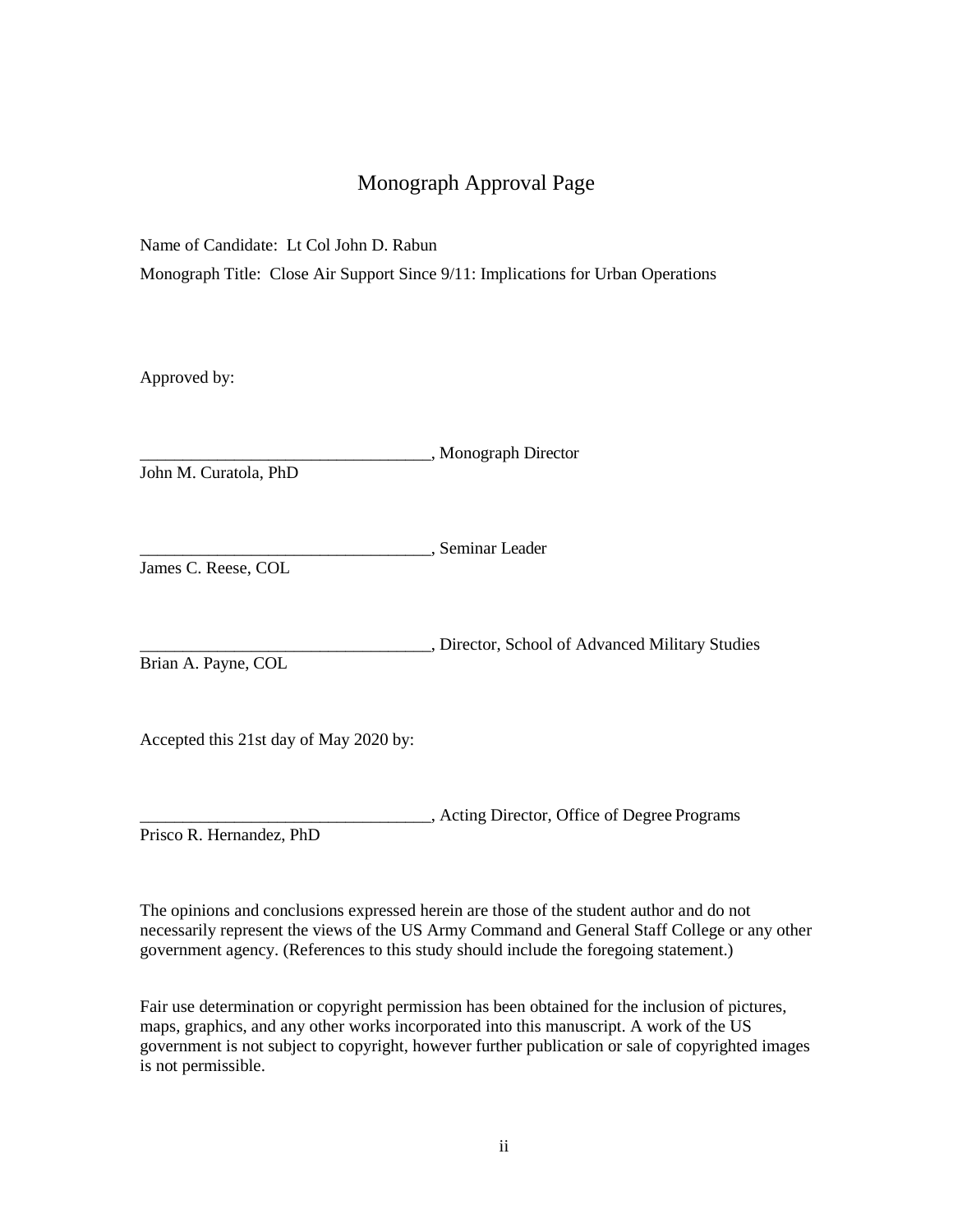### Abstract

Close Air Support Since 9/11: Implications for Urban Operations, by Lt Col John D. Rabun, 40 pages.

The current emphasis from the National Security Strategy on Great Power Conflict has led to a focus on supporting Large Scale Combat Operations. However, doctrine does not reflect the rapid urbanization of populations throughout the world. Close Air Support during Large Scale Combat Operations is further complicated in the urban environment in terms of risks of fratricide and collateral damage. This monograph explores two case studies of Close Air Support to ground operations since 9/11. The conclusions from each case study are applied to combat in an urban environment and the doctrine which supports urban operations.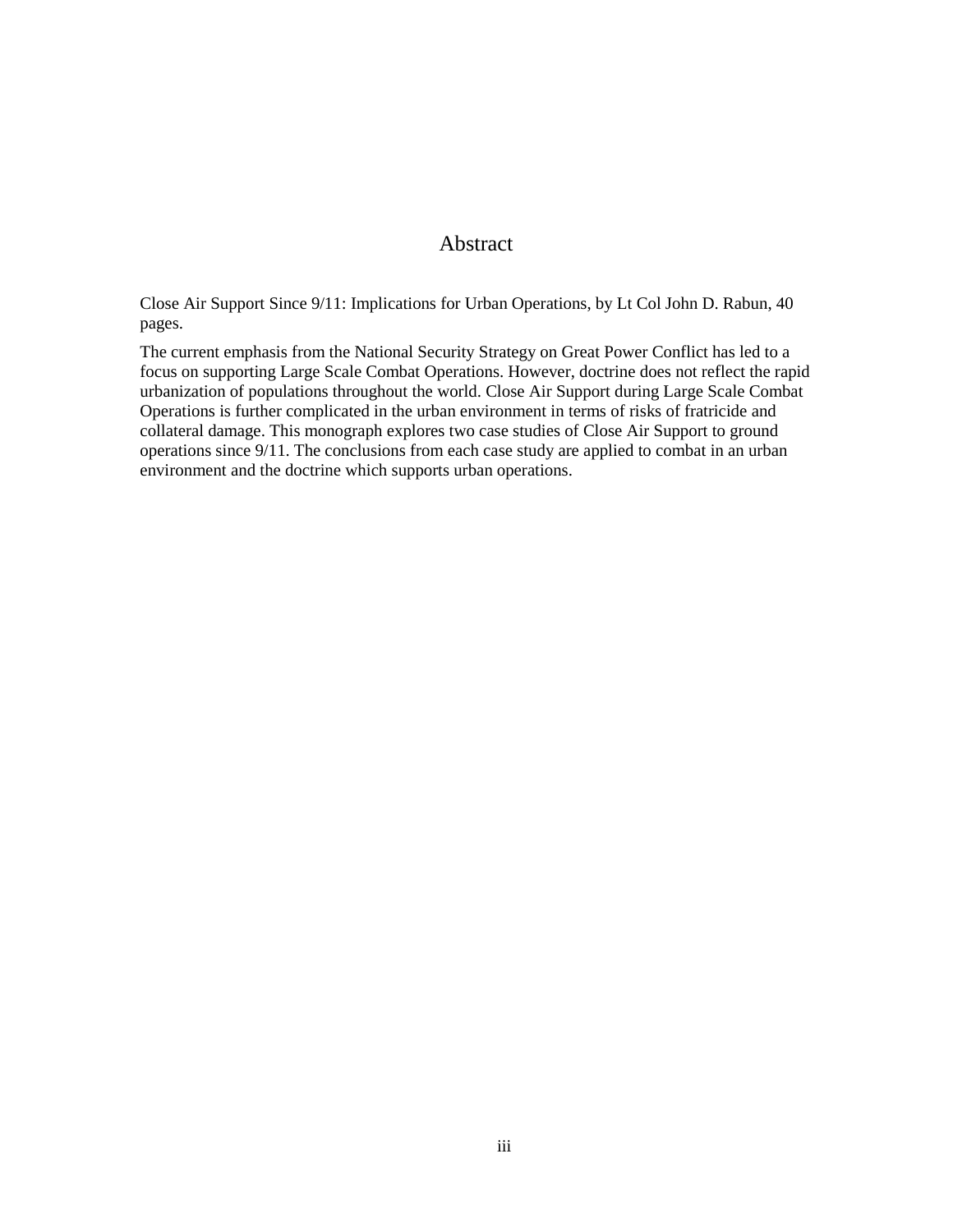## Contents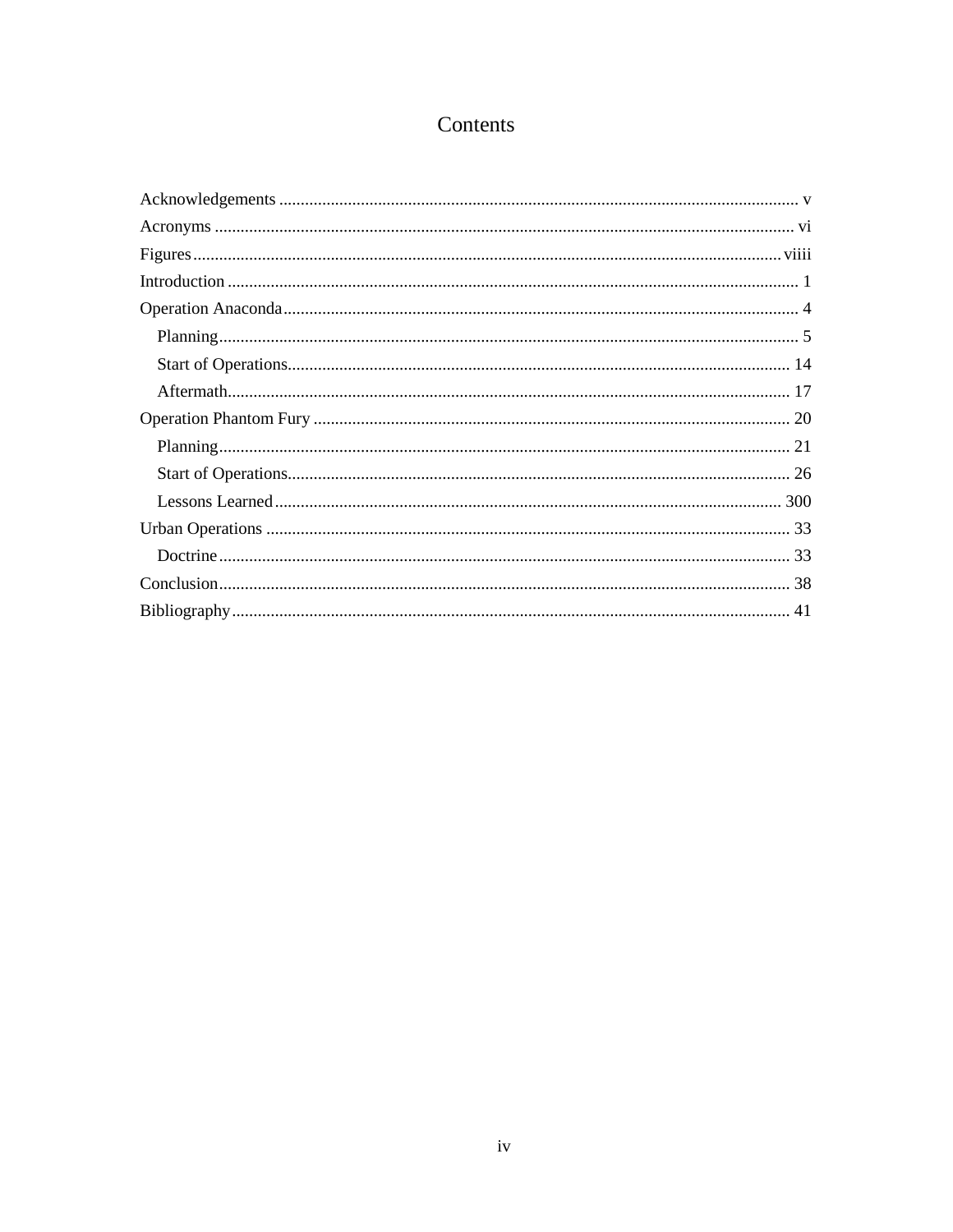### Acknowledgements

<span id="page-5-0"></span>I am grateful for my family and their support in my academic endeavors- without their love and understanding I could not have finished this monograph as efficiently as I desired. The biggest thanks go to my editor in chief and wife, Becca, for all the hard work she put into making my Fighter Pilot musings into coherent thoughts that passed academic rigor. I would also like to thank Dr. Curatola for his insights and aviation-themed chats outside of class. COL Reese and the rest of my seminar, The Ocho, were indispensable in developing my academic skills. Lastly, I would like to thank the beautiful country of Scotland and their fine export products, which allowed me to write late at night, willingly.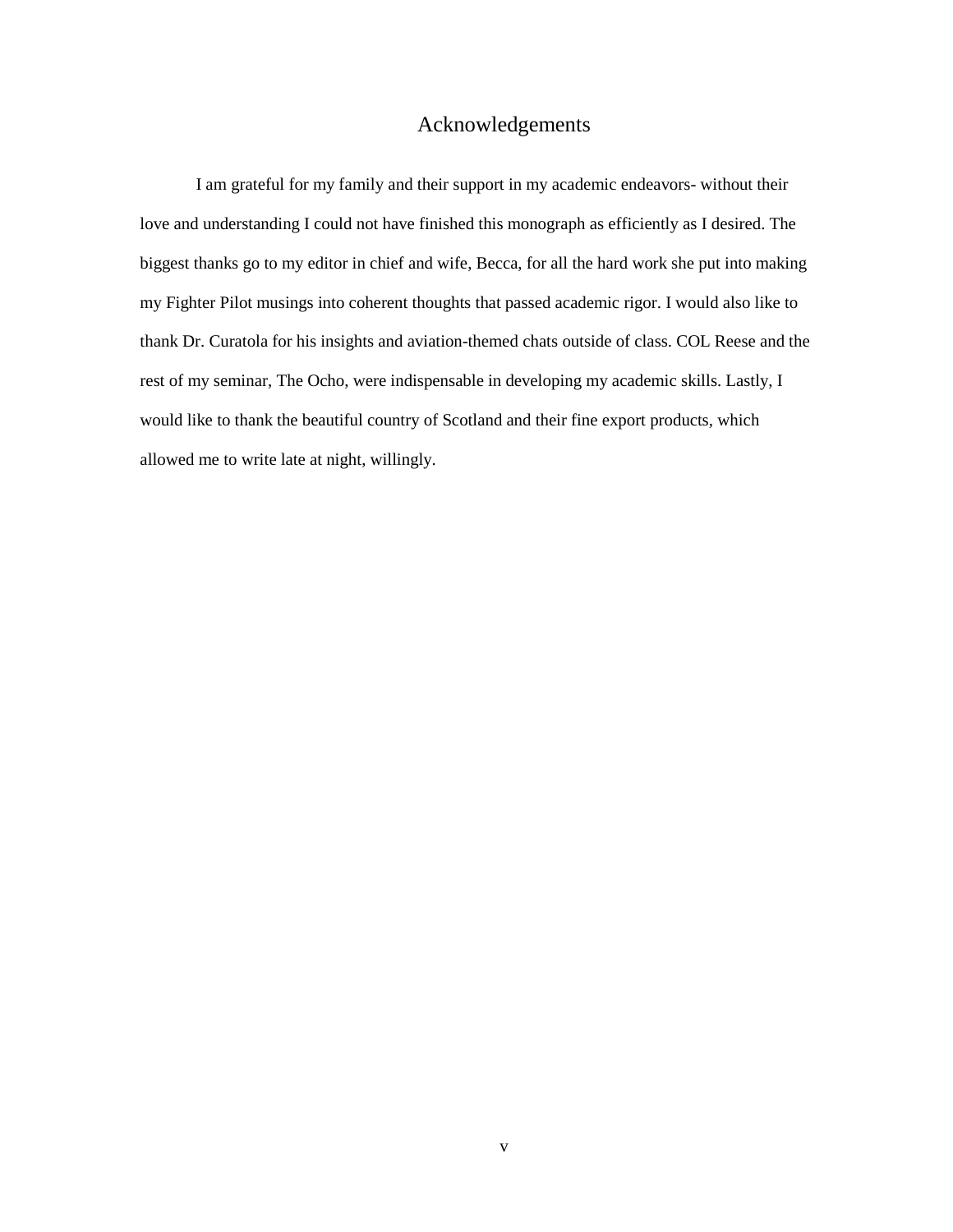## Acronyms

<span id="page-6-0"></span>

| <b>AAA</b>     | <b>Anti-Aircraft Artillery</b>                 |
|----------------|------------------------------------------------|
| <b>AQ</b>      | al-Qaeda                                       |
| <b>ASOC</b>    | <b>Air Support Operations Center</b>           |
| <b>BCD</b>     | <b>Battlefield Coordination Detachment</b>     |
| C <sub>2</sub> | <b>Command and Control</b>                     |
| CAS            | Close Air Support                              |
| CAOC           | <b>Combined Air Operations Center</b>          |
| <b>CENTCOM</b> | <b>Central Command</b>                         |
| <b>CFACC</b>   | <b>Combined Force Air Component Commander</b>  |
| <b>CFLCC</b>   | <b>Combined Force Land Component Commander</b> |
| <b>CJTF</b>    | <b>Combined Joint Task Force</b>               |
| <b>FAC</b>     | Forward Air Controller                         |
| FAC(A)         | Forward Air Controller (Airborne)              |
| <b>GFAC</b>    | Ground Forward Air Controller                  |
| <b>GRG</b>     | Gridded Reference Graphic                      |
| <b>GTAC</b>    | <b>Ground Terminal Air Controller</b>          |
| <b>HUMINT</b>  | Human Intelligence                             |
| <b>IED</b>     | <b>Improvised Explosive Device</b>             |
| <b>IPB</b>     | Intelligence Preparation of the Battlefield    |
| <b>JDAM</b>    | <b>Joint Direct Attack Munition</b>            |
| <b>JFC</b>     | <b>Joint Force Commander</b>                   |
| <b>JSOA</b>    | Joint Special Operations Area                  |
| <b>JTAC</b>    | Joint Terminal Air Controller                  |
| <b>MANPAD</b>  | Man-Portable Air Defense                       |
| <b>OPORD</b>   | <b>Operations Order</b>                        |
| QRF            | <b>Quick Reaction Force</b>                    |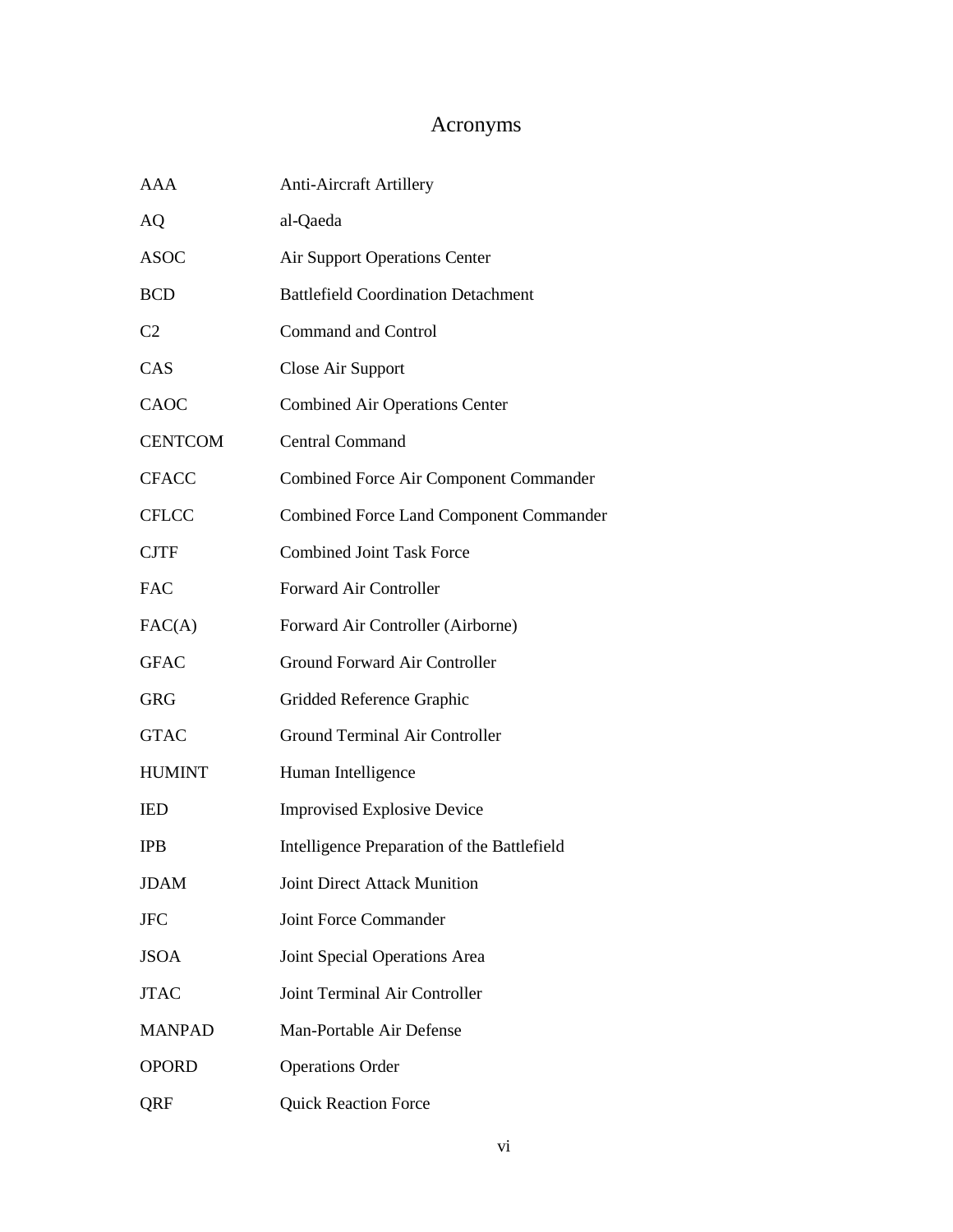RCT Regimental Combat Team ROE Rules of Engagement RPG Rocket Propelled Grenade SEAD Suppression of Enemy Air Defense SOF Special Operation Force TF Task Force UAV Unmanned Aerial Vehicle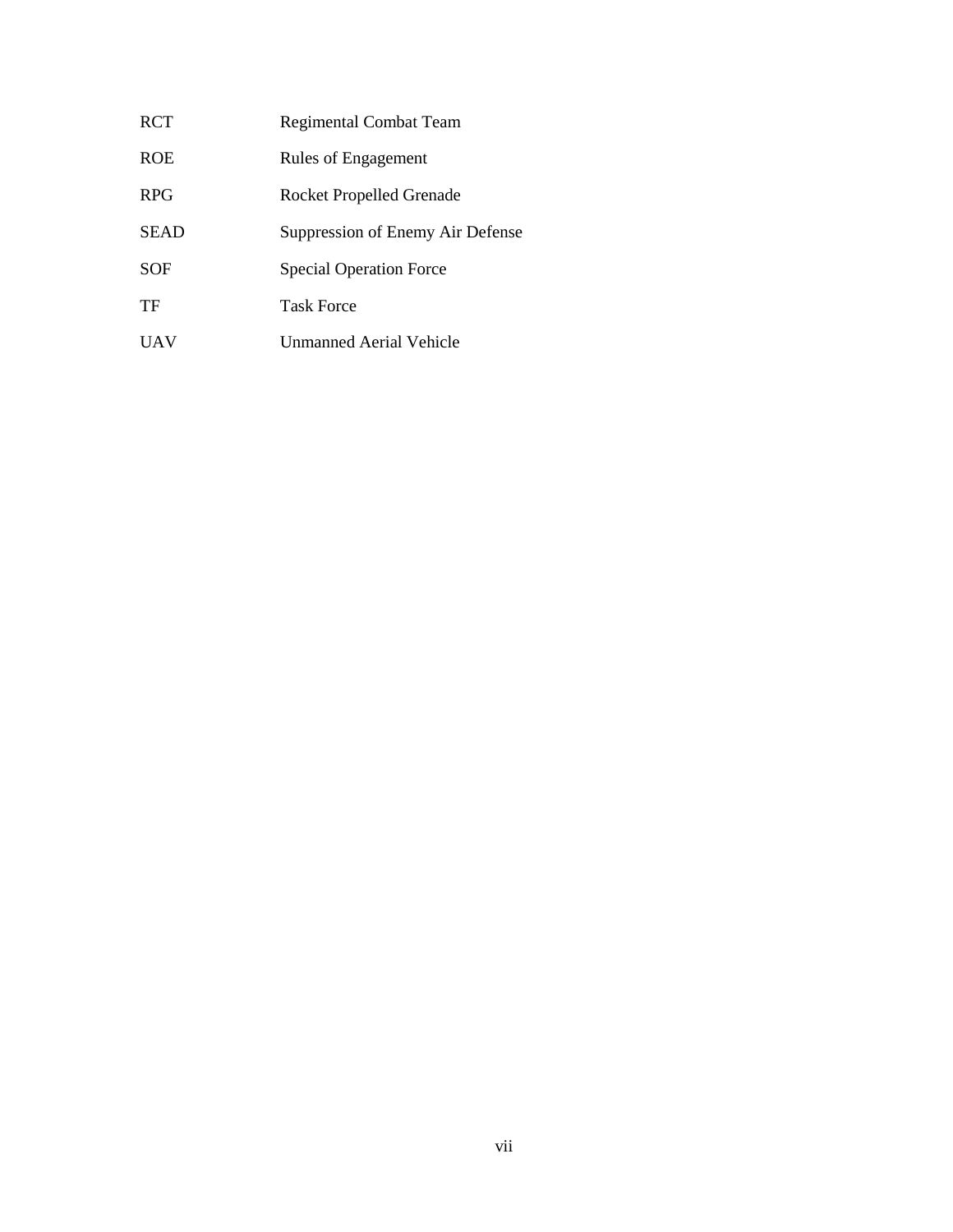## Figures

<span id="page-8-0"></span>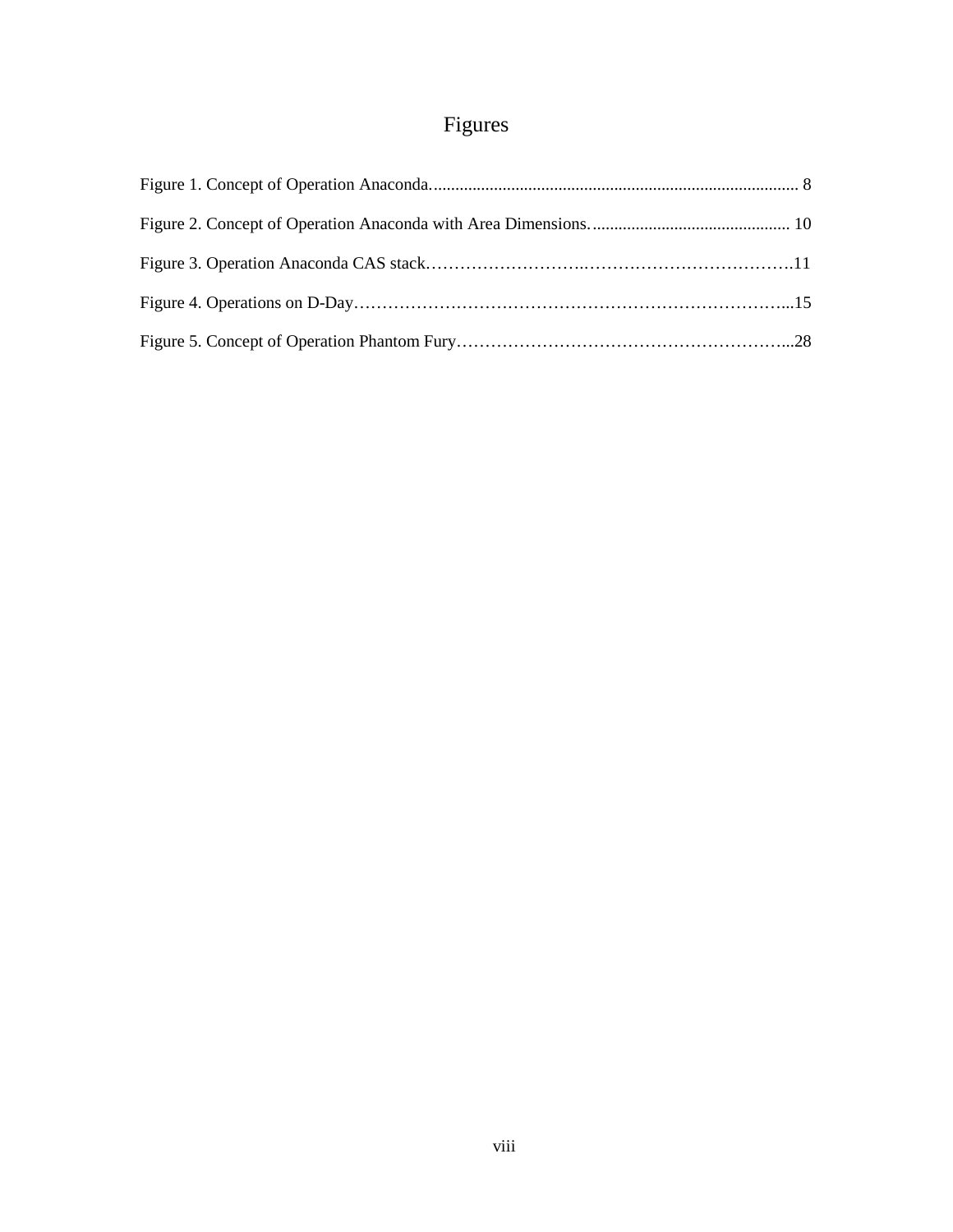#### Introduction

<span id="page-9-0"></span>CPT Nate Self surveyed the battlefield within his limited view. He was crouched down to present as small of a target as possible to the oncoming enemy fire consisting of medium and heavy machine guns, small arms, rocket-propelled grenades (RPGs), and mortars. CPT Self and his team's situation was dire. His quick reaction force (QRF) had just crash-landed on top of Takur Ghar, a mountain in Afghanistan. His team suffered multiple friendly forces killed and wounded in the first minute of the engagement. The QRF's mission of finding and recovering a lost Navy SEAL on Takur Ghar had become significantly more complicated than expected. The QRF consisted of nine Rangers, only six of the Rangers able to fight after the rest were wounded or killed in the crash and subsequent firefight.<sup>1</sup> The amount of fire impacting his perimeter was increasing by the minute. Enemy fighters occupied earthen bunkers and trench lines only seventyfive meters away, making any call for fire a dangerous proposition. $2$ 

Twister 51/52, a two-ship formation of F-15Es was flying in the area while prosecuting targets for another Ground Forward Air Controller (GFAC). CPT Self's attached GFAC established radio contact with Twister 51/52 and requested the flight to conduct a strafe pass using their 20mm gun on the enemy positions pinning down his team. Twister flight employed their guns in eight passes over the next thirty minutes to kill and suppress enemy forces on the top of Takur Ghar.<sup>3</sup> Over the next two hours, F-15E's and F-16s conducted multiple strafe passes and dropped several bombs in support of the embattled QRF. Additionally, a newly fielded Predator unmanned aerial vehicle (UAV), employed a Hellfire missile against an earthen bunker generating most of the enemy fire. Destruction of the bunker allowed the remaining Rangers and

<sup>1</sup> Lester W. Grau and Dodge Billingsley, *Operation Anaconda: America's First Major Battle in Afghanistan* (Lawrence: University Press of Kansas, 2011), 248.

<sup>2</sup> Ibid., 252.

<sup>3</sup> US Department of the Air Force, *Operation Anaconda: An Airpower Perspective* (Washington, DC: US Department of the Air Force, 2005), 75.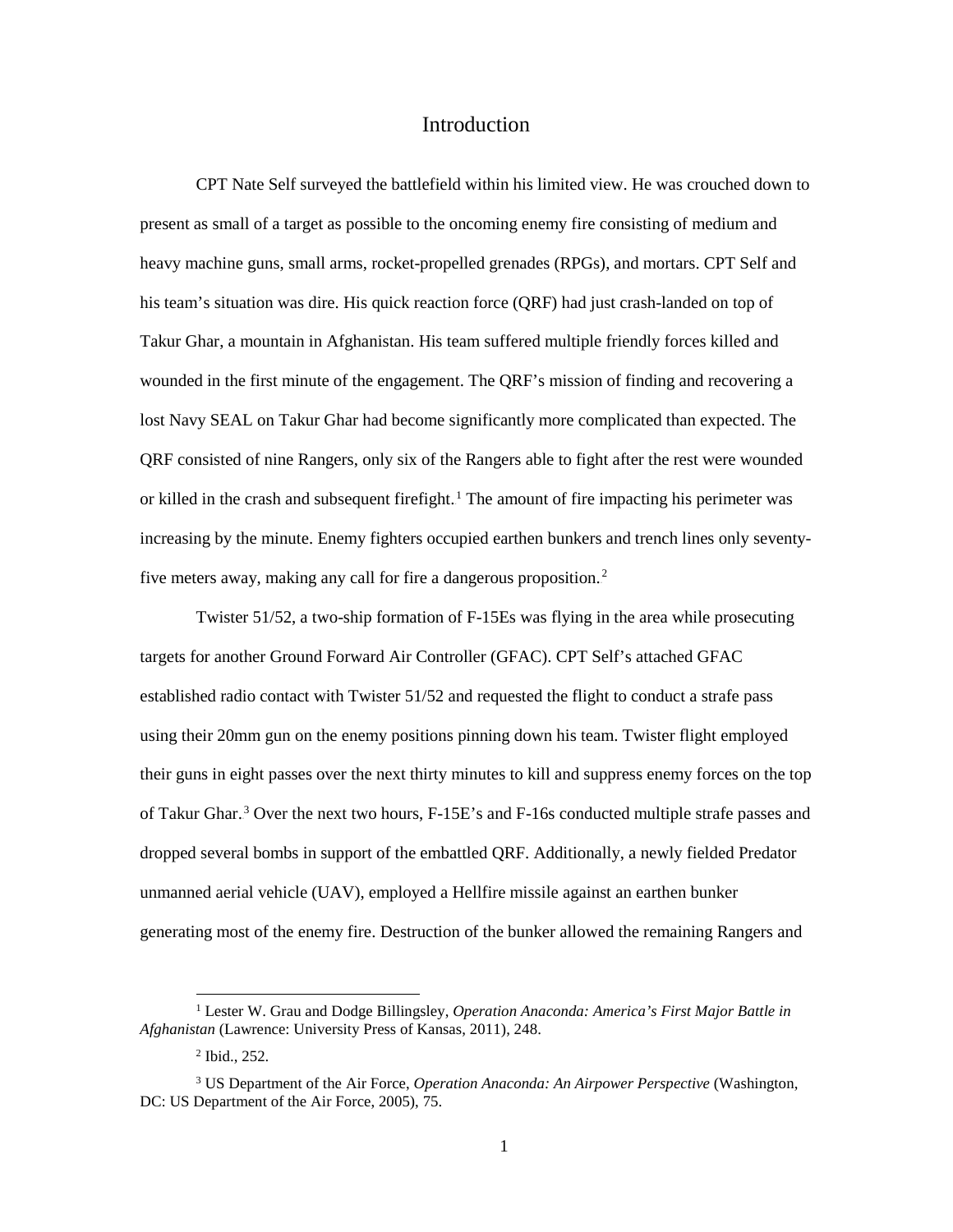their reinforcing comrades to assault the trench and bunker complex, killing the occupying enemy troops. Destruction of the fortification allowed the Americans on the mountain top much-needed breathing room. Joint fires, combined with maneuver, prevailed over the enemy forces on "Roberts Ridge."<sup>4</sup> The fluid nature of the fighting and the close proximity of friendly and enemy forces is indicative of the urban fighting in Iraq during Operation Iraqi Freedom.

Since the terror attacks on 11 September 2001, the United States waged war across the globe to counter terrorism. The US military engaged in joint campaigns, leveraging the strengths of each service branch and components to reduce individual weaknesses. One of the asymmetric advantages that American forces leveraged over the past eighteen years is its unrivaled airpower. The US Air Force provides an asymmetric advantage to allied ground forces by delivering responsive precision targeting of enemy formations and positions in close proximity to friendly forces. This advantage often allowed ground forces to prevail in combat. The joint force faces a distinct possibility of fighting in an urban environment in the future, as they have in the past during the clearance of Fallujah and fighting in Nasiriyah during Operation Iraqi Freedom.

Air support demonstrated its advantages during Operation Iraqi Freedom when Close Air Support (CAS) was vital in the rapid advance to Baghdad. Airpower defeated or degraded Iraqi forces before they closed with American ground forces, and when Iraqi forces crossed into the close fight, airpower was able to decimate them in detail. Much of the CAS utilized occurred in the urban environment. The utilization of CAS in past conflicts has been an integral part of how the US military fought and won battles. Technological improvements have allowed for the execution of CAS for US forces in every major conflict since the Korean War. Joint operations stress the utilization of CAS to enable friendly movement and maneuver as a critical enabler. The US military has cautiously built upon the relationship inherent to joint fires since 9/11, allowing for tactical success on the battlefield surpassing all expectations. CAS will be essential for joint

<sup>4</sup> The ridgeline was named after one of the deceased Navy SEALs.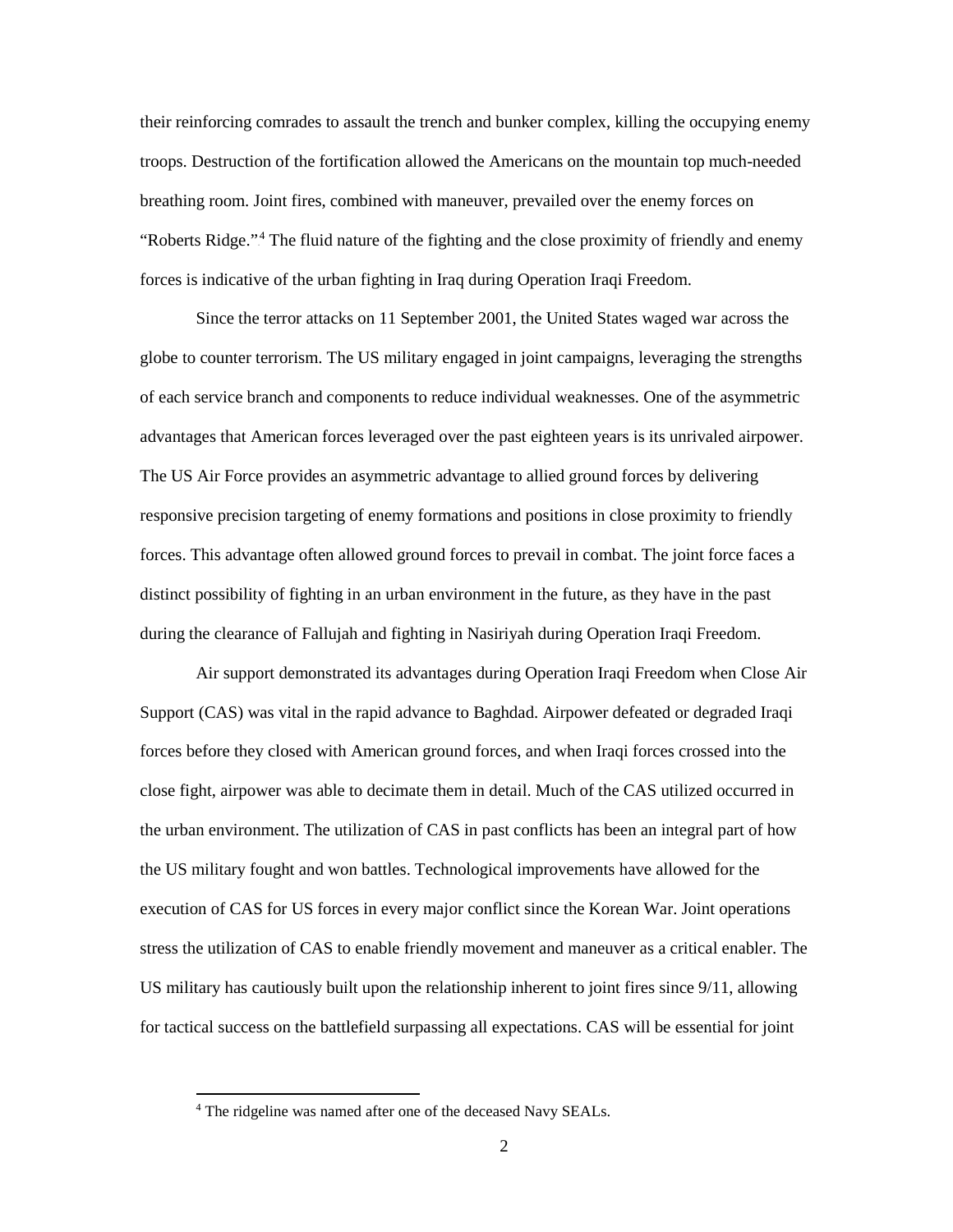forces to prevail in future conflicts and urban areas as they more and more become the location of future battles. In order to leverage CAS in the future, the US military will need to embrace all of the joint services and enhance the linkages between air and ground units. The flexibility of employment and precision effects from the ultimate high ground enables American maneuver units to close with and defeat their numerically degraded adversaries.

The population of the world is rapidly increasing, and much of the population is relocating to urban areas. In 2018, 55 percent of the world's population lived in urban areas.<sup>5</sup> Given the trend in urbanization and extensive use of CAS by US troops, this study will also shed light on the conduct of joint fire support, not necessarily just in urban operations. US forces have fought multiple battles in urban areas, but a look at how the US military integrates joint firepower in all types of battles will allow for an analysis of lessons learned. Utilizing research of two case studies through the lens of history and doctrine, while using the following questions to illuminate the effectiveness of each operation: What joint planning was accomplished, and what was the effectiveness? Was there sufficient coordination among services before the operation commenced? Lastly, did the execution of the operation unfold as planned, or were there underlying execution issues that needed to be resolved? If these questions are answered negatively, did this have an impact on that operation? If there was a negative effect, how could it impact joint operations in urban environments? Two case studies will be used in this monograph to illuminate lessons learned during joint operations, specifically focusing on the planning for employment of weapons during a CAS mission. Research from Operation Anaconda in Afghanistan and Operation Phantom Fury in Iraq will be included in the study. Even though Operation Anaconda was not fought in an urban environment, it is included due to the many lessons learned that can be drawn for future joint operations based on the fluid nature of the fighting.

<sup>&</sup>lt;sup>5</sup> Mark York, "Dense Urban Environments: What Does the Operational Environment Look Like?" (Master's Thesis, US Army Command and General Staff College, 2019), 2.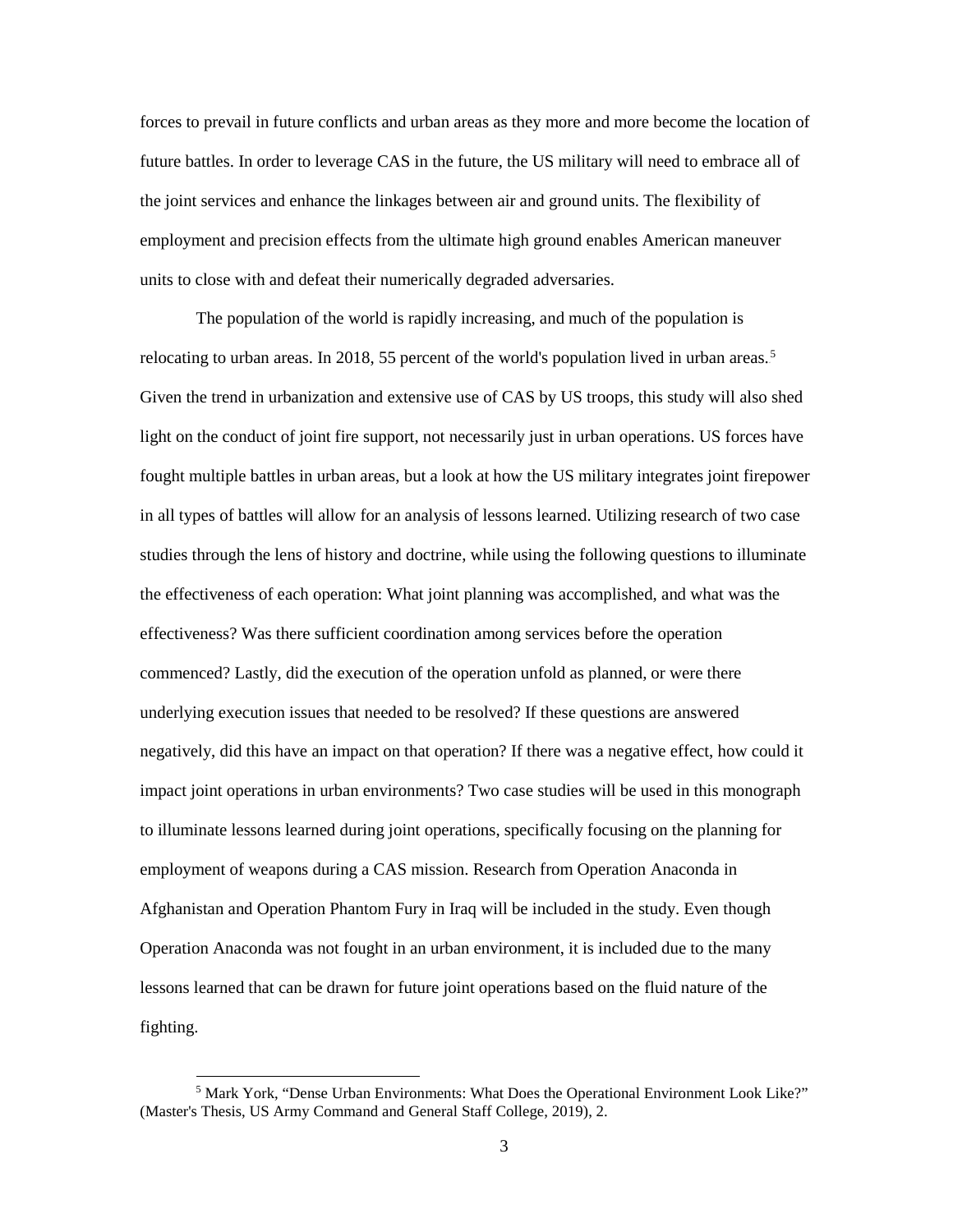If tasked to fight a war overseas, the US military will need to effectively use all parts of the joint force to compel the adversary to submit to US objectives. The world is rapidly urbanizing, therefore fighting in populated areas is more likely than in the past. The use of America's technological overmatch to prevail when fighting is necessary while operating far from home. Identifying lessons learned is a requirement in order to change doctrine. To see through the fog and friction that occurred in past operations will allow joint forces to continue to plan, execute and achieve their assigned goals; particularly if conducting operations in demanding urban environments.

### Operation Anaconda

<span id="page-12-0"></span>In the skies over the Shahi-Kot valley, two USAF A-10s hunted targets in support of the pitched fight below. On 5 March 2020, the fighting in Shahi-Kot had been ongoing for three days. The Taliban and al-Qaeda (AQ) fighters had not given up and were continuing to mass and counter-attack exposed American positions in the ridgelines. The lack of organic firepower possessed by the infantry below made interdicting reinforcements a top Air Force priority.

While A-10s were on scene and looking for targets, a nearby MQ-1 Predator located multiple vehicles and a large number of enemy soldiers massing in a neighboring valley.<sup>6</sup> The Predator operator contacted a nearby Ground Terminal Air Controller (GTAC) to call in the orbiting A-10s. The Predator operator relayed the location of the four trucks and up to 200 personnel hidden deep in the shadows of the valley. Dusk was approaching and the two GTACs that could see the valley were not able to discern the massing forces in the shadows. The A-10s found the valley and fired several marking rockets to designate the area for the GTACs. After receiving clearance to employ their weapons, the A-10s made several passes while releasing all their ordinance, seeing multiple secondary explosions. The A-10s then contacted a Navy two-ship

<sup>6</sup> Grau and Billingsley, *Operation Anaconda,* 288.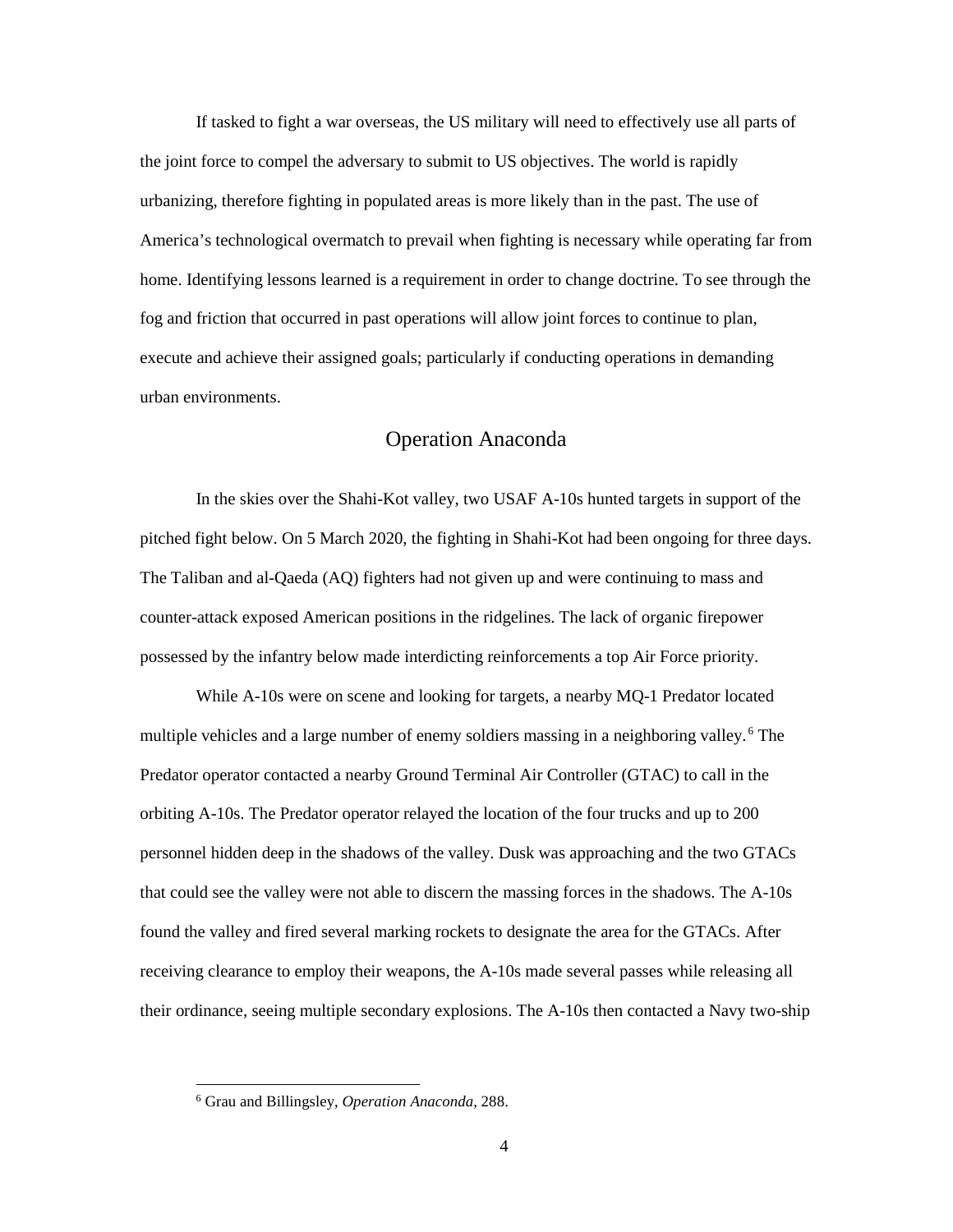formation of F-18s and had them release all of their weapons into the valley. The next morning a SOF (Special Operations Force) team and a Predator looked into the valley to assess the battle damage. The Predator and SOF team reported over 200 bodies and four destroyed vehicles.<sup>7</sup> The enemy that massed for a decisive counter-attack against the spread-out American forces had been utterly destroyed.

#### <span id="page-13-0"></span>Planning

 $\overline{a}$ 

The military objective of Operation Anaconda was to clear the Shahi-Kot valley from the remnants of Al-Qaeda and Taliban forces that retreated after operations at Tora-Bora. Conceived in early February 2002, Operation Anaconda was born into a command structure that was geographically stretched and reduced in manning from normal operations during this juncture of Operation Enduring Freedom.<sup>8</sup> Central Command (CENTCOM) was headquartered in Tampa, FL while Combined Forces Land Component Command (CFLCC) was at Camp Doha, Kuwait. Lastly, the 10th Mountain Division's tactical headquarters element was moving from Uzbekistan to Bagram Airfield, Afghanistan.<sup>9</sup> SOF and conventional force planners began to move to Bagram in the first week of February 2002 for proximity to the area of operations. The initial planning efforts conducted by SOF and conventional forces from the 101st Air Assault Division morphed into a more extensive operation than earlier planned. 3rd Brigade, 101st Air Assault Division (Task Force Rakkasan) had a complete brigade staff located at Bagram, and they took over the lead role in the conventional force plan.<sup>10</sup>

More significant numbers of conventional forces became available in Afghanistan in conjunction with Afghan partner forces. The additional forces expanded the options available for

<sup>7</sup> Grau and Billingsley, *Operation Anaconda,* 289.

<sup>8</sup> US Air Force, *Operation Anaconda: An Airpower Perspective,* 22.

<sup>9</sup> Richard Kugler, Michael Baranick, and Hans Binnendijk, "Operation Anaconda: Lessons for Joint Operations" (National Defense University, 2009), 8.

<sup>10</sup> Grau and Billingsley, *Operation Anaconda,* 126.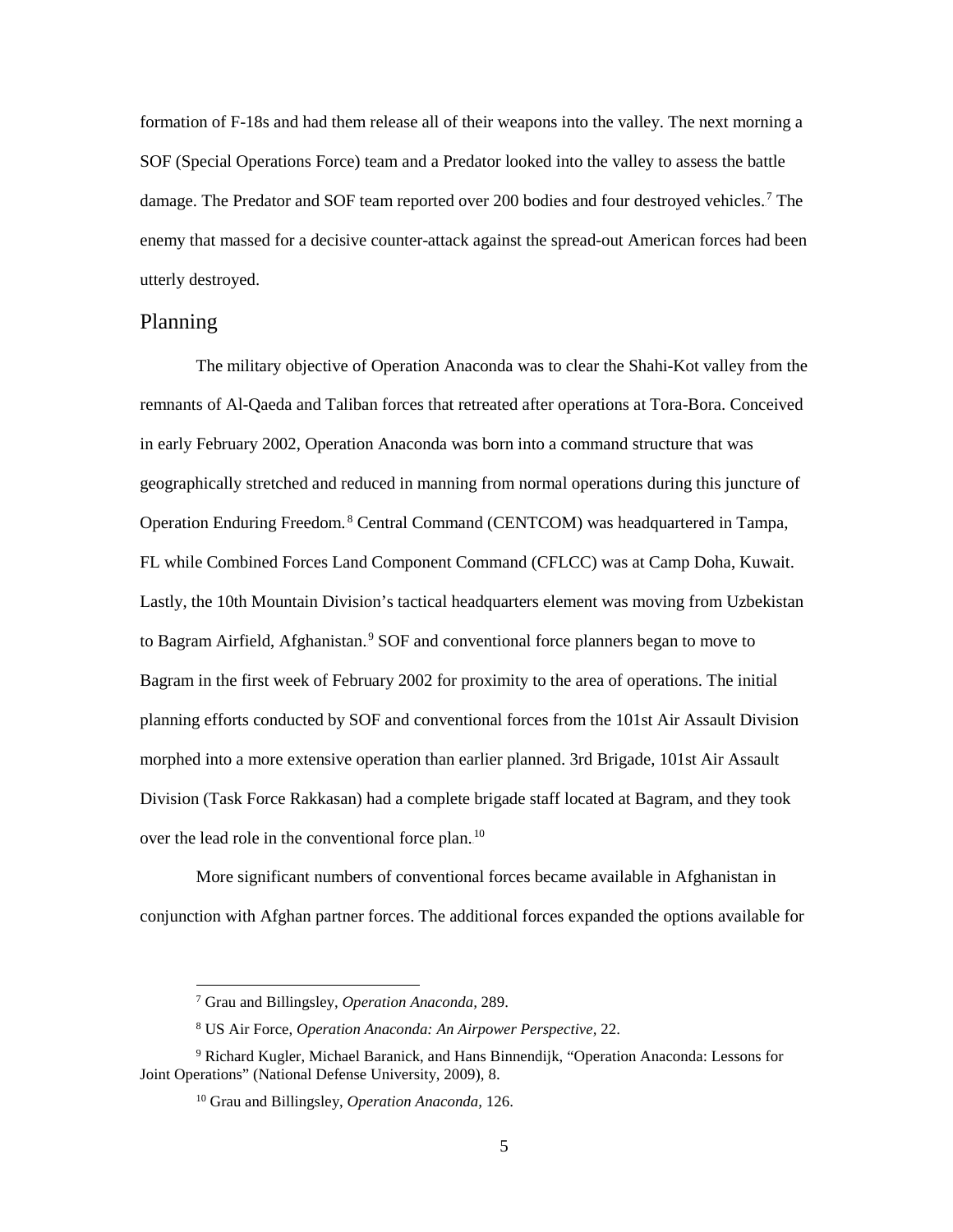planning. Based on the size and complexity of the growing operation, conventional forces headquarters were designated to lead the operation. Headquarters elements of the 10th Mountain Division, moving into Bagram, picked up planning with what had already been accomplished.<sup>11</sup> Thus, the newly designated Combined Joint Task Force (CJTF) Mountain was given the lead of the operation during their movement into Afghanistan. During this transition of planning and control, CJTF Mountain did not have crucial joint and SOF enablers required to integrate the operation from all components.

Once CJTF Mountain assumed command of the operation, the planners had a truncated timeline in which to complete the skeletal plan they inherited. The biggest intelligence question the planners encountered during the Intelligence Preparation of the Battlefield (IPB) phase was the amount of enemy inhabiting the operating area. Intelligence reports and analysis estimated that there were 200 to 1000 enemy fighters, mostly based on human intelligence (HUMINT).<sup>12</sup> In previous operations in Afghanistan, HUMINT had been less than accurate. Previously, sources passed information that enemy forces were more numerous than were encountered by US and partner forces.<sup>13</sup> Planners requested additional assets and intel collection to firm up their analysis, but they received no additional data during their shortened planning timeline.

Two key assumptions were made during IPB. One was that enemy fighters would flee Afghan and US forces during their movement into the valley. After the previous two operations in Afghanistan, enemy fighters fled US and Afghan forces, including the assault on Tora-Bora. During the Tora-Bora operation, al-Qaeda and Taliban fighters used a fighting rearguard to cover their main force and senior leaders in an attempt to retrograde. These fighting retreats became the norm to US and Afghan forces. Intelligence planners deemed it likely that the enemy would continue their retrograde to allow senior leaders to escape the Shahi-Kot valley. The second

<sup>11</sup> US Air Force, *Operation Anaconda: An Airpower Perspective,* 22.

 $12$  Kugler, Baranick, and Binnendijk, "Operation Anaconda: Lessons for Joint Operations," 14.

<sup>13</sup> US Air Force, *Operation Anaconda: An Airpower Perspective,* 23.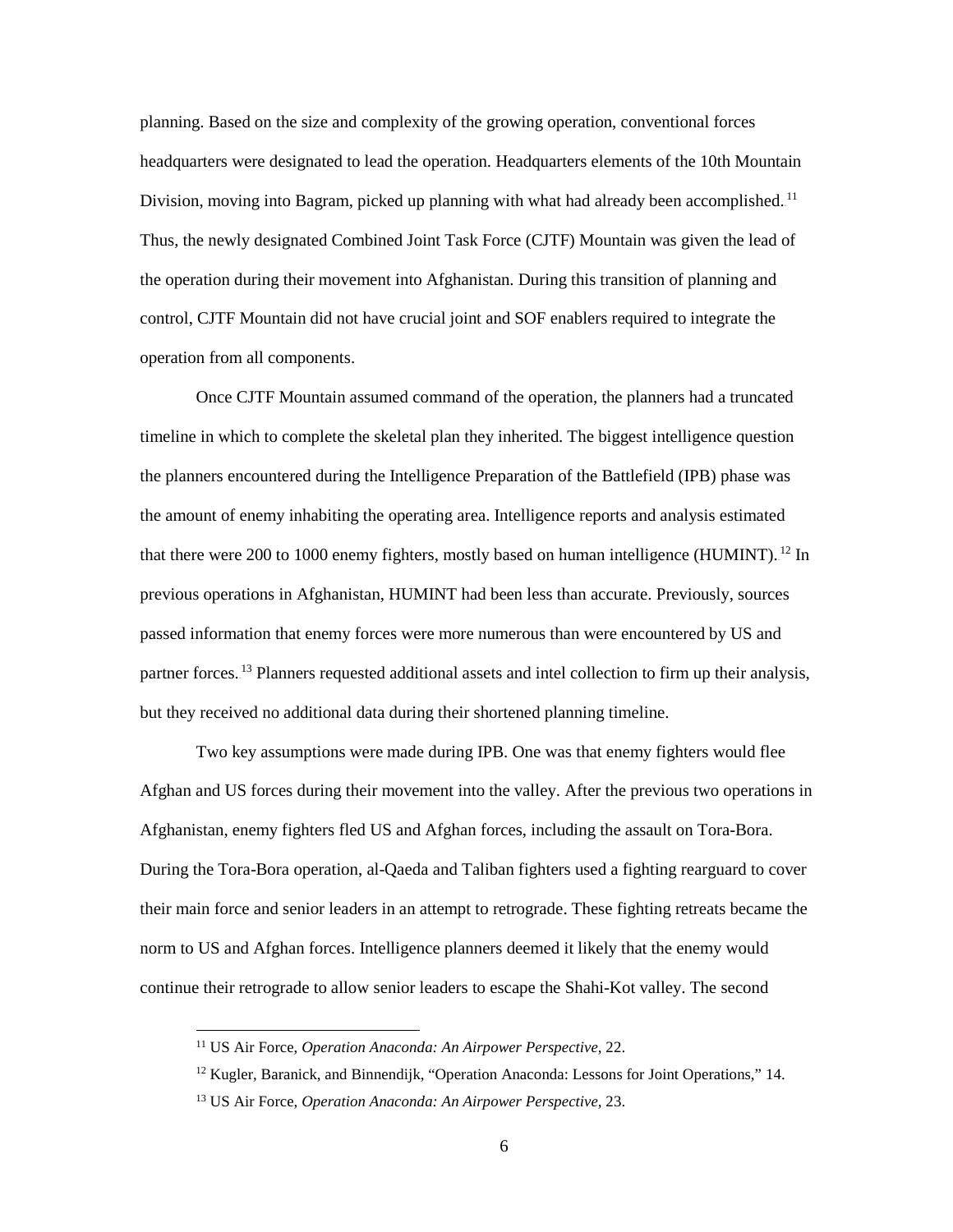assumption was that enemy forces were located in the valley, not in the ridges and mountains. Fighting positions and infrastructure in the heights above the valley were not observed or reported. The most dangerous enemy course of action of standing their ground and fighting in the mountains was deemed unlikely based on previous operations.<sup>14</sup>

Based on intelligence estimates and assumptions, planning coalesced around a hammer and anvil type operation, depicted in Figure 1. SOF teams planned to infiltrate the valley perimeter days in advance to conduct reconnaissance and act as the outer cordon of forces.<sup>15</sup> Two Afghan forces, each supported by SOF teams, were the hammer of the operation. They would block the south end of the valley with a small force and then push from the north with a more significant force, clearing three main villages of fighters.<sup>16</sup> US Army conventional forces would be inserted by helicopter onto the high ground on the eastern edge of the valley as the anvil in blocking positions, interdicting enemy forces attempting to flee to the east in the mountain passes.<sup>17</sup> Preparatory air bombardment of known enemy positions was to occur shortly before the air assault, and then on-call CAS was to be used for defensive fires.<sup>18</sup> The forces allocated for the operation were deemed sufficient based on the expected number of enemy present and the assumption that they would retreat.

<sup>14</sup> Grau and Billingsley, *Operation Anaconda,* 127.

<sup>15</sup> Ibid.*,* 130.

<sup>16</sup> Ibid., 128.

<sup>17</sup> Ibid., 127.

<sup>18</sup> US Air Force, *Operation Anaconda: An Airpower Perspective,* 35.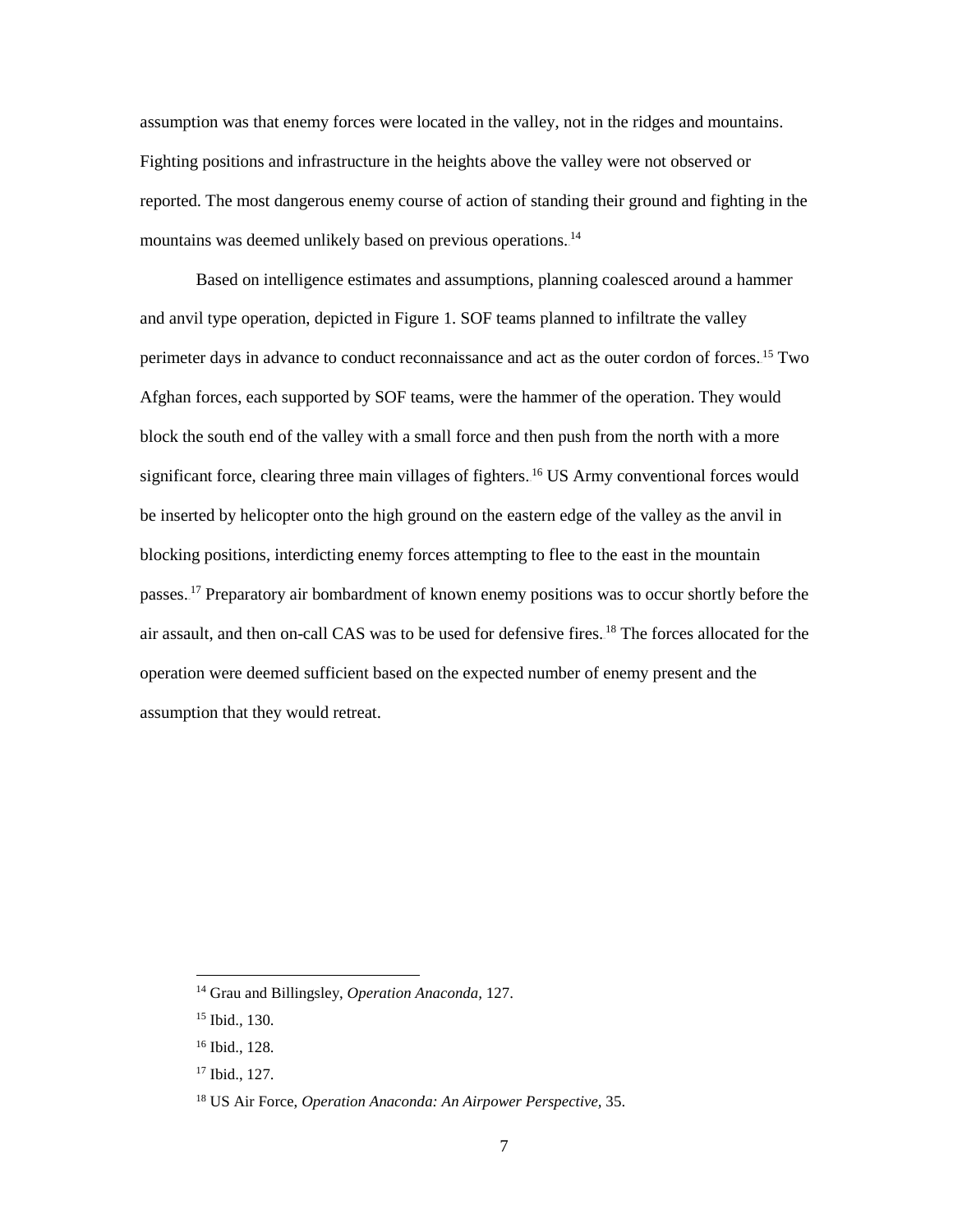

Figure 1. Concept of Operation Anaconda. Richard L. Kugler, Hans Binnendijk, and Michael Baranick, *Operation Anaconda: Lessons Learned for Joint Operations* (Washington, DC: National Defense University, 2009), 56.

The first of many briefings took place with Army leadership as the operation began to gather momentum. On February 17th, LTG Paul Mikolashek, CFLCC, and MG Franklin Hagenbeck, Commander of the 10th Mountain Division, received the concept brief at Bagram.<sup>19</sup> LTG Mikolashek approved the plan in principle on February 17th for execution on February 28th. MG Hagenbeck and CJTF Mountain assumed command and control of the operation on February 22nd. His staff now took responsibility for planning final details and execution.<sup>20</sup> On February 20th, the operations order (OPORD) was forwarded to the Combined Air Operations Center (CAOC) and briefed by the Battlefield Coordination Detachment (BCD) on February 21st. Working-level planning immediately began among the CAOC staff, the BCD, and CJTF Mountain; however, senior leadership inside the CAOC was still unaware of the magnitude of the

<sup>19</sup> Grau and Billingsley, *Operation Anaconda,* 135.

 $20$  Ibid.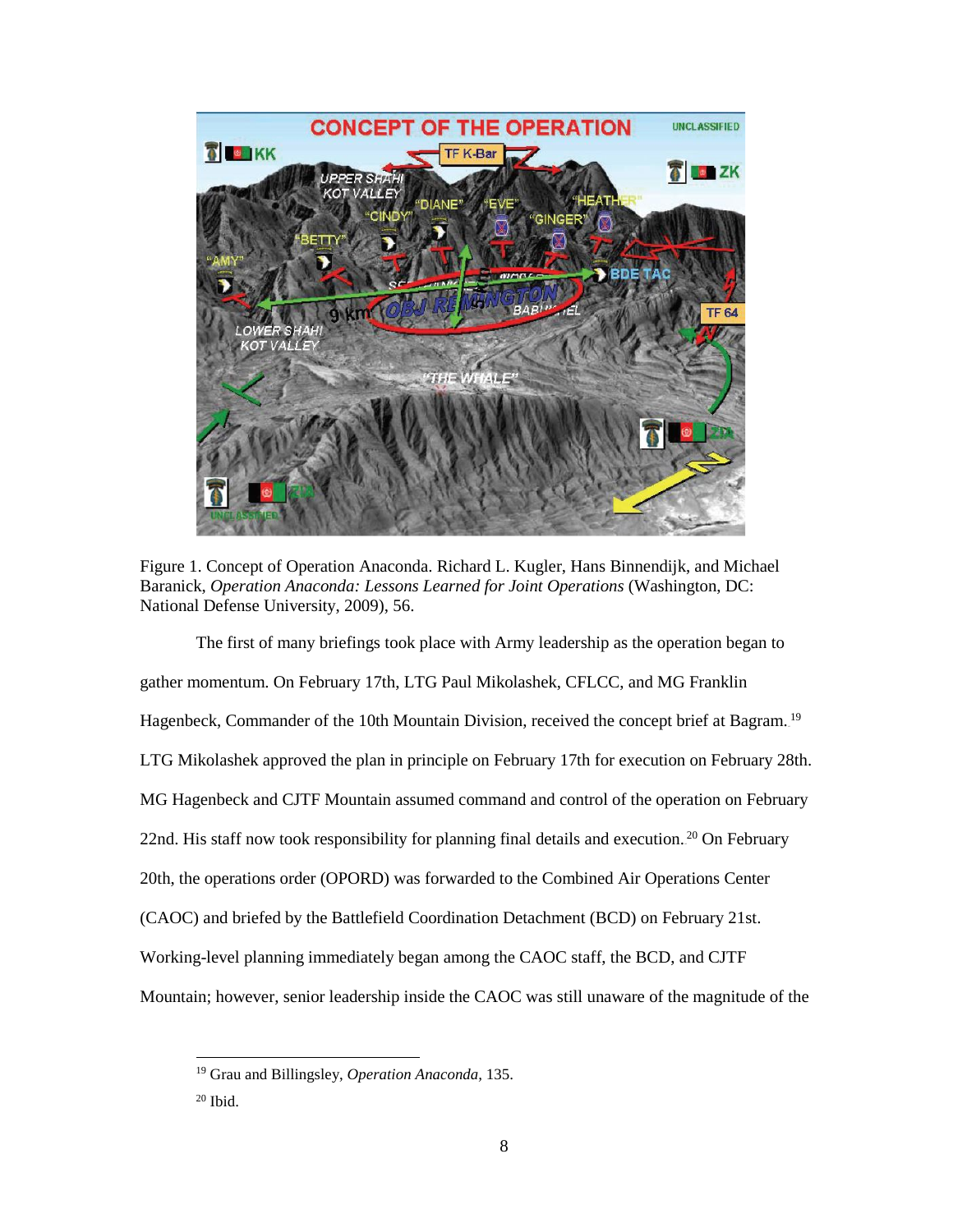operation. Lt Gen Michael Moseley, the Combined Forces Air Component Commander (CFACC), was not briefed on the plan until the 25th due to his previous travel arrangements.

Planners at the CAOC were hard at work, allocating aircraft to ensure the rapidly expanding requests for airpower were sourced. The CAOC changed the average amount of airpower allocations to make sure sufficient fighters and bombers were able to support the growing operation. The relatively small size of the battlefield and effective command and control (C2) of airplanes stacked up to support the operation was a pressing issue. The Shahi-Kot valley and surrounding environs measured only five by nine kilometers. Not only was the operating area quite small, but the ridges were also impediments in themselves. Figures 2 and 3 depict the restricted battlespace and airspace challenges from planning and executing CAS in the Shahi-Kot valley. The original OPORD requested "on-call" CAS only, but requirements for more air power increased as planning continued. However, time became a limiting factor. Planners would have to focus on ensuring that a robust communications network was in place to succeed in delivering airborne ordinance from the scattered CAS aircraft.

Additionally, the size of the physical terrain and the ridgelines in the operating area precluded more than one CAS formation employing ordinance at the same time, lengthening the kill chain against fleeting targets.<sup>21</sup> The significant changes in elevation from the valley to the craggy ridges and mountains made delivering ordinance very challenging. Constricted attack headings were applied not to overfly the large numbers of friendly positions on the ground, which complicated the employment of aerial attacks. The US Air Force allocated the Army significant numbers of GFACs, however, communication with aircraft was a challenge due to the limited number of frequencies allocated to controllers.<sup>22</sup> An additional factor complicating the CAS planning involved frequency allocation and spectrum management. US Army tactical radios

<sup>21</sup> Grau and Billingsley, *Operation Anaconda,* 137.

<sup>22</sup> Ibid.*,* 144.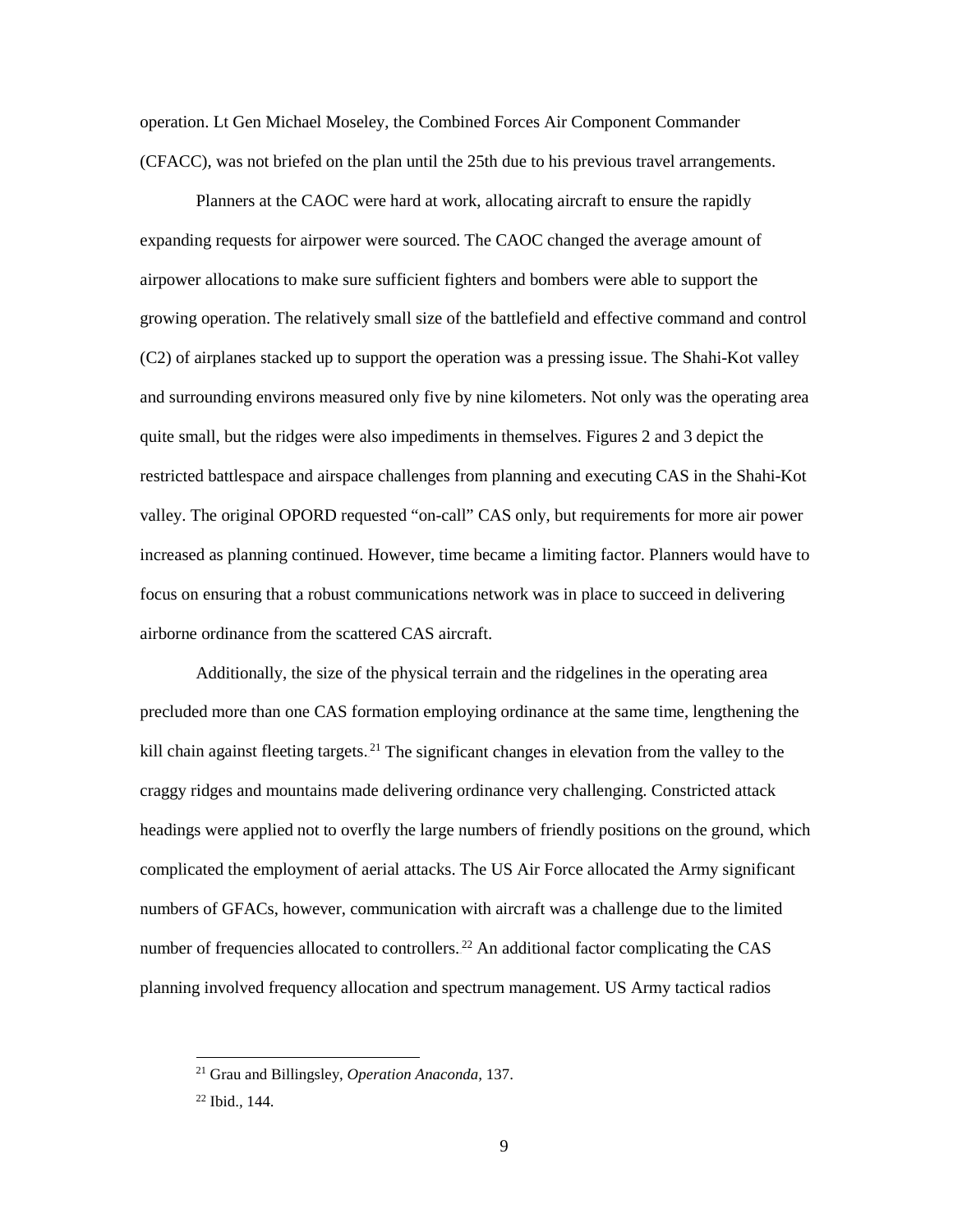operate on the Frequency Modulation band while most USAF aircraft operate on Very/Ultra High-Frequency bands. In most cases, this issue made communication with overhead aircraft only possible with the GFAC radios.



Figure 2. Concept of Operation Anaconda with Area Dimensions. Richard L. Kugler, Hans Binnendijk, and Michael Baranick, *Operation Anaconda: Lessons Learned for Joint Operations* (Washington, DC: National Defense University, 2009), 56.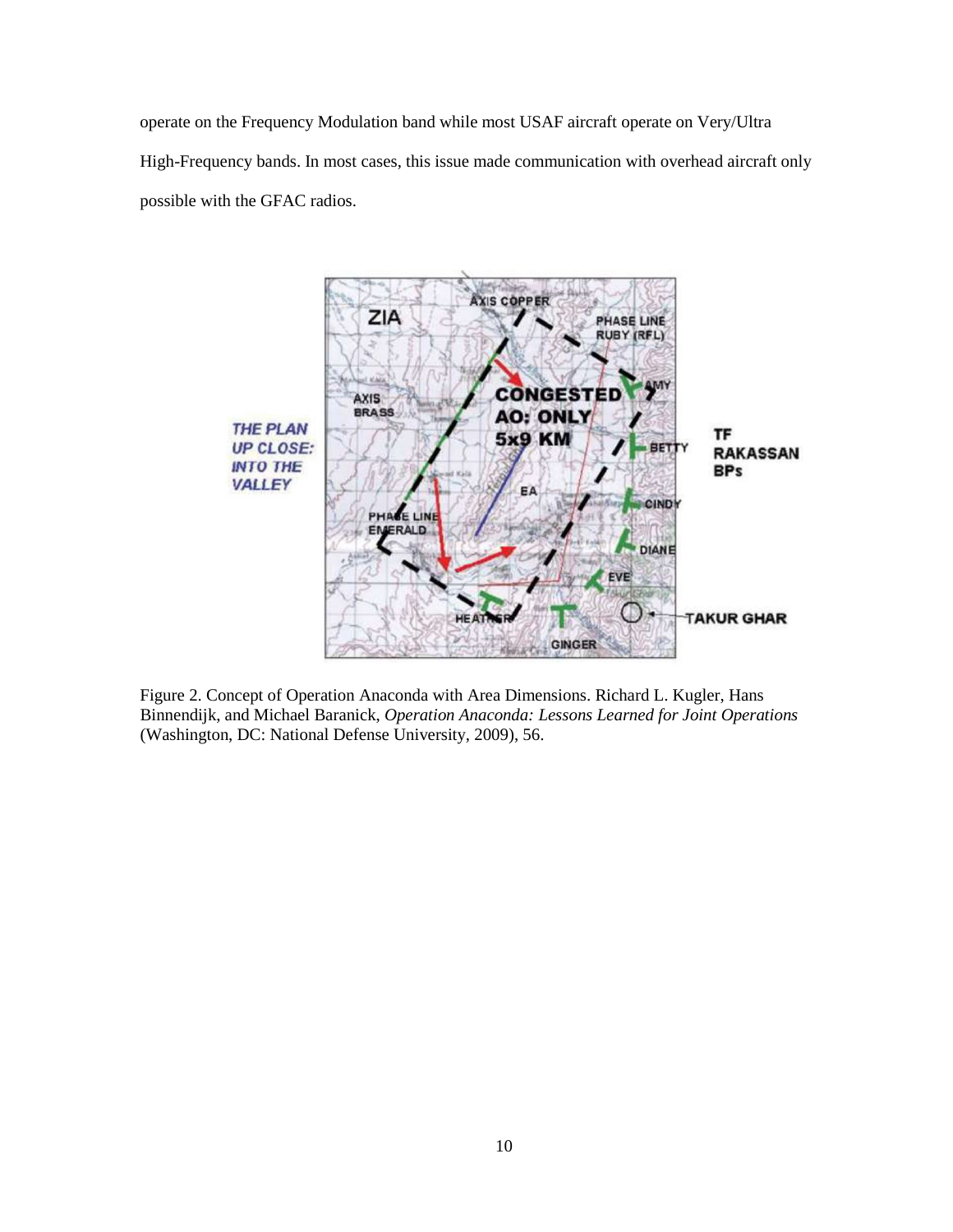

Figure 3. Operation Anaconda CAS Stack. ALSA Center, Airspace Control (Joint Base Langley-Eustis, VA: ALSA Center, February 2019), 22.

Deconfliction of weapons employed by CAS in support of the GFACs and friendly battle-tracking was another challenge not identified in planning. The constricted battlespace made employing weapons for one GFAC a risk to other nearby forces. Battle tracking all friendly units would be required to keep forces safe. Not only were conventional forces within the blast radius of CAS weapons, but so were SOF teams in elevated overwatch positions and the other SOF personnel moving with Afghan forces in the valley. The location of SOF teams and their Joint Special Operating Areas (JSOAs) was another issue not addressed due to compartmentalized planning. JSOAs were put in place as control measures to restrict fires once SOF teams were inserted into the operating area. Only Joint Forces Special Operations Component Command (JFSOCC) could authorize fires in these areas. $2<sup>3</sup>$  The planned JSOAs overlapped with

<sup>23</sup> US Department of Defense, Joint Staff, Joint Publication (JP) 3-09, *Joint Fire Support* (Washington, DC: Government Printing Office, 2014), 2-2.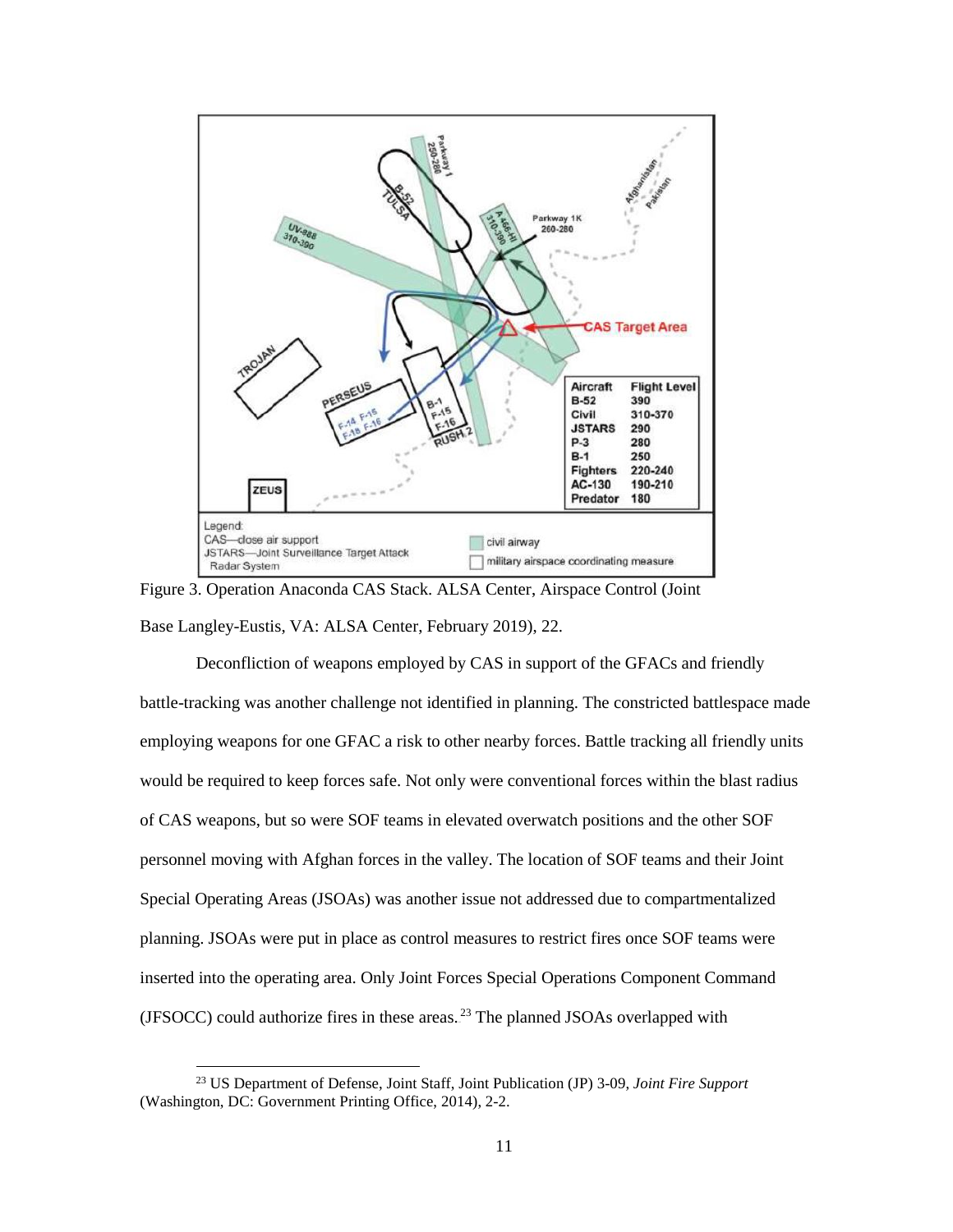conventional friendly force positions, slowing clearance for joint fires delivered in support of the conventional forces.

The rules of engagement (ROE) for the operation were an issue identified late in the planning process due to the shortened planning timeline and joint coordination. There was no Fire Support Coordination Line in place, which limited the types of strikes that the ground force commander could request under the CENTCOM ROE.<sup>24</sup> This ROE had been in place since the start of Operation Enduring Freedom in order to reduce civilian casualties.<sup>25</sup> CAS could only be used defensively outside of a JSOA or engagement zone under the ROE at the time of the operation. Furthermore, the ROE stipulated that offensive strikes against targets that had not yet shown hostile intent or were deemed time-sensitive would have to be approved by CENTCOM.<sup>26</sup> The lack of an engagement zone set by CJTF Mountain within the valley and ridges turned all requests for airpower other than defensive CAS into requests that would have to be approved by CENTCOM.<sup>27</sup>

Typically, most targets were visible in the valley and hostile intent could be recognized, and thus, engageable under defensive CAS ROE.<sup>28</sup> Strikes on the upper ridges and outside the valley were classified as interdiction, falling under a different set of ROE requiring CENTCOM approval.<sup>29</sup> The majority of targets prosecuted were small point targets, such as camouflaged earthen bunkers, mortar pits, and trenchworks that were very hard to spot from CAS aircraft. CAS aircraft typically needed precise coordinates to get "tally target" with their targeting pods or with

<sup>&</sup>lt;sup>24</sup> The Fires Support Coordination Line is a coordination measure to restrict fires into a specific area. Short of the coordination measure, the CFLCC can shoot into the area without consulting other commands. Long of the coordination measure the CFACC can drop ordinance without coordination. See US Joint Staff, JP 3-09, *Joint Fire Support,* for more details.

<sup>25</sup> Kugler, Baranick, and Binnendijk, "Operation Anaconda: Lessons for Joint Operations," 23.

<sup>26</sup> Ibid., 10.

<sup>27</sup> US Air Force, *Operation Anaconda: An Airpower Perspective,* 40.

<sup>28</sup> Kugler, Baranick, and Binnendijk, "Operation Anaconda: Lessons for Joint Operations," 23.  $29$  Ibid.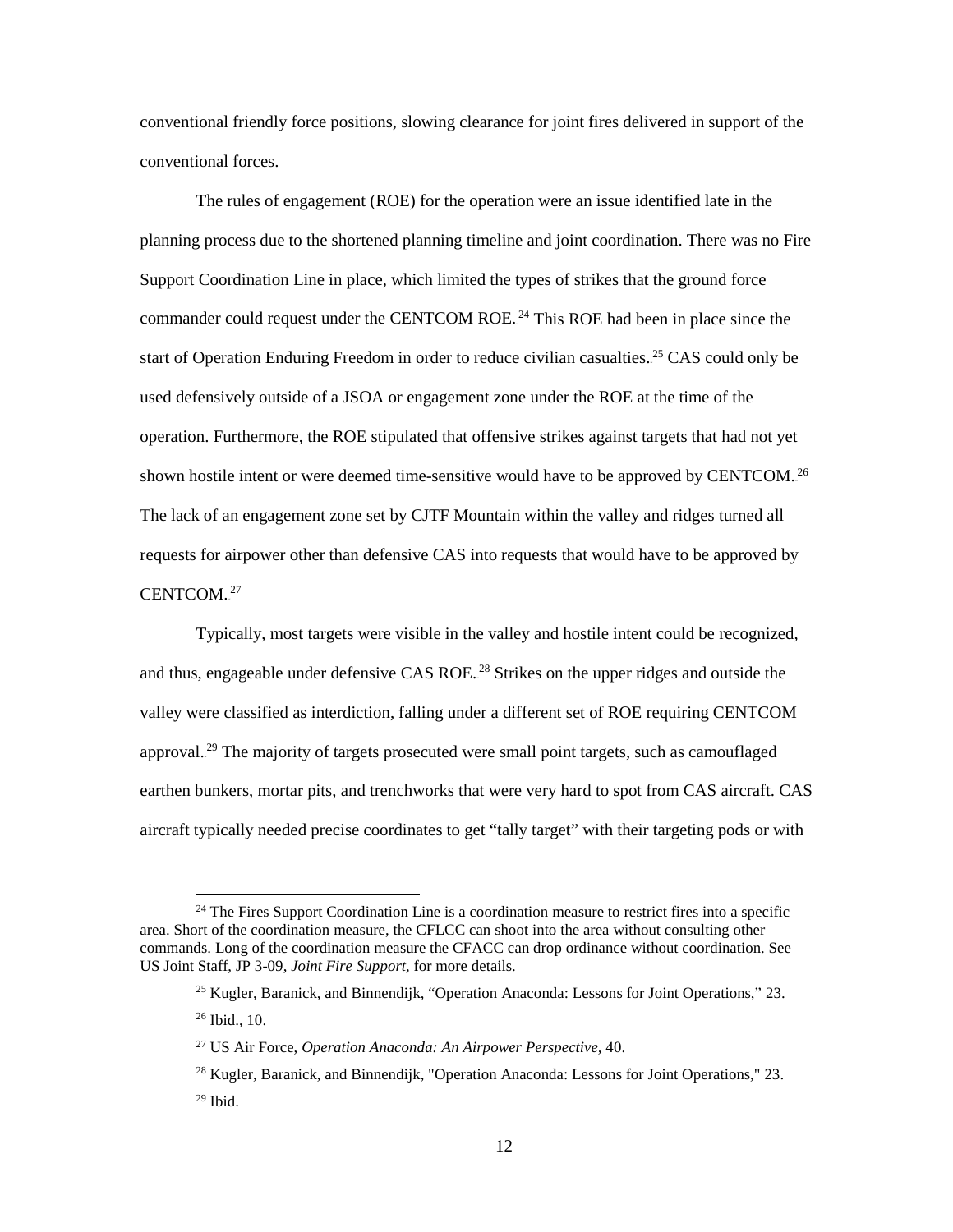the pilot's eyes to prosecute the target.<sup>30</sup> Unfortunately, not all GFACs had the appropriate gear to facilitate an accurate target handoff to the CAS aircraft. Some GFACs possessed outdated Soviet-era maps and there were very few GPS-coupled laser rangefinders with the ability to provide precise coordinates. Thus, many GFACs had to "walk" their bombs onto the target by dropping one at a time and then correcting the distance and direction from each observed impact. This process increased the time required to kill targets.<sup>31</sup>

A final impediment to the effective integration of joint fires in support of the operation, the Air Support Operations Center (ASOC) that would typically handle a large and complex operation, had not yet stood up in the theater. The ASOC is the primary control agency for the execution of air operations that directly support the land component within division assigned airspace.<sup>32</sup> The ASOC had not moved into Afghanistan due to airlift limitations and the lack of a requirement due to the small amount CAS used by SOF teams in previous operations. Deployment of substantial American and allied conventional forces had yet to occur in Afghanistan.<sup>33</sup> Doctrine in 2001 specified that the ASOC was supposed to be collocated with the Army corps headquarters it supported. However, in Afghanistan in 2001, there was no corps headquarters present.<sup>34</sup> One of the contributing factors to not establishing the ASOC in Bagram earlier was that the OPORD only required minimal on-call CAS. Planners believed that the CAOC, with its better connectivity in conjunction with airborne command and control assets, could readily handle the small volume of requests for CAS outlined in the original plan.<sup>35</sup>

 $30$  "Tally Target" is the doctrinal term when an aircrew is contact with intended target, using sensors or with their eyes. See US Department of Defense, Joint Staff, Joint Publication (JP) 3-09.3, *Close Air Support* (Washington, DC: Government Printing Office, 2014) for more information.

<sup>31</sup> Ibid., 25.

<sup>32</sup> US Joint Staff, JP 3-09*,* 2-18.

<sup>33</sup> US Air Force, *Operation Anaconda: An Airpower Perspective,* 40.

<sup>34</sup> Kugler, Baranick, and Binnendijk, "Operation Anaconda: Lessons for Joint Operations," 9.  $35$  Ibid.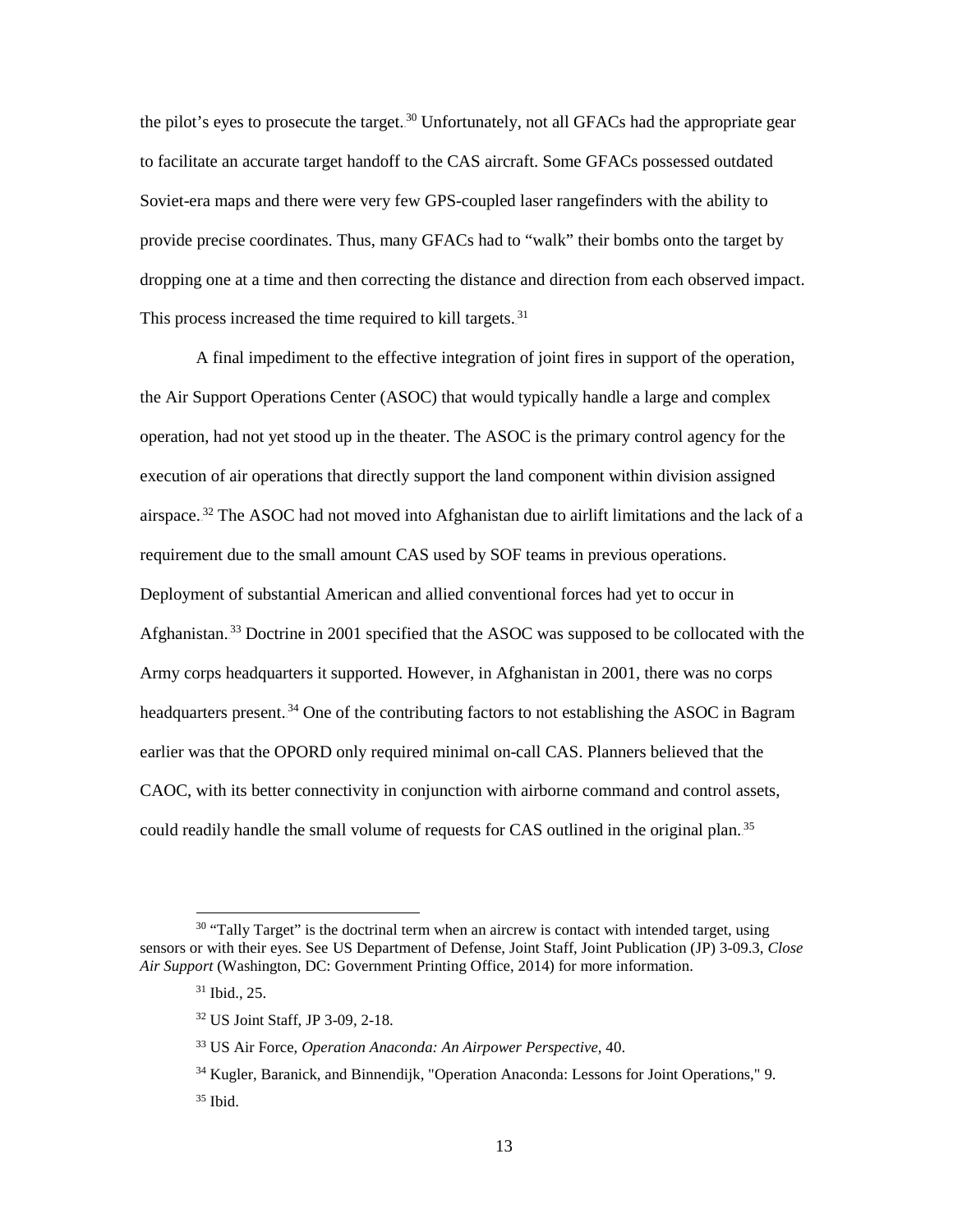With the start of the operation on 28 February, 2002, was rapidly approaching. The staff and units put final touches on the parts of their plan. The weather would have its say on the start of the operation. Poor weather, including valley fog and low clouds, were forecasted for the operating area. MG Hagenbeck gave the order to delay the operation for two days to allow conditions to improve. Additional C2 fixes were developed for the growing operation during the two-day extension. Extra staff rehearsals ironed out some existing issues. More men and material were placed at Bagram as well, increasing the small stockpile of fuel and munitions that existed.

On 2 March, the initial interdiction airstrikes that had been approved by CENTCOM were underway. However, SOF teams were unaware of the time and location of the interdiction strikes. The first fissure in the plan rapidly developed. The teams that had inserted into their overwatch positions were uncomfortable with the proximity of the impacts and called off the remaining strikes.<sup>36</sup> Additionally, the destruction of the previously identified targets and chokepoints did not occur due to the SOF teams in the vicinity. The lack of preparatory bombardment would have severe implications for the upcoming Afghan ground movement and American air assault.

#### <span id="page-22-0"></span>Start of Operations

 $\overline{a}$ 

During the pre-assault fires, the first Afghan forces moved towards the Shai-Kot. The southern Afghan unit was to block the southern exit of the valley while the main Afghan force in the northern end was the clearing force for the operation. SOF teams working with Afghan forces promised pre-assault fires to soften up any enemy positions as they had done in the past engagements. Afghan forces saw pre-assault fires as their decisive weapon against Taliban and AQ forces. The Americans saw it as a significant motivator to get Afghan irregulars to fight.

However, as the northern Afghan force advanced towards the northern pass, they were unaware of the ROE issues that resulted in the cancellation of the pre-assault bombardment and

<sup>36</sup> Kugler, Baranick, and Binnendijk, "Operation Anaconda: Lessons for Joint Operations," 60.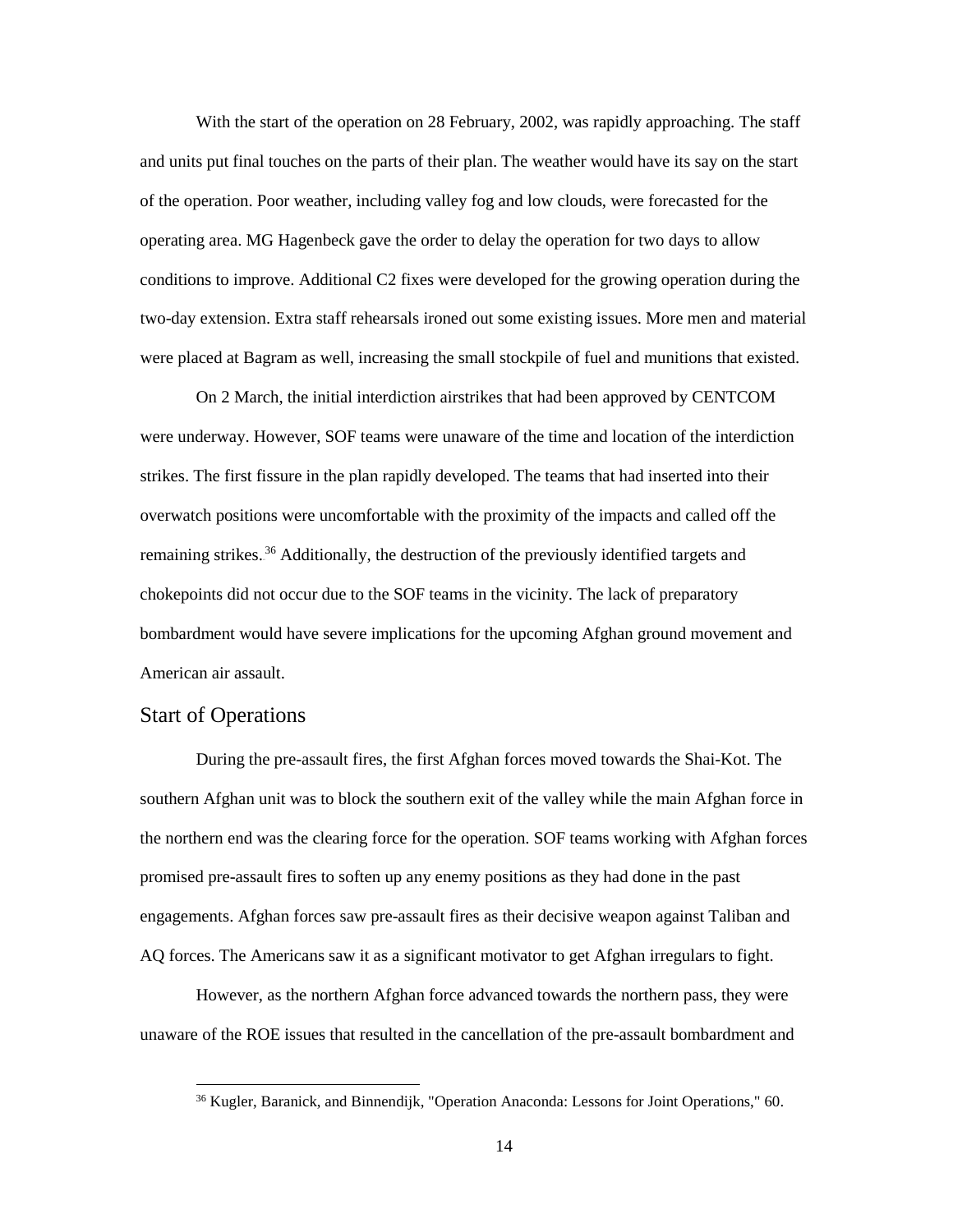the lack of strikes made them wary. The halt of the strikes could not be explained by the SOF team embedded with the Afghans, primarily due to the existing C2 structure. Shortly before the belated assault commenced, the Afghan convoy came under attack from what they thought was a complex ambush of heavy machine guns and mortars. In fact, it was an instance of fratricide. A USAF AC-130 gunship had been approved to strike the convoy because of a malfunctioning navigation system and an incorrect location for the convoy.<sup>37</sup> During the AC-130 strike, multiple Afghans were wounded and one American was killed. The Afghan advance was stalled with the Afghan commander deciding that his men needed to reset and regroup. The Afghan clearing force would not move any further this day.



Figure 4. Operations on D-Day. Richard L. Kugler, Hans Binnendijk, and Michael Baranick, *Operation Anaconda: Lessons Learned for Joint Operations* (Washington, DC: National Defense University, 2009), 57.

<sup>37</sup> US Air Force, *Operation Anaconda: An Airpower Perspective,* 61.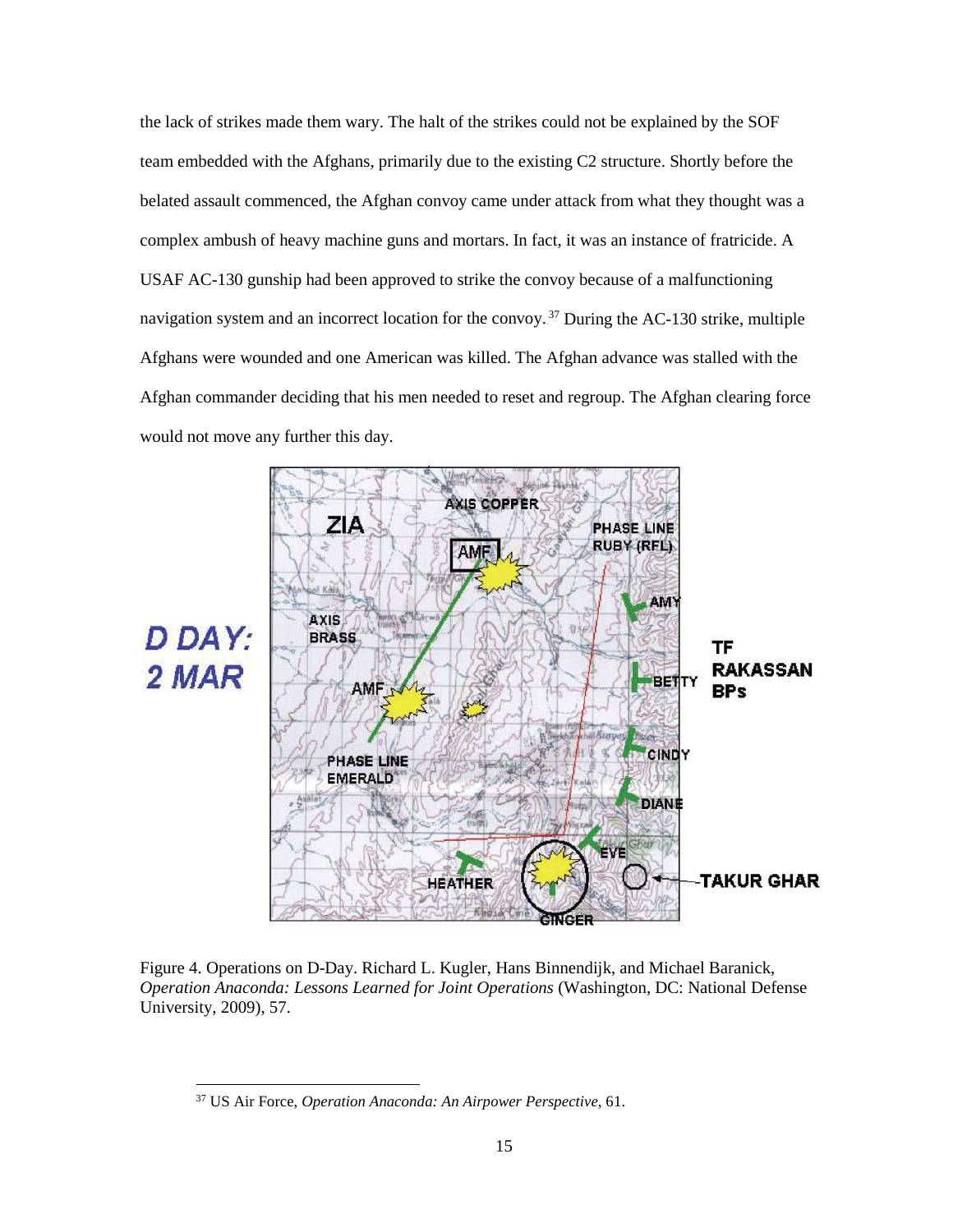While reinforcing elements of the Afghan force were taking care of wounded from the friendly fire incident, the first wave of the US air assault was about to land forces on the eastern ridge of the valley. These blocking positions were to provide the anvil of the operation and were designed to prevent enemy forces from exfiltrating from the valley floor to the eastern mountain passes. Intelligence, surveillance, and reconnaissance had not definitively detected enemy positions or forces on the eastern ridge that American forces were about to occupy. Shortly after being inserted, American forces all along the ridge came under sustained machine gun, RPG, and mortar fire from positions above them on the eastern ridge, in the valley, and across the valley. Conventional troops did not expect a significant enemy presence or a sustained fight, especially from positions above them based on the intel assessments in planning. As a result, the first air assault wave had minimal mortar ammunition and one 120mm tube.<sup>38</sup> Enemy forces surrounded them on the high ground. American forces were now outnumbered and outgunned.

As the fight unfolded on the ridge lines below, American forces had the ultimate high ground in the form of on-station CAS aircraft. Enemy machine gun and mortar positions were pinning down troops on the ground were prime candidates for CAS strikes. GFACs began to work CAS requests for strikes on the positions. However, the C2 system began to collapse due to the volume of requests that began to flood into the poorly planned CAS C2 structure. There were over thirty GFACs on the ground in the valley and the surrounding area in conventional and SOF teams.<sup>39</sup> An Airborne Warning and Control System aircraft on station to forward the CAS requests for the ASOC and the CAOC to prioritize and control.<sup>40</sup> This communication relay began to buckle under the large numbers of requests once the enemy forces in the valley stood and fought. The withdrawal of the main Afghan force now left American units in a position for

<sup>38</sup> Grau and Billingsley, *Operation Anaconda,* 177.

<sup>39</sup> David Lyle, "Operation Anaconda: Lessons Learned or Lessons Observed" (Master's thesis, US Army Command and Staff College, 2009), 12.

<sup>40</sup> US Air Force, *Operation Anaconda: An Airpower Perspective,* 64.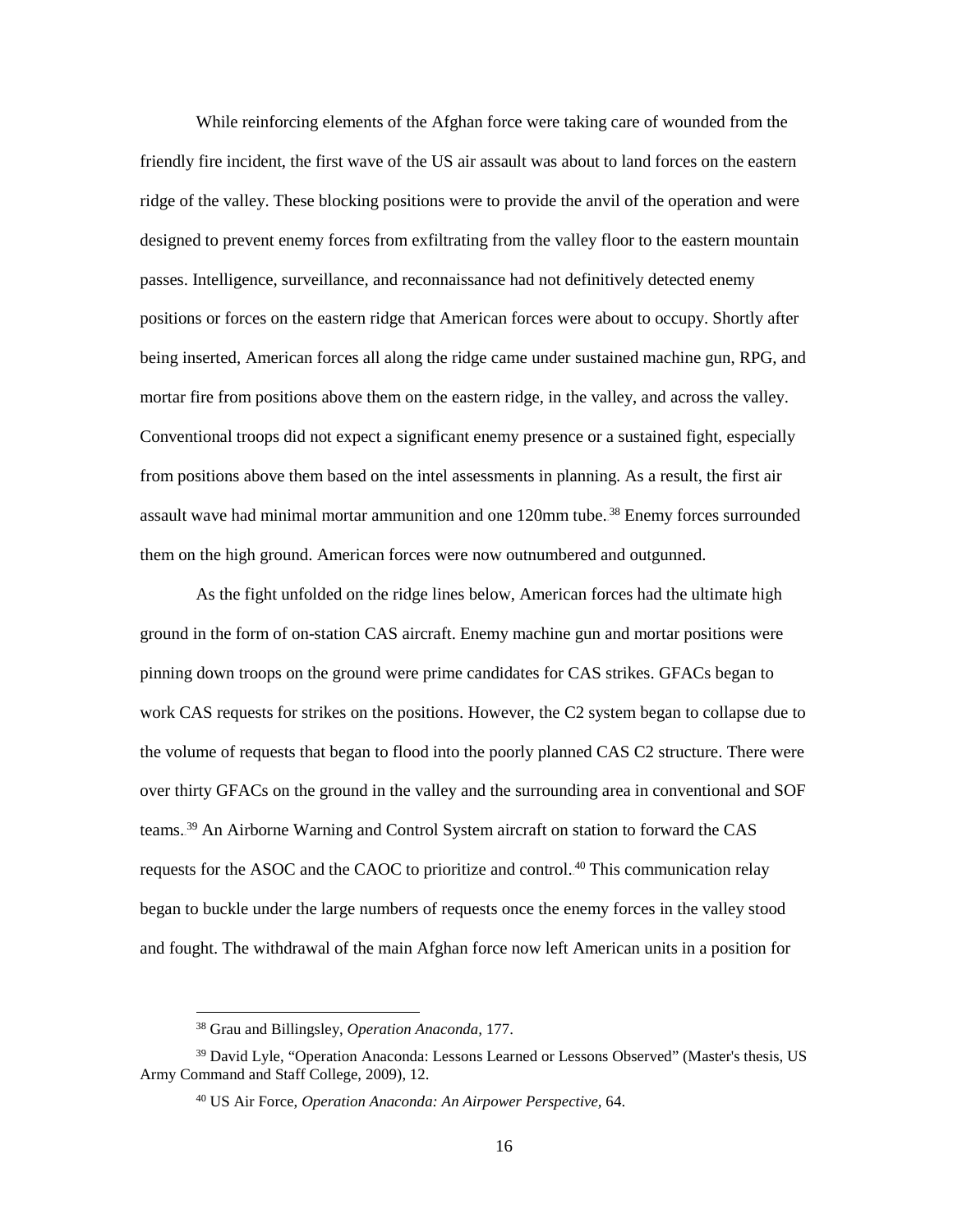which they had not planned. There was no branch or sequel prepared for the contingency that American ground troops now faced. Commanders had to improvise a new plan as best they could with the system that was in place.

The opening day and subsequent hard fighting that the American forces experienced in the first few days in the Shahi-Kot valley was unplanned. The accompanying AH-64s that escorted the air assault were all heavily damaged, requiring reinforcement and replacement. The massive increase in CAS requests and weapons employed was much higher than envisioned. Through perseverance, ad hoc fixes to the broken plan, and tenacious fighting and responsive airpower, US forces were able to control the portions of the valley and ridges. Once the ridges and parts of the valley were in American hands, the Afghan forces could then begin to clear the rest of their objectives. As Operation Anaconda came to a close, many people began to wonder what went wrong with the plan.

#### <span id="page-25-0"></span>Aftermath

 $\overline{a}$ 

US and allied forces were lifted out of the Shahi-Kot valley after almost two weeks of fighting. The initial operation plan called for three days of operation.<sup>41</sup> After the first shocks to the C2 system and the limitations that were inherent due to limited planning, American ground troops cleared the enemy from the valley with more responsive airpower. On the third day of fighting, the C2 structure was altered in order to fix deficiencies within the enlarged CAS operation. The enhanced C2 structure allowed the CFACC to bring more firepower into the fight quicker than before. ROE issues were ironed out with CENTCOM, allowing for more responsive airstrikes for ground forces. The ultimate high ground was now able to unleash its full force on the enemy and help conclude the operation. Friendly ground forces were able to destroy enemy forces quicker, and the interdiction of fighters fleeing the valley continued unabated. Airpower enabled the achievement of the commander's objectives with minimal loss of friendly lives.

<sup>41</sup> Kugler, Baranick, and Binnendijk, "Operation Anaconda: Lessons for Joint Operations," vi.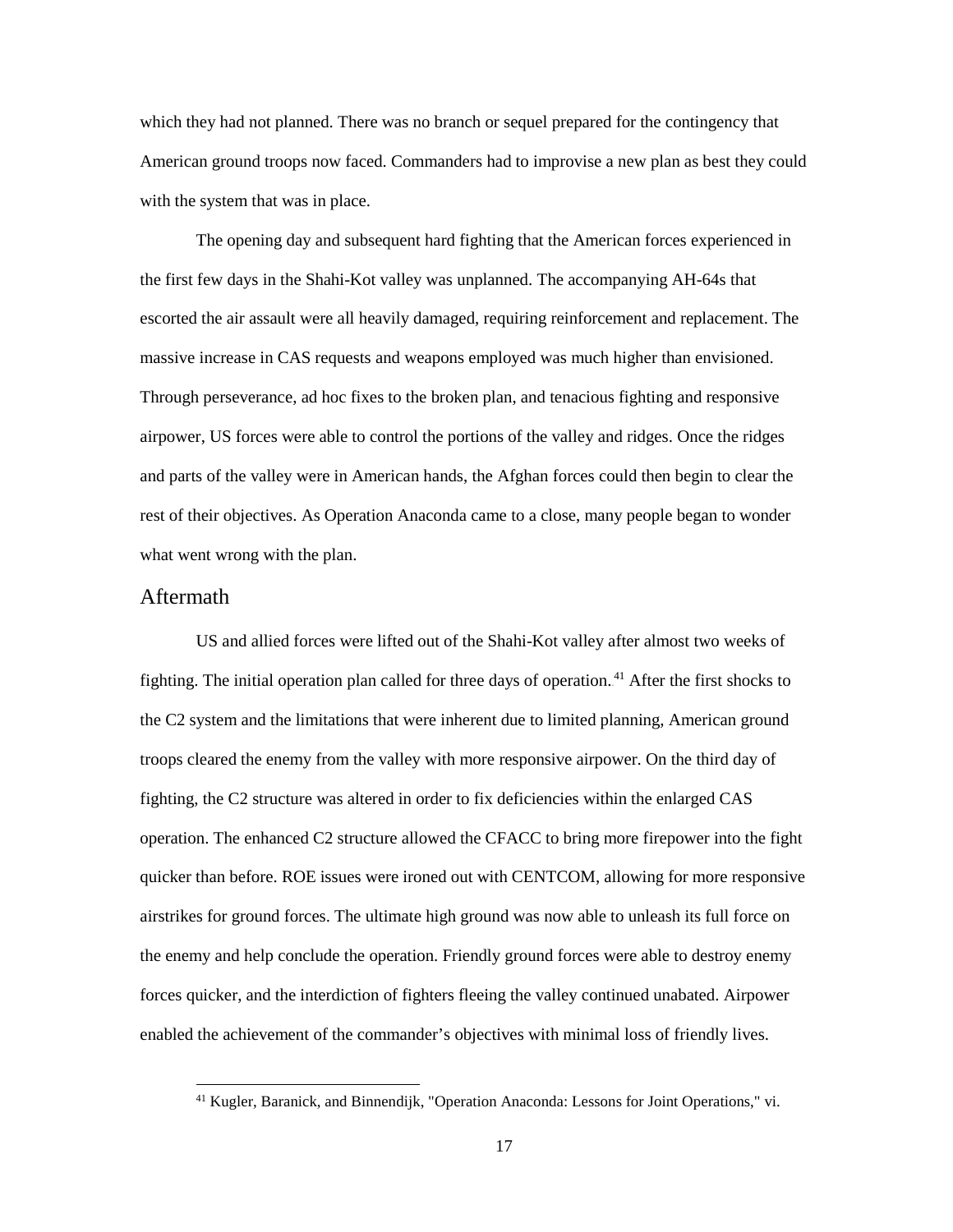Operation Anaconda did not unfold in the manner in which it was conceived, both from the ground and air perspective. Ultimately it was a successful joint operation although proper coordination between all services and components during the planning phase would have facilitated a smoother operation from the start. LTG Mikolashek did not designate MG Hagenbeck as the Joint Force Commander (JFC). This limited MG Hagenbeck's ability to integrate the different service and support components into the operation. This critical oversight of command relationships perpetuated the dysfunctional and separate planning processes that were already well advanced. Elevating the position of CJTF Mountain to a JFC would have put MG Hagenbeck on equal footing with the rest of the senior commanders in CENTCOM. Being designated as the JFC would allow better access to resources and planning capabilities. Such a designation would have brought the 10th Mountain Division's assigned ASOC into theater much earlier, bringing professional air planners into the planner process. Supplemental joint manning of the JFC's staff would have also increased since there was a lack of officers that had conducted a joint operation before.<sup>42</sup>

The JFC and supporting staff bear the responsibility for all aspects of joint fire support planning, prioritization, coordination, execution, and assessment.<sup>43</sup> The duties of planning for joint fire support are also inherent in formulating the scheme of fires. It is an integral part of how the commander visualizes the operation and allocates resources to enable his goals.<sup>44</sup> After the JFC visualized and explained his operational intent to the staff, the next step required for effective joint fires planning and employment is battle tracking and coordinating airspace.<sup>45</sup> Part of the duties required of an ASOC is battle tracking and coordination of airspace inside JFC owned

<sup>&</sup>lt;sup>42</sup> Kugler, Baranick, and Binnendijk, "Operation Anaconda: Lessons for Joint Operations," 12.

<sup>43</sup> US Joint Staff, JP 3-09*,* 1-3.

<sup>44</sup> Ibid., 1-1.

 $45$  Ibid., xi.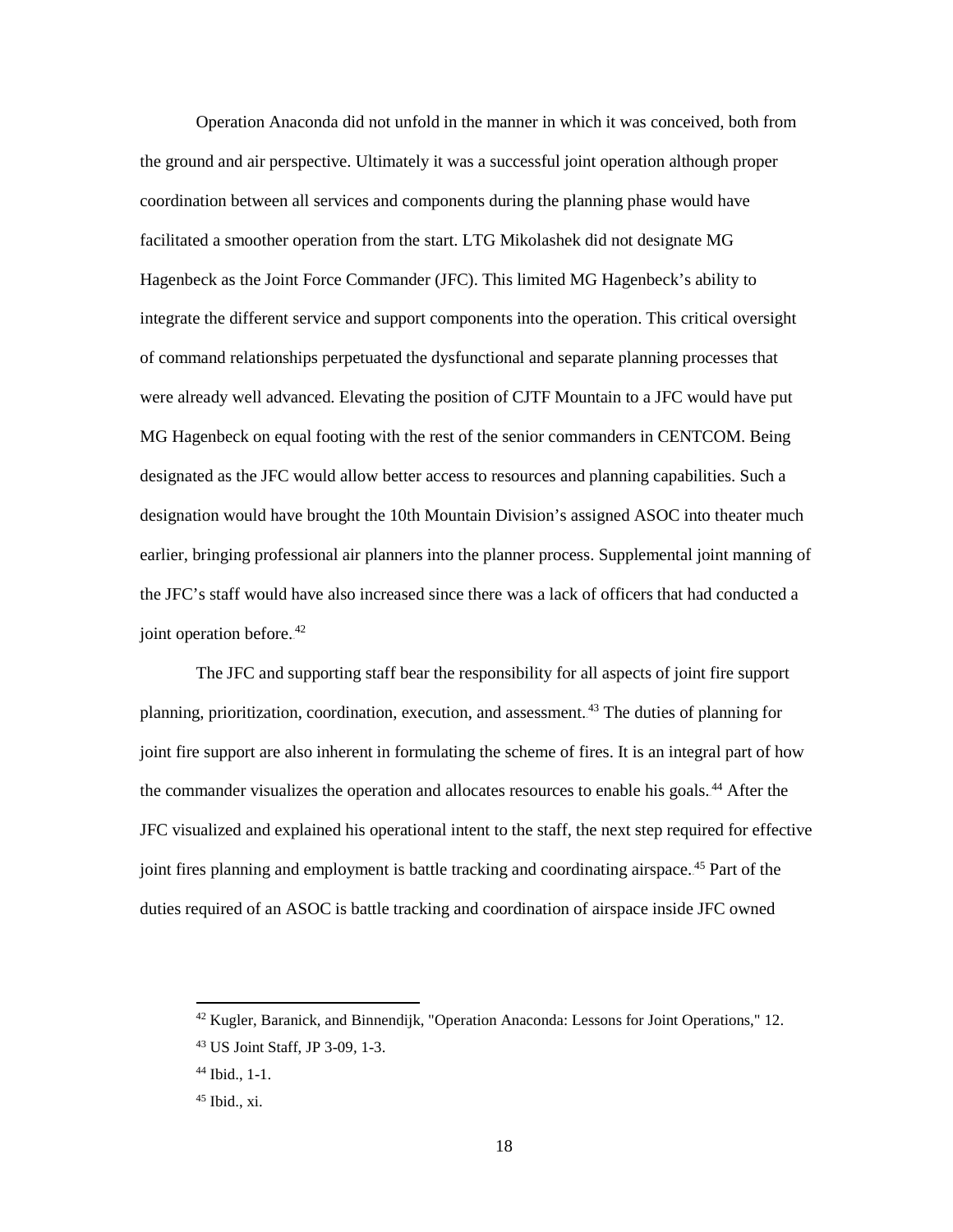airspace.<sup>46</sup> The airmen that made up the planning section of the ASOC were well versed in planning for C2 and battlespace deconfliction in small operating areas. However, many of the issues encountered on the battlefield could have been mitigated in planning if there had been a fully staffed ASOC.

When examining Operation Anaconda within the context of doctrine, planning, coordination, and execution, it is clear that there was a lack of a thoroughly thought out and coordinated plan. MG Hagenbeck remarked that his staff "weren't asking the questions they needed to.".<sup>47</sup> Detailed and integrated planning was not effectively accomplished because of the lack of a complete headquarters staff and enablers. The multiple moves of the division headquarters also hampered continuity during the planning process. Effective coordination with external agencies and commands, such as with SOF and the CAOC, was problematic. The SOF tactical operations center was located next to the operations center on Bagram where the plan was developed. However, SOF teams did not know when shaping fires were planned and their subsequent impact areas on a constricted battlefield. The stove-piped nature of the planning and lack of unity of command and effort of the different parts of the operation are also a concern. Execution errors in battlespace management, deconfliction, and frequency management were errors encountered that could have been mitigated through detailed planning. These issues could have been fixed during the planning cycle if they had been systematically thought through and addressed by all parties.

Even though there were issues, the operation did eventually achieve the overall goals. The biggest takeaway from the operation is that joint planning and operations had not been tested in such an environment in that capacity since Operation Desert Storm. The joint force made errors, but the vast amount of the errors were rectified for the invasion of Iraq one year later. In

<sup>46</sup> US Joint Staff, JP 3-09*,* 2-18.

<sup>47</sup> Lyle, "Operation Anaconda: Lessons Learned or Lessons Observed," 1.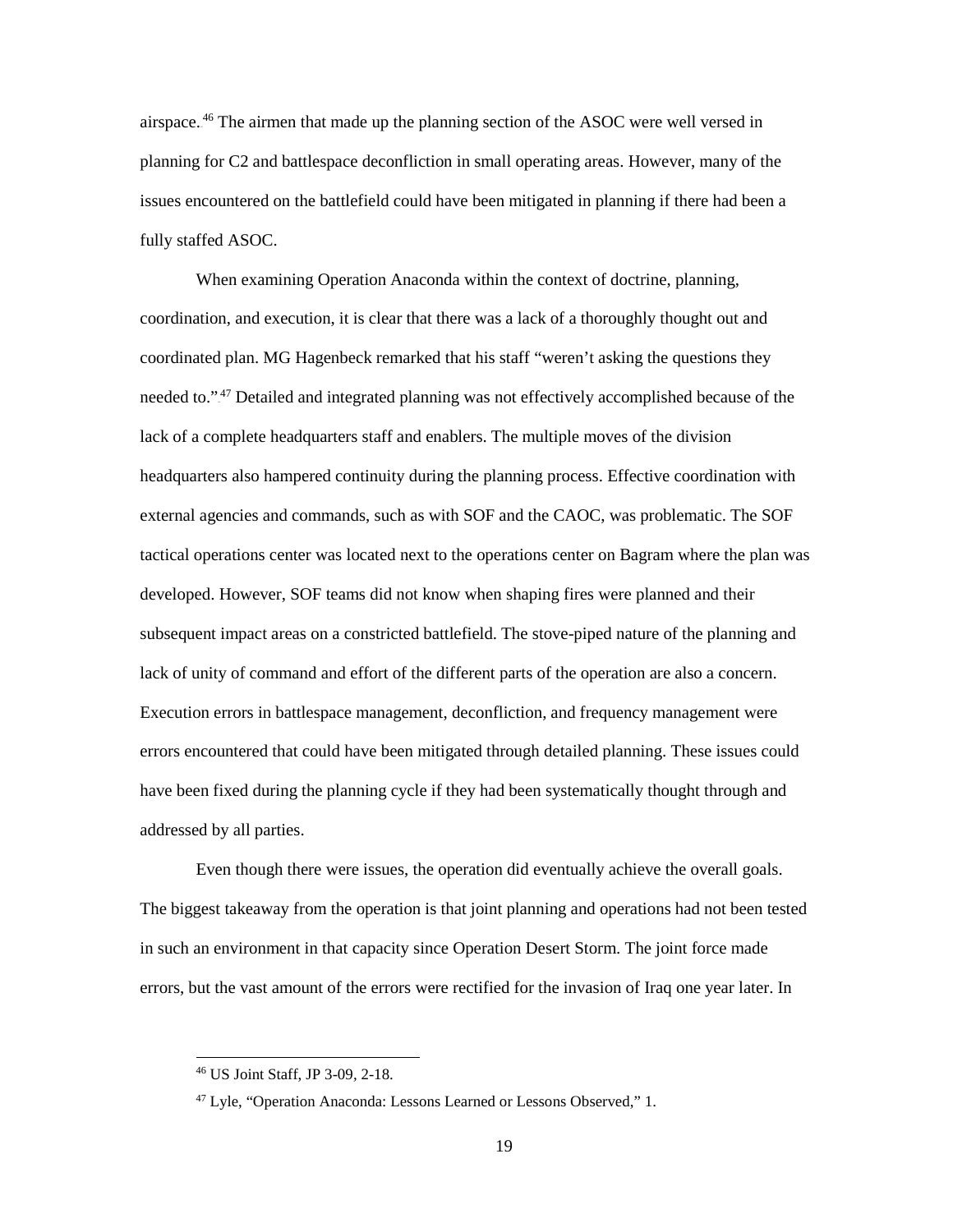the case of Operation Iraqi Freedom, joint forces displayed a fantastic effort against the Iraqi forces they faced. Without the lessons learned from Operation Anaconda, the joint effort would still learn the same lessons, arguably in a more dangerous environment.

### Operation Phantom Fury

<span id="page-28-0"></span>The morning of 31 March 2004, began like most others in Iraq. Four Blackwater contractors were conducting an early morning supply run from Camp Fallujah. The routine supply mission was almost an after-thought to the contractors. They did the same thing many times before. The contractors were in two SUVs, escorting three local trucks and drivers. However, the events on that day were about to change the character of the war in Iraq in many ways in which they could not have imagined.

The small convoy approached the edge of Fallujah and took a direct route through the town instead of bypassing the city on the outskirts of the town. Traffic increased as the convoy proceeded through the city, local vehicles interspersed with the convoy, breaking up the space between the SUVs and trucks. The convoy wound through the center of town, passing the main municipal complex when tragedy struck.<sup>48</sup> Two Iraqi vehicles rolled in front of the convoy, forcing it to stop.<sup>49</sup> While the contractors in the lead vehicle talked to the Iraqi's at the impromptu roadblock, several armed men ran out of a close-by building and fired at the convoy. The contractors in the lead vehicle were killed immediately. The trail vehicle attempted to flee but the vehicle was disabled and the occupants were killed.<sup>50</sup> As soon as the gunfire ended, the jihadists fled the scene and a large mob descended on the area. Arab news crews were shortly on the scene, recording the actions of the mob as they desecrated the American bodies. The bodies were dragged through the streets of Fallujah and eventually were hung from the northern bridge in

<sup>48</sup> Richard D. Camp, *Operation Phantom Fury: The Assault and Capture of Fallujah, Iraq* (Minneapolis, MN: Zenith Press, 2009), 1-2.

 $49$  Ibid., 2.

 $50$  Ibid.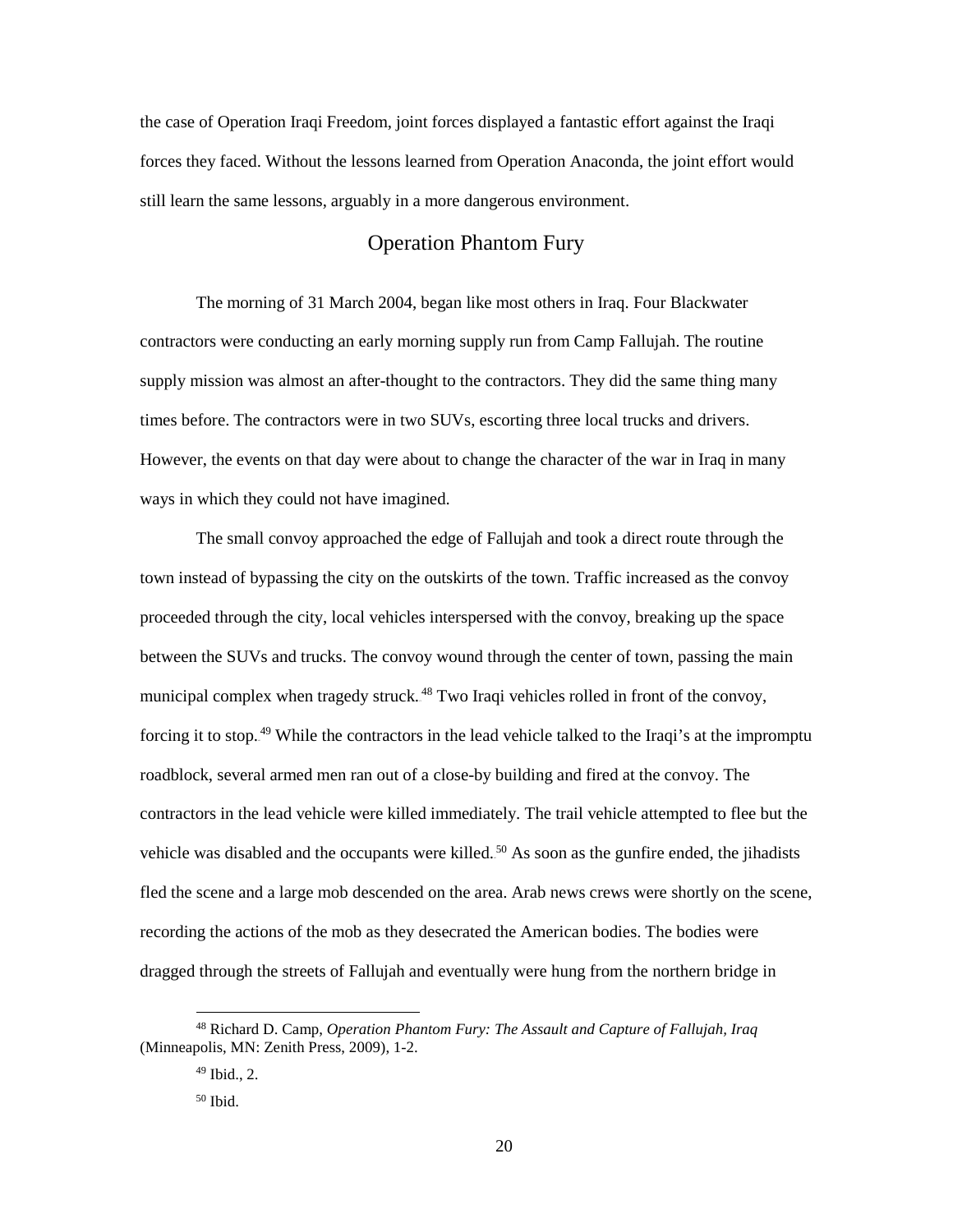town.<sup>51</sup> The deaths of the contractors would serve as the catalyst for a monumental clash in Fallujah. The upcoming battle would be "no holds barred" fight by both sides in an urban environment.

#### <span id="page-29-0"></span>Planning

The White House demanded action in the wake of the murders. The result was Operation Valiant Resolve, beginning on 5 April 2004. US Marines were ordered to clear Fallujah of insurgents. Marines were at a disadvantage from the start of the operation. Two Marine infantry battalions were ordered to clear a city of an estimated population of 300,000, including approximately 2,000 insurgents.<sup>52</sup> The Marines had sufficient forces to isolate the city from outside support and to prevent insurgents from fleeing while assaulting the city itself. However, once the Marines began their assault into Fallujah, they found there was not enough infantry to effectively clear and hold secured sections. Due to the ROE, they were also unable to utilize the large amount of firepower at their call to offset their numerical disadvantage and kill insurgents. Preventing civilian casualties was paramount. The ROE pertaining to the use of CAS and indirect fires in urban environments prevented their use. Not only were there ROE and troop strength issues, but the operation was rushed as well.

The Marines did not have sufficient time to plan a coordinated offensive with combined arms and joint fires due to the reactive nature of the operation. Intelligence on the locations of insurgent weapons' caches, hideouts, and C2 nodes did not exist in enough detail to facilitate planned targeting. A lack of preemptive targeting of the insurgents and their caches hampered Marine freedom of movement throughout the city. Furthermore, the Marine infantry battalions ordered to attack did not possess armor support. Only sixteen Marine tanks were deployed to Iraq

<sup>51</sup> Richard D. Camp, *Operation Phantom Fury*, 3.

<sup>52</sup> Matt Matthews, *Operation Al-Fajr: A Study in Army and Marine Corps Joint Operations* (Fort Leavenworth, KS: Combat Studies Institute Press, 2006), 9.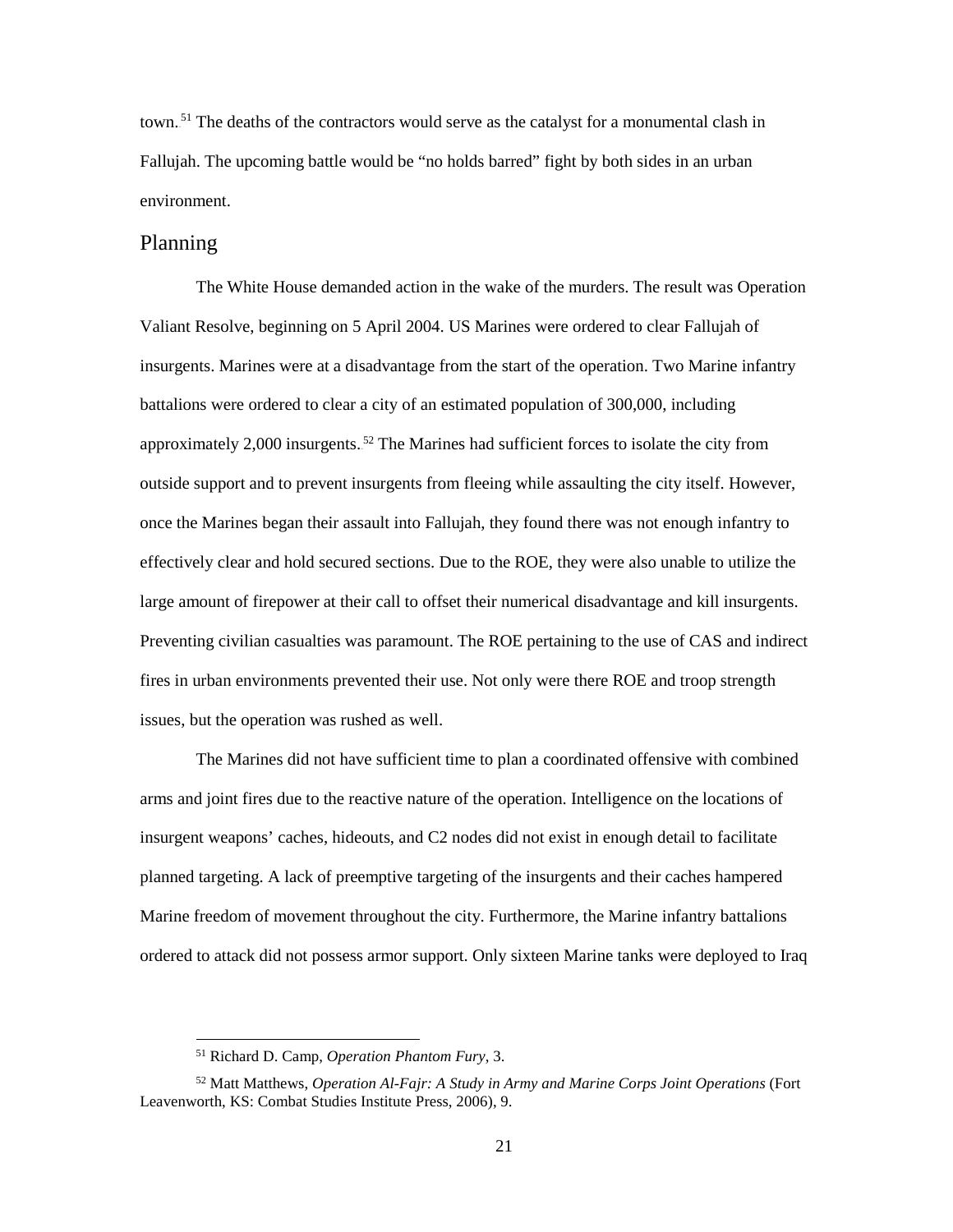by this point in the conflict, and none of them were used in the assault.<sup>53</sup> The White House called off the operation at the beginning of May after Marine losses mounted, generating negative press. Nevertheless, the Marine's attention in the coming months would not waver from the insurgents that still plagued Fallujah.

Months later, in August of 2004, the situation in Iraq was at a boiling point. Marines were called into Najaf to suppress an open uprising. The Marines required US Army reinforcements equipped with armored vehicles to subdue Najaf based on the large size of the city. Both services worked well together as a combined arms team, leading Marine planners to take note of the operation when looking at options for taking back Fallujah. The uprising in Najaf was crushed relatively easy, with minimal US casualties.<sup>54</sup> Marine planner still kept a watchful eye on Fallujah during the operation in Najaf and began planning a new operation in September 2004. Marine staff officers identified the need for additional support to isolate and clear the city. 1st Marine Division was planning the upcoming US operation, and they requested additional forces in the form of heavy armor units based on the success of the combined Najaf operation. The deployed Marine force still lacked armor at the time of the second operation. The Marine led operation was reinforced by two US Army combined arms battalions and an additional armored brigade. The mechanized battalions would participate in the seizure of the city while the armored brigade would isolate the city. The seizure and clearance of Fallujah was the only task that Marine infantry units would have to execute.<sup>55</sup>

With the additional forces allocated to the Marines, the planning team made most of the time they had in order to avoid the rushed mistakes of Operation Valiant Resolve. Combining the two different services' ground schemes of operation proved more straightforward than initially thought. The initial Marine plan was overly infantry-centric and did not capitalize on the

<sup>53</sup> Matthews, *Operation Al-Farj,* 9-10.

 $54$  Ibid., 9.

<sup>55</sup> Ibid., 13-14.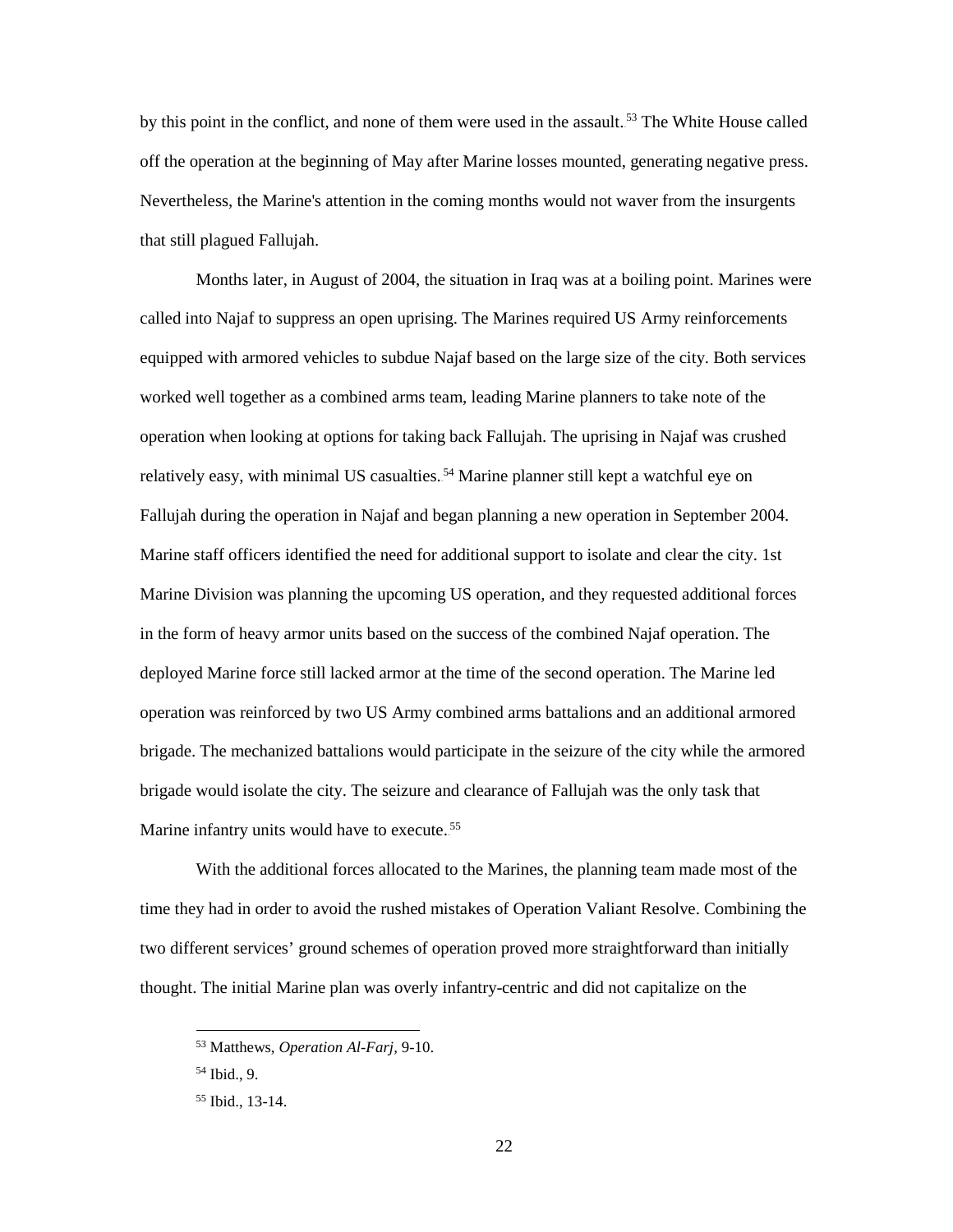strengths of the Army's combined arms battalions and joint fires. Once the tasked Army battalions were introduced to the plan, they suggested changes to better utilize the increased fires and maneuver provided by their assets. Marine leadership received the recommendations warmly and implemented many of the proposed changes. Another commonality that helped break down barriers was that many of the Marine leaders were graduates of the US Army's School of Advanced Military Studies. The leadership of the participating Army battalions had also graduated from the same school.<sup>56</sup> Their shared framework and problem-solving techniques were crucial to overcoming obstacles and instituting the best plan for the operational variables that they encountered.

The overall ground scheme of maneuver for the upcoming operation was a north-to-south clearance of the city, supported by joint fires. The city was divided in half from east to west. Each half had a Marine Regimental Combat Team (RCT) and an Army mechanized battalion. RCT-7 was the supporting effort for the Division in the eastern half of the city. RCT-1, in the western half, was designated as the main effort. A common ROE was set and shared among all of the tasked units in order to better integrate the operation as a combined force.<sup>57</sup> The exchange of liaison officers early in the planning phase helped smooth over any issues that occasionally arose.

Not only did planners work extremely hard toward integrating Army units with Marine formations, but they also worked very closely with USAF planners. The planning teams worked to make an easily executable CAS plan that avoided the mistakes of the Operation Valiant Resolve. Previous issues such as airspace deconfliction and air tasking authority were given full attention to maximize CAS utilization. Planners broke down the small airspace, only six by six kilometers, into multiple sections and altitudes. This breakdown facilitated CAS aircraft employing weapons in different sectors at the same time that artillery and mortars were engaging

<sup>56</sup> Matthews, *Operation Al-Fajr*, 19.

<sup>57</sup> Ibid., 16.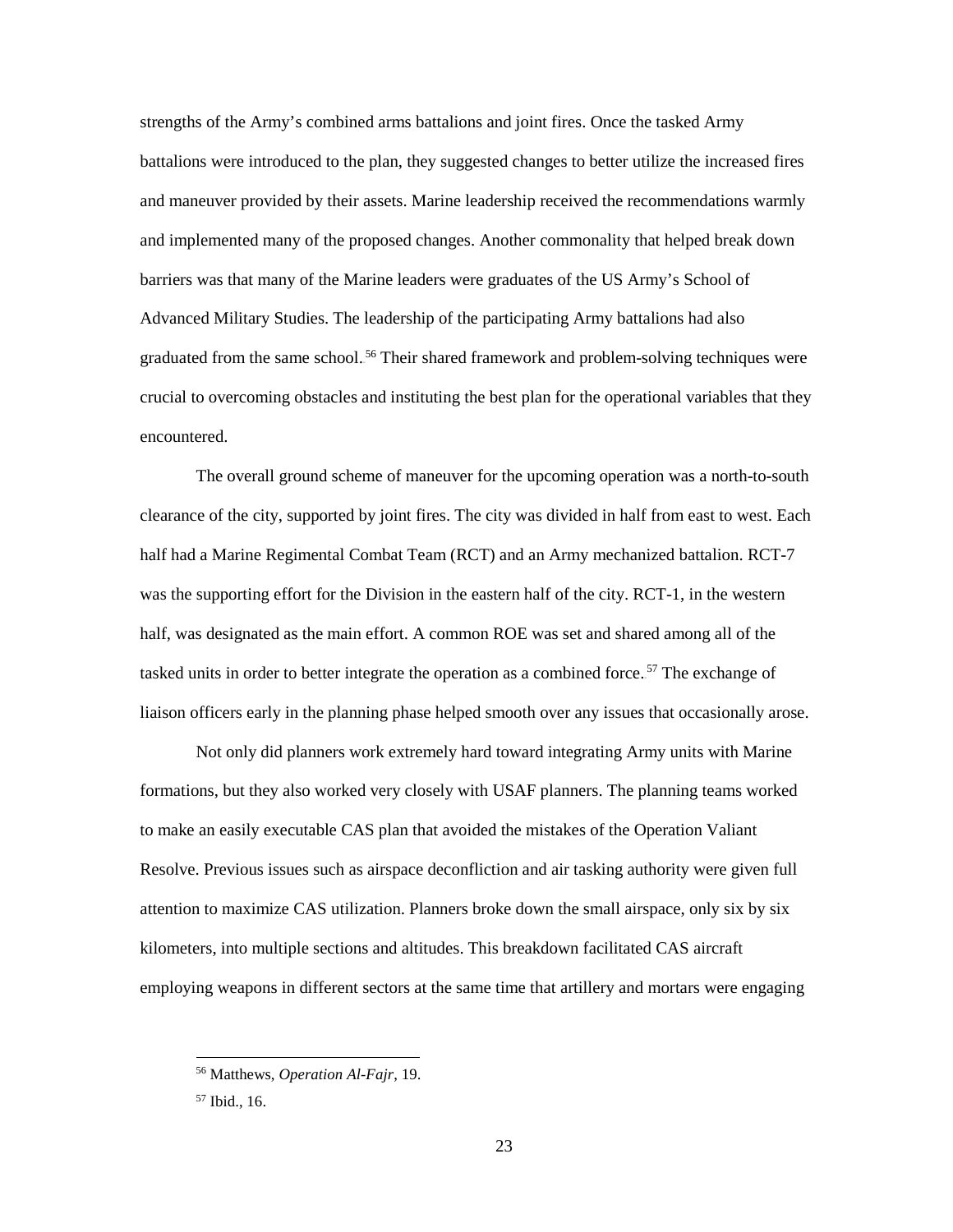targets. The effective use of airspace was written into joint CAS doctrine after the operation, eventually dubbed "keyhole" CAS.<sup>58</sup>

While the risk of fratricide was extremely high between the ground services in the operating area, planners also attempted to lessen the risks of collateral damage and civilian casualties. Fallujah was a vast urban area composed of 50,000 buildings in over 2,000 city blocks. The development of grid reference graphics (GRGs) mitigated the fratricide and collateral damage risk in the city. The GRGs broke each section of the city down into numbered sections that could be read quickly in-flight by an aircrew, allowing for rapid target identification by FACs (Forward Air Controller), Joint Terminal Air Controllers (JTACs), and CAS aircraft. GRGs encompassed the entire city of Fallujah. For quick orientation by the CAS team, every house in the city was numbered. The introduction of GRGs was a critical piece of air planning that made CAS operations in urban and complex terrain much more straightforward. The large urban area posed a significant problem for ground troops composed of two services who were operating with CAS from all services.<sup>59</sup> Supporting the ground operation were over twenty Marine FACs and Air Force JTACs. The FACs and JTACs were tasked to accompany Marine and Army units. The concept of air operations included two formations of CAS fixed-wing aircraft on station at all times during daylight operations.<sup>60</sup> At night, each RCT in the city had an AC-130 gunship allocated.<sup>61</sup>

Joint planners were hard at work in the IPB process and planning air support for the upcoming operation, as well as conducting kinetic and non-kinetic shaping operations. After the first ground operation was called off in May 2004, the US Army III Corps joint fires section

<sup>58</sup> Richard Camp, "Threading the Needle: Air Support for Operation Phantom Fury," *Yellow Sheet* (Winter 2018): 46.

<sup>59</sup> Camp, *Operation Phantom Fury,* 13.

 $60$  Ibid., 134.

 $61$  Ibid.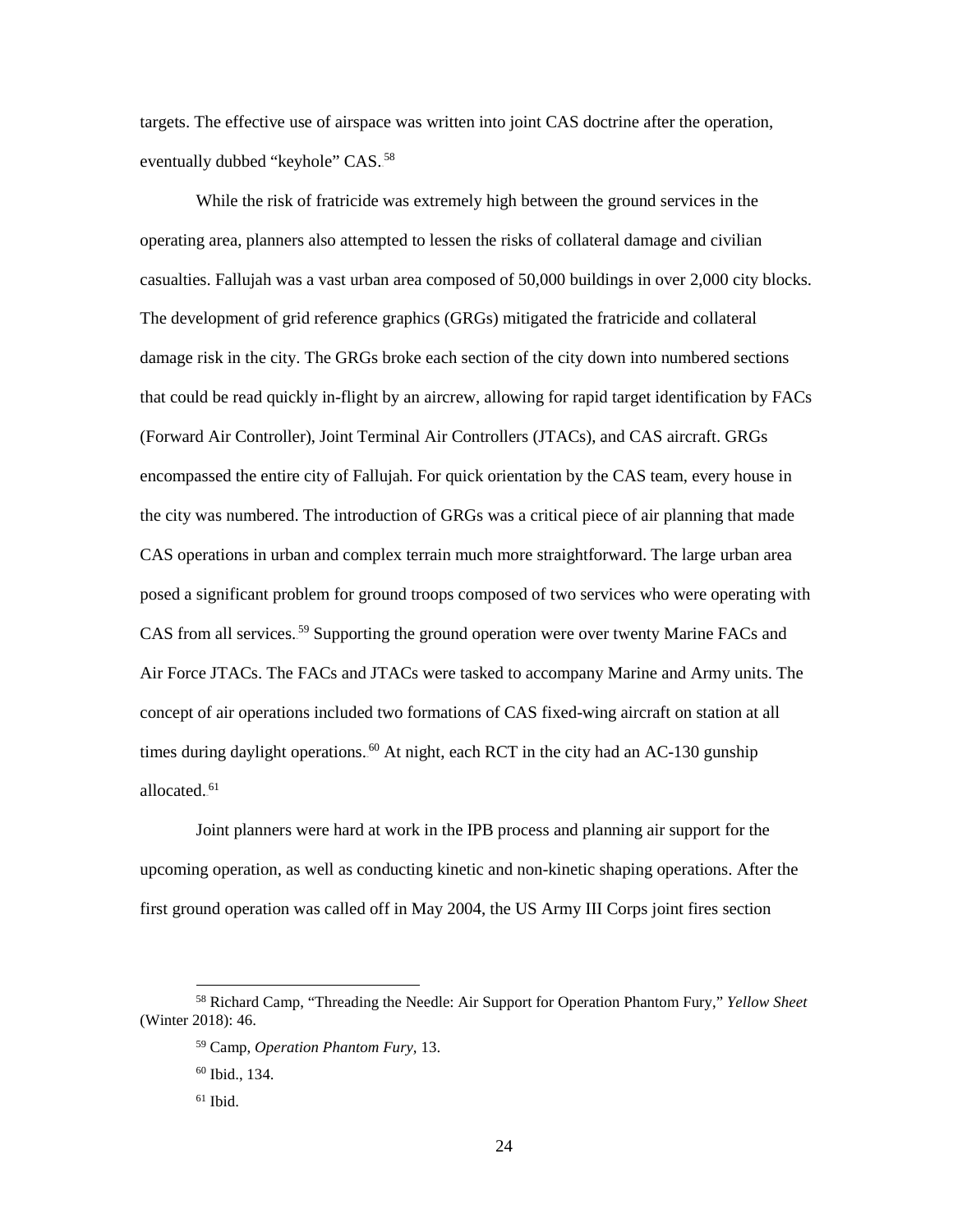continued to plan for the eventual operation to retake Fallujah. The first shaping operations were conducted in June 2004.<sup>62</sup> Kinetic shaping operations, specifically air attacks, were launched almost every night during the ramp-up of operations as intelligence developed. Limited kinetic targeting allowed the information operations section to desensitize the insurgents to strikes within the city and the media to the upcoming full-scale attack. The maintenance of a low-level threshold of violence kept negative press coverage of the ongoing shaping operation to a minimum. Once the ground offensive began, the kinetic action would not be significantly more violent than the past months of shaping operations.<sup>63</sup> The maintenance of an allowable level of violence was a crucial part of shaping the reporting from unfriendly news networks.

A crucial part of the shaping operations used to develop the battlefield was the ruse that the Marines and Army would attack from the south of the city. Loudspeaker units deployed to broadcast vehicle noise mimicking the movement of armored formations. Limited kinetic probes and raids were launched on the southern edge of town to disrupt enemy forces and gather intel.<sup>64</sup> Not only did the insurgents lose sleep as they continuously reacted to the noise and raids, but they also lost men when US forces used UAVs and snipers to target and kill the reacting insurgents. Additional intelligence gathered from the raids was instrumental in applying pressure to the insurgent network before ground combat started. Information operation teams also broadcasted messages into the city to influence the civilian population to leave the city, reducing the amount of potential civilian casualties.<sup>65</sup> Other messages broadcasted to the civilian population encouraged them to remove their cars from the streets of Fallujah. American planners wanted to reduce the exposure that US forces would have from hidden Improvised Explosive Devices

<sup>62</sup> Kendall D. Gott, John McCool, and Combat Studies Institute, eds., *Eyewitness to War: The US Army in Operation AL FAJR: An Oral History* (Fort Leavenworth, KS: Combat Studies Institute Press, 2006), 237.

 $63$  Ibid.

 $64$  Ibid., 241.

<sup>65</sup> Ibid., 240.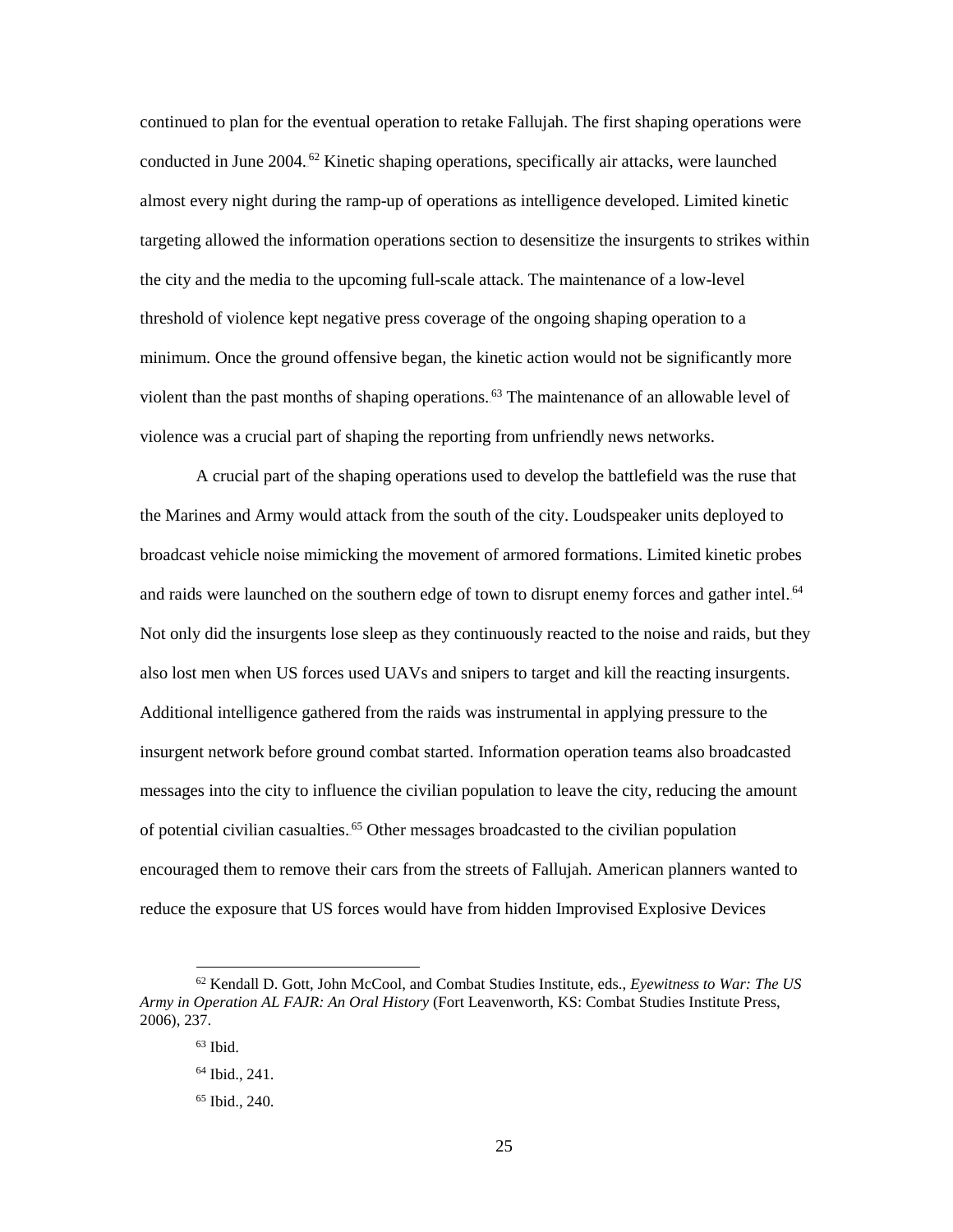(IEDs). Cars left on the roads in Fallujah were destroyed. Thereafter, all cars on the streets were systematically bombed by US airpower, reducing the risk to Marines and soldiers. These shaping operations and their subsequent effects enabled airpower to be more freely used within the city as civilians evacuated and enemy networks were exposed for targeting by airpower.

The ROE was another planning consideration the joint force had to work through. Senior American leaders restricted the ROE significantly due to the negative press coverage during the previous operations in Fallujah. The ROE stated that US forces could respond in the event of an observed hostile act or demonstrated hostile intent. The intent was to minimize damage to civilian infrastructure and lives. The ROE also limited preemptive strikes outside the normal targeting cycle during the shaping phase. Targeting weapons caches and insurgent meeting places were missed due to ROE constraints. With a more relaxed ROE, these targets were typically struck in the shaping phase.<sup>66</sup> The cumbersome targeting cycle required a large amount of intelligence to offset collateral damage and would remain in place until the Marines and Soldiers crossed into Fallujah. While the ROE limited air planners during the shaping phase, the planning team worked to mitigate some of the effects. By prescribing the carriage of precision weapons for CAS missions, planners set up the JTACs on the ground with weapons that would cause the least amount of potential collateral damage.<sup>67</sup>

#### <span id="page-34-0"></span>Start of Operations

On D-Day, 7 November 2004, Marines and Soldiers moved towards prepared assault positions on the outskirts of Fallujah. Insurgents had six months to prepare the city for the assault. Densely scattered minefields, IEDs, and prepared fighting positions were located throughout the city.<sup>68</sup> Intelligence estimated that there were upwards of 2,000 insurgents within the city, which

<sup>66</sup> Camp, *Operation Phantom Fury*, 149.

 $67$  Ibid.

<sup>68</sup> Matthews, *Operation Al-Fajr,* 37.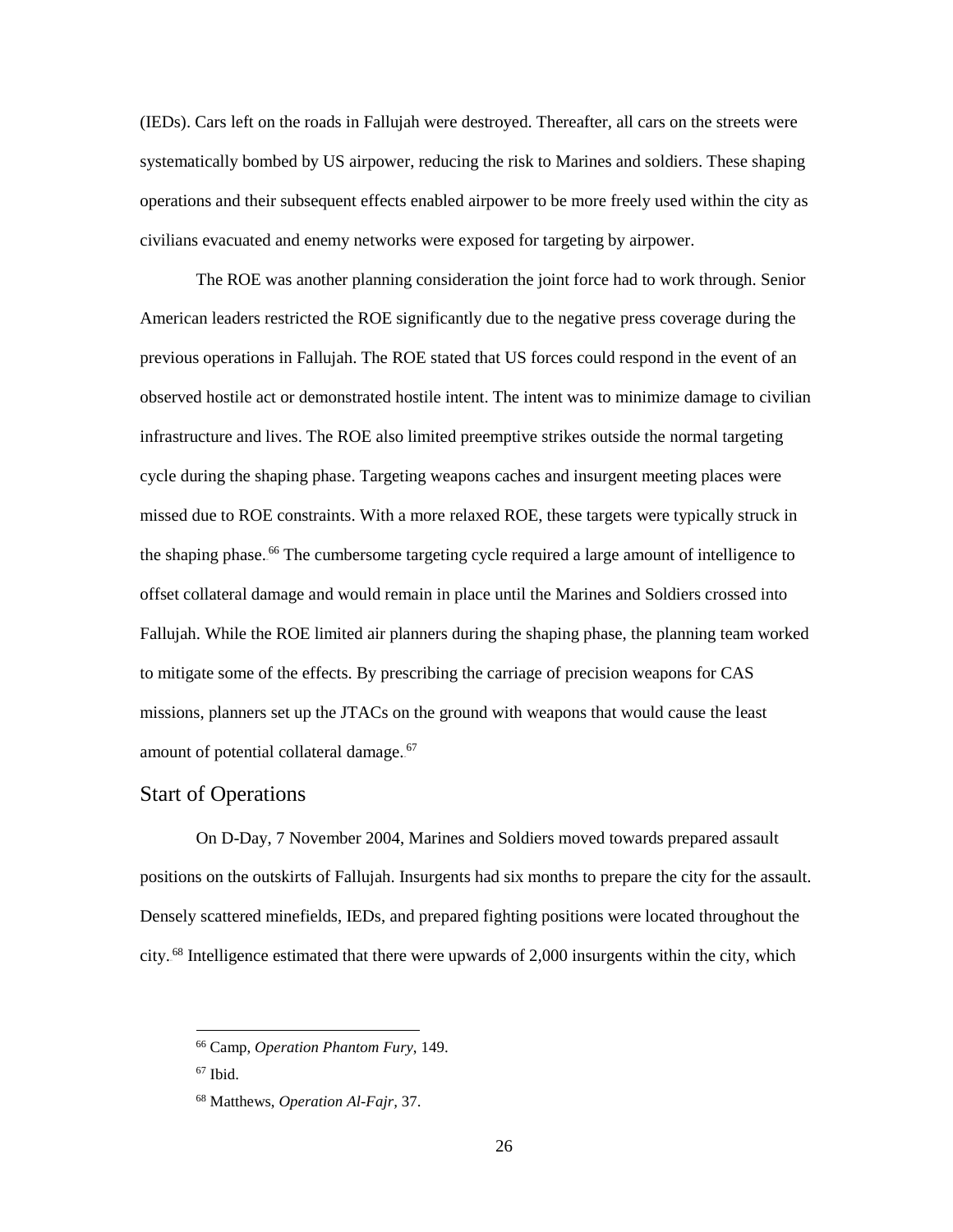included contingents of foreign fighters.<sup>69</sup> Leaflets were dropped as a last-minute plea for civilians to leave the city and proceed to government-run housing areas. These leaflets also outlined the rules for civilians to abide by when staying in the city.<sup>70</sup> During the period of darkness on 7 November, American and Iraqi forces assaulted the isthmus on the west edge of the city containing the city hospital and two key bridges.<sup>71</sup> Iraqi forces quickly secured the hospital and the nearby bridges.<sup>72</sup> A US Army Civil Affairs team, paired with a US Navy doctor, delivered medical supplies shortly after securing the hospital to ensure positive media coverage of the seizure of the hospital.<sup>73</sup> US Navy riverine craft patrolled the waterways that surround Fallujah, interdicting anything attempting to enter the city.<sup>74</sup> Fallujah was now completely isolated and cut off from the rest of Iraq.

With the city completely cut off from outsiders, the leading Army and Marine units moved into their forward assault positions on the town's northern edge, for an overview of the assault, see Figure 5.<sup>75</sup> While the US forces were moving into position, CAS, artillery, and sniper teams continued to keep pressure on insurgents. UAVs circled overhead, designating targets for CAS aircraft and artillery, which would quickly and efficiently destroy insurgent teams or fighting positions.<sup>76</sup> Before the main ground assault could commence, Marine engineers breached the railroad berm on the northern edge of town. By mid-morning on 8 November, Marine units launched an attack on an eight-story apartment building on the edge of town designated as key

<sup>69</sup> Camp, *Operation Phantom Fury,* 262.

<sup>70</sup> John R. Ballard, *Fighting for Fallujah: A New Dawn for Iraq* (Westport, CT: Praeger Security International, 2006), 55.

<sup>71</sup> Ibid., 57-58.

<sup>72</sup> Camp, *Operation Phantom Fury,* 159.

<sup>73</sup> Ibid., 161.

 $74$  Ibid.

<sup>75</sup> Ibid., 169.

<sup>76</sup> Matthews, *Operation Al-Fajr,* 39.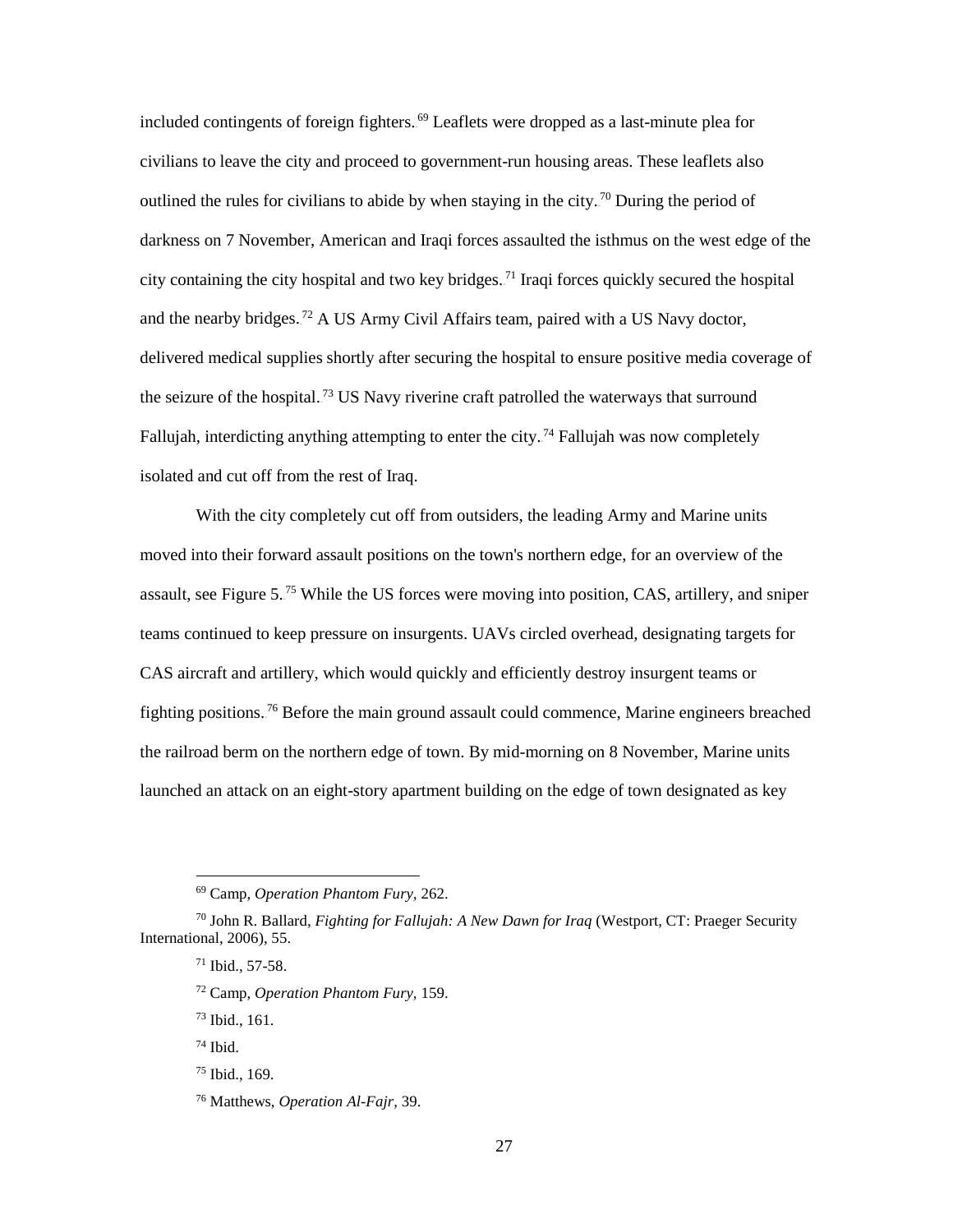terrain.<sup>77</sup> The apartment building overlooked the north edge of the city and would operate as a C2 node, observation platform, and aid station for friendly forces after its capture.



Figure 5. Concept of Operation Phantom Fury. Timothy McWilliams and Nicholas Schlosser, *US Marines in Battle: Fallujah, November-December 2004* (Quantico, VA: History Division-US Marine Corps, 2014), 15.

Fallujah was bounded on the northern edge of town by a thirty-foot raised railroad berm.<sup>78</sup> To help facilitate breaching the berm, four Marine Corps F-18 Hornets dropped eight 2000-pound Joint Direct Attack Munitions (JDAMs) onto the berm. Next in the breaching sequence were the bulldozers that would smooth over the railroad tracks and craters made by the JDAMs. Subsequently, the bulldozers cleared any IEDs or minefields between the railroad tracks and the buildings on the outskirts of town. While the bulldozer and engineer units were hard at work with breaching operations, Marine and Iraqi forces assaulted the train and power station, cutting electricity to the city. These assaults set the conditions for the follow-on operations within

<sup>77</sup> Camp, *Operation Phantom Fury,* 169.

<sup>78</sup> Ibid., 171.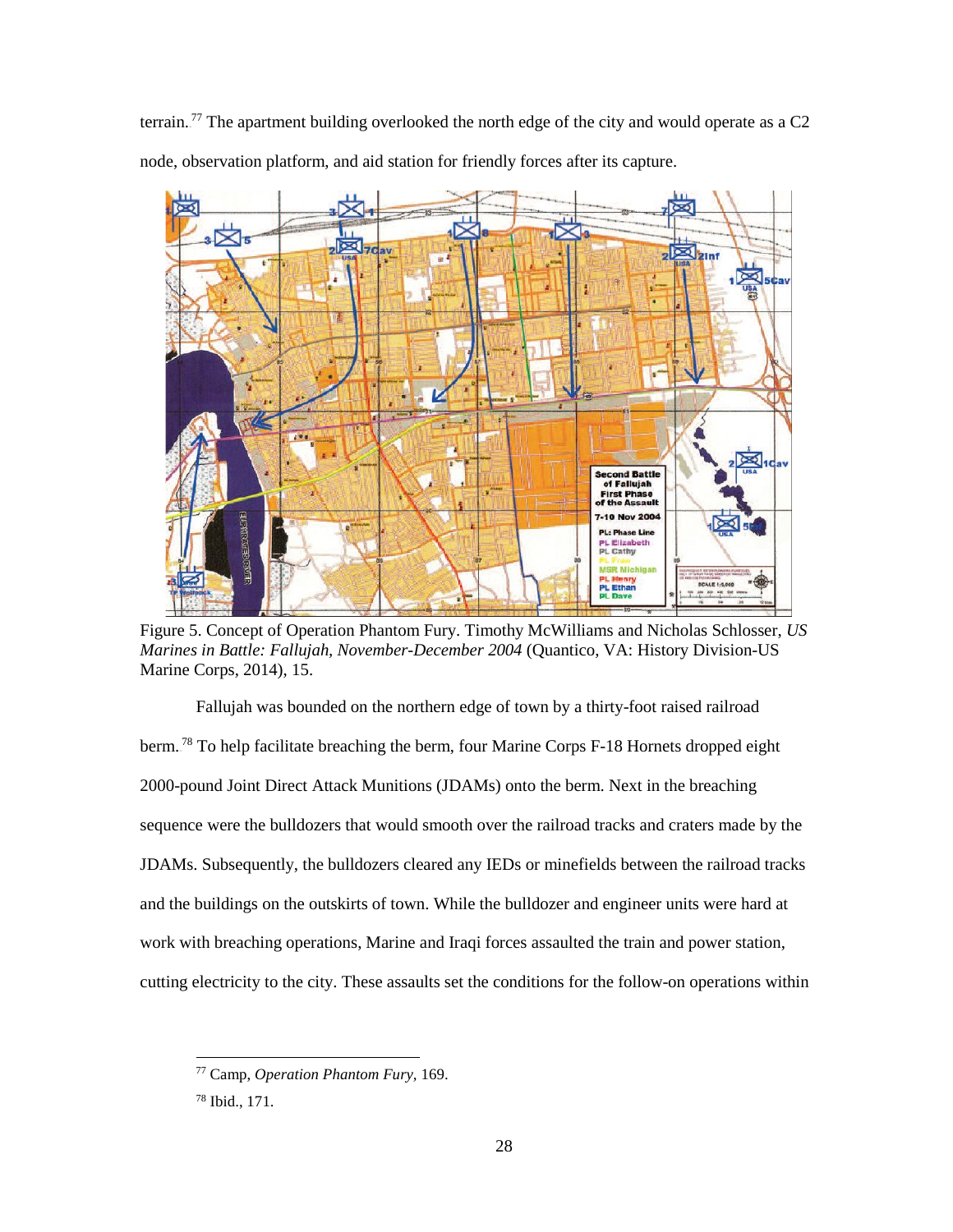the city and gave a morale boost to the engaged Iraqi forces.<sup>79</sup> With breaching operations underway, Marine FACs utilized CAS on the forward edge of the city, neutralizing threats emanating from buildings within the first few blocks of the city.<sup>80</sup> Joint fires softened up the forward defenses and allowed for a foothold in the northern urban area once the Army's mechanized battalions moved into the city.<sup>81</sup>

Once the breach was complete, US Army mechanized battalions roared into action in both the east and west sectors of Fallujah, supported by joint fires. The mailed fist of tanks and Bradleys quickly penetrated the insurgent defenses while Marine infantry followed and began to clear buildings and neighborhoods behind the armored spearheads. The combat power of the Army units lay in their armor. The Marine units possessed more infantry than their Army counterparts; therefore, the Marines were primarily tasked for house clearance.<sup>82</sup> Army mechanized battalions planned to race halfway into the city until they hit their phase line within 48-72 hours. The armored thrust pushed insurgent forces from the north into the less densely populated southern half of the city.<sup>83</sup> The back-clearing of the northern half of Fallujah was followed by clearing the southern half in the same manner as the northern half of the city.

The clearance of Fallujah was a multi-week process. The initial penetration of the city occurred much more rapidly than anticipated. However, insurgent forces were able to move in the urban terrain around the armored spearheads and reoccupy buildings behind the armored forces. Marine and Army infantry cleared each house which was a tedious and deadly process. At the beginning of the operation, Marine forces utilized organic firepower, mostly consisting of machine guns and rocket launchers. After taking heavy casualties in the first days, the infantry

<sup>79</sup> Camp, *Operation Phantom Fury,* 171, 174.

<sup>80</sup> Ibid., 197.

<sup>81</sup> Ibid., 182.

<sup>82</sup> Ballard, *Fighting for Fallujah,* 56.

<sup>83</sup> Ibid., 57.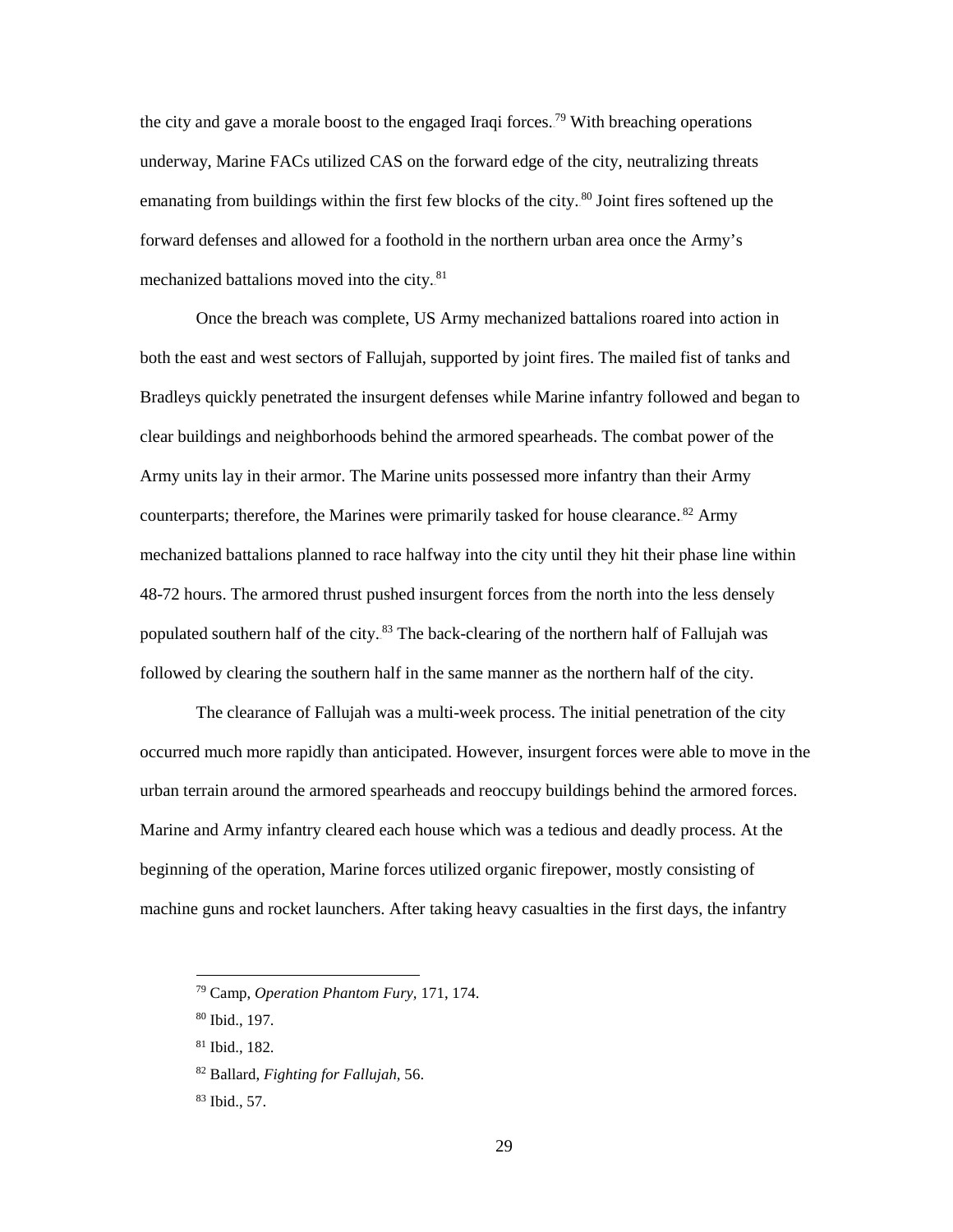utilized armor and joint fires to reduce the enemy defenses of a fortified house before the infantry assault.<sup>84</sup> Heavily defended houses were destroyed by joint fires to preclude taking excessive friendly casualties.<sup>85</sup> GRG's were instrumental for quickly and effectively employing CAS platforms against designated targets, reducing the time required and increasing the situational awareness of the CAS team. Avoidance of fratricide and collateral damage was due to the match of precision weapons to the high level of situational awareness provided by the GRGs inside the densely packed city. The 500-pound JDAM was instrumental in ensuring weapons effects were delivered to the target, avoiding any harmful effects to nearby homes or friendly troops. The aerial campaign utilized 100 percent precision-guided bombs, a first for a US air campaign.<sup>86</sup>

House clearance operations took place during daylight hours. Much as in Operation Anaconda, US forces did not execute large scale night operations to reduce friendly casualties. Instead, USAF AC-130s and UAVs roamed the skies, searching for any movement within the city. Battle tracking of the static friendly positions was excellent, allowing the AC-130s to shoot anything that moved outside well-known US perimeters at night.<sup>87</sup> The application of joint fires in this manner disrupted enemy preparations to attack friendly positions at night or set up ambushes for the following morning. While US infantry were able to rest at night, the harried enemy forces were under constant attack if they moved within the city, further reducing their ability and will to resist American armor and infantry.

#### <span id="page-38-0"></span>Lessons Learned

Marine and Army units would have a hard task ahead of them as they continued to clear the city. US forces declared Fallujah secure on 8 December 2004, twenty-four days after the beginning of the operation. While in contact, US forces developed counters to insurgent tactics.

<sup>85</sup> Ibid., 261.

<sup>84</sup> Camp, *Operation Phantom Fury,* 226.

<sup>86</sup> Camp, "Threading the Needle: Air Support for Operation Phantom Fury," 49.

<sup>87</sup> Camp, *Operation Phantom Fury*, 200-202.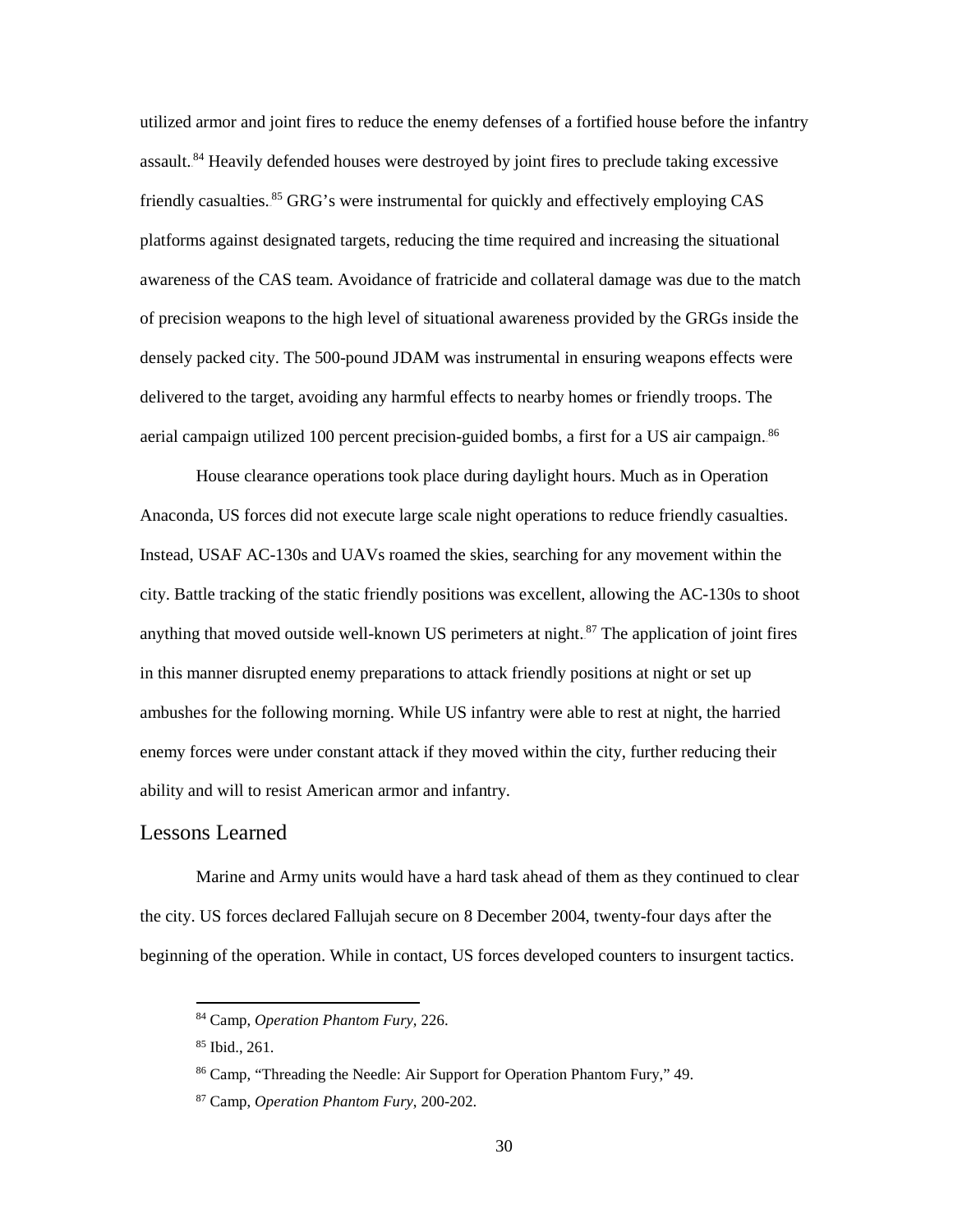They used their CAS and artillery advantage to their benefit. US tactics changed after gaining an understanding that insurgents wanted US infantry to enter houses to lessen the US advantage in CAS, indirect fires, and armor. The United States' ability to shift tactics and use precision firepower to their advantage helped the American forces on the ground. Air to ground coordination became much more efficient, allowing for rapid prosecution of targets from the air to support ground objectives. The increased situational awareness of CAS assets provided by the use of accurate GRGs reduced the probability of fratricide as well.

When examining the detailed and integrated planning conducted before the operation, all seemed well. Sixty percent of aviation assets came from the First Marine Expeditionary Force in Operation Phantom Fury while the remainder of air support came from joint forces.<sup>88</sup> Marine planners solicited suggestions and experience from the Air Force and other joint fires officers within the theater to build a robust, joint plan that was easily executed by all types of air assets. The design of the aviation plan utilizing the GRGs for aviation and JTAC usage was brilliantly conceived and executed. The use of keyhole CAS kept multiple CAS formations on station at any given time, maximizing the amount of simultaneous joint fires if required. Even though Marine aircraft were more likely to be supporting a CAS request, the other three services assimilated quickly into the joint construct the Marines created. In addition, the futures planning cell had six months to plan Operation Phantom Fury. The large amount of time led to a well thought out plan that could absorb several changes, which was a marked contrast to the rushed nature of Operation Valiant Resolve. There was plenty of time to include additional units as they were added to the scheme of maneuver.

An examination of the coordination and execution of the air plan reveals that airpower was well integrated and executed with deadly precision. 386 CAS strikes were delivered with an

<sup>88</sup> Camp, *Operation Phantom Fury,* 161.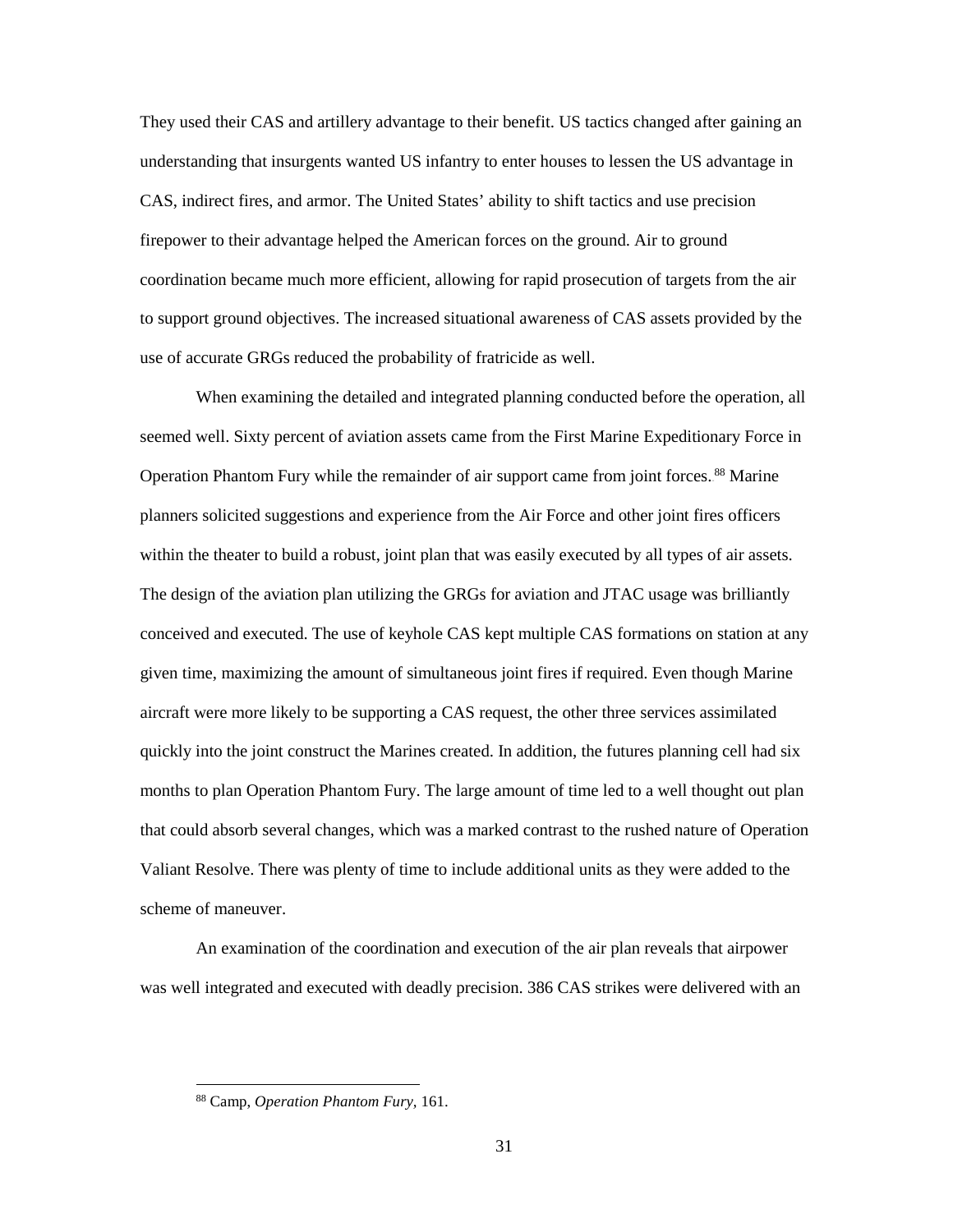additional 14,000 rounds of indirect fire delivered.<sup>89</sup> AC-130s were routinely used at night in danger-close situations, delivering accurate and lethal firepower when in close proximity to friendly forces.<sup>90</sup> UAVs were able to pinpoint insurgent positions to allow joint fires to neutralize the enemy before friendly forces were within the range of the insurgent weapons.<sup>91</sup> The holdover of Marine Harrier squadrons during their replacement phase meant that additional CAS assets were available for Operation Phantom Fury. All Marine fixed-wing CAS aircraft were equipped with the newest advanced targeting pod, the Litening, to help with precision targeting of their weapons.<sup>92</sup> Marine rotary-wing assets also planned to be on-station throughout the day and to partially overlap with AC-130s at night, keeping direct fire CAS on station for the entirety of the day.<sup>93</sup> The amount of CAS on station was always sufficient for operations. The only delays experienced were due to limited airspace when multiple flights were dropping ordinance.

Operation Valiant Resolve demonstrated that a well thought out plan for airspace and CAS deconfliction was required for operations to be successful. Planners spent many hours thinking through the plan in the six months leading up to Operation Phantom Fury, incorporating lessons learned and best practices from previous operations. The additional planning time was well spent based on the results and after-action comments. CAS was a responsive weapon that ground force commanders used to protect the lives of infantry on the ground. Precision weapon delivery and battle tracking of friendly positions were a requirement for successful CAS operations in an urban environment. The joint fires team executed a well-developed plan and professionally delivered joint fires to decimate the enemy. With enough time and planners

<sup>89</sup> Gott and McCool, *Eyewitness to War,* 239.

<sup>90</sup> A.R. Milburn, *Lessons Learned; Operation Phantom Fury* (Quantico, VA: Marine Corps Center for Lessons Learned, 2005), 8.

 $91$  Ibid.

<sup>92</sup> Kenneth Estes, "U.S. Marine Corps Operations in Iraq, 2003-2006" (Quantico, VA: History Division, USMC, 2009), 58.

 $93$  Ibid.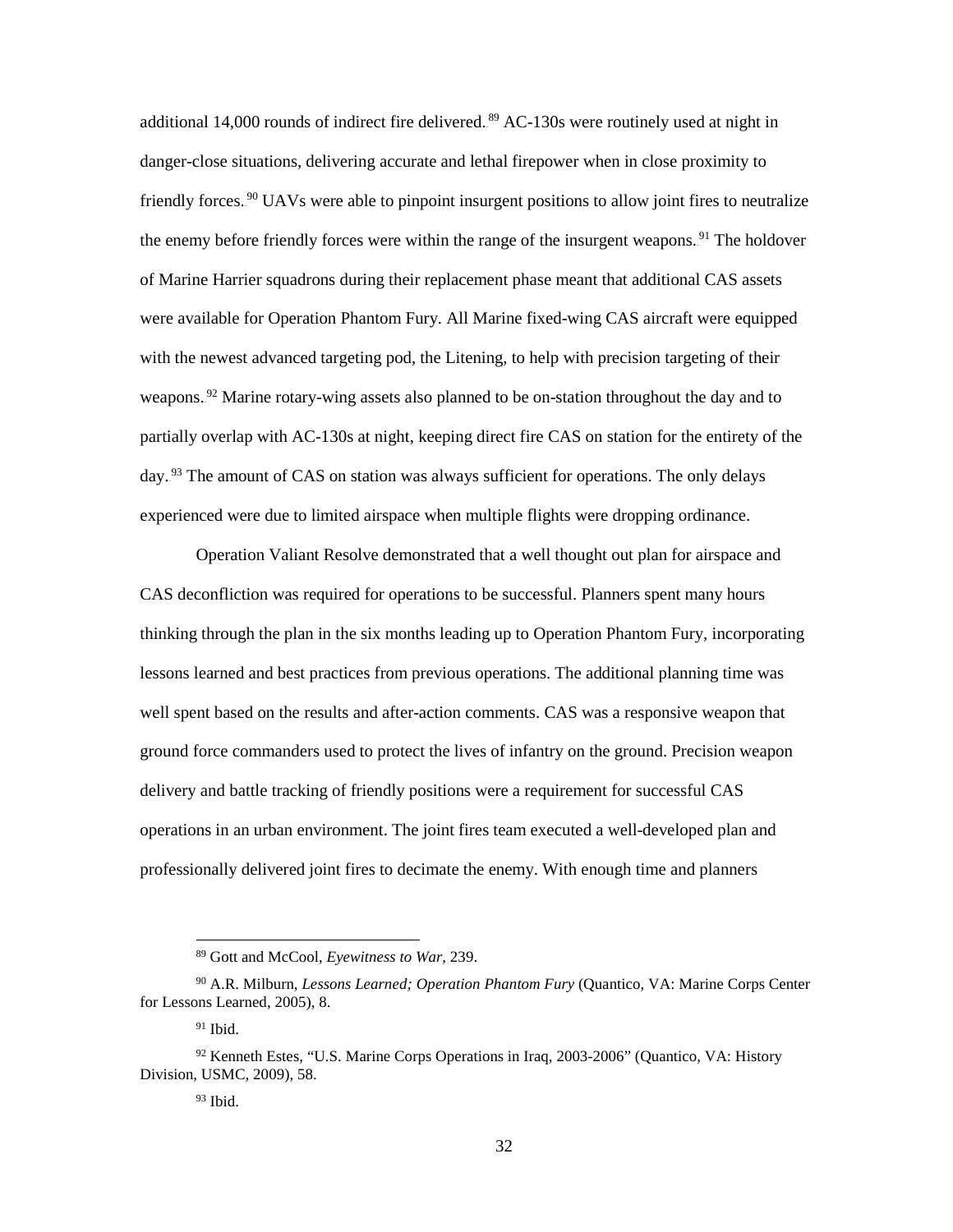receptive to outside ideas, the difficulty of integrating joint services within the operation was worked through to achieve positive results.

#### Urban Operations

<span id="page-41-0"></span>Urban areas have increased rapidly in the second half of the twentieth century and indicators point to this trend continuing into the twenty-first century. The US Census Bureau defines an area as urban if it contains more than 50,000 residents with a concentration of greater than 1,000 people per square mile.<sup>94</sup> In 1950, only 30 percent of the world's population lived in a city. In 2018, that figure rose to 55 percent of urban denizens. North America and Europe have the largest populations living in urban areas; over 75 percent of the population lives in a city.<sup>95</sup> In contrast, the population of Northern Africa approaches 55 percent urban dwellers. Of the urban residents, approximately half of the population resides in cities with a population of less than 500,000, while one in eight are residents of megacities that have a population of greater than ten million people.<sup>96</sup> The accumulation of wealth, power, and prestige that a city possesses makes them just as likely areas for battle in the future as they were in the past. US forces will be immersed in a conflict in urban areas as demographic shifts continue and will be exacerbated by economic inequity in the developing world.

#### <span id="page-41-1"></span>Doctrine

 $\overline{a}$ 

With the levels of urbanization increasing, joint planners need to be cognizant of planning for conflict in urban areas. Joint Publication 3-06, *Joint Urban Operations,* identifies

<sup>94</sup> Dawn A. Morrison and Colin Wood, "Megacities and Dense Urban Environments: Obstacle or Opportunity?" *Small Wars Journal* (February 23, 2016), accessed 27 February 2020, https://smallwarsjournal.com/jrnl/art/megacities-and-dense-urban-environments-obstacle-or-opportunity.

<sup>95</sup> United Nations, Department of Economic and Social Affairs and Population Division, "Population Facts" (New York: United Nations, 2018), 1, accessed 27 February 2020, https://population.un.org/wup/Publications/Files/WUP2018-PopFacts\_2018-1.pdf.

<sup>96</sup> United Nations, Department of Economic and Social Affairs and Population Division, "World Urbanization Prospects: The 2018 Revision" (New York: United Nations, 2018), 1, accessed February 27 2020, https://population.un.org/wup/Publications/Files/WUP2018-KeyFacts.pdf.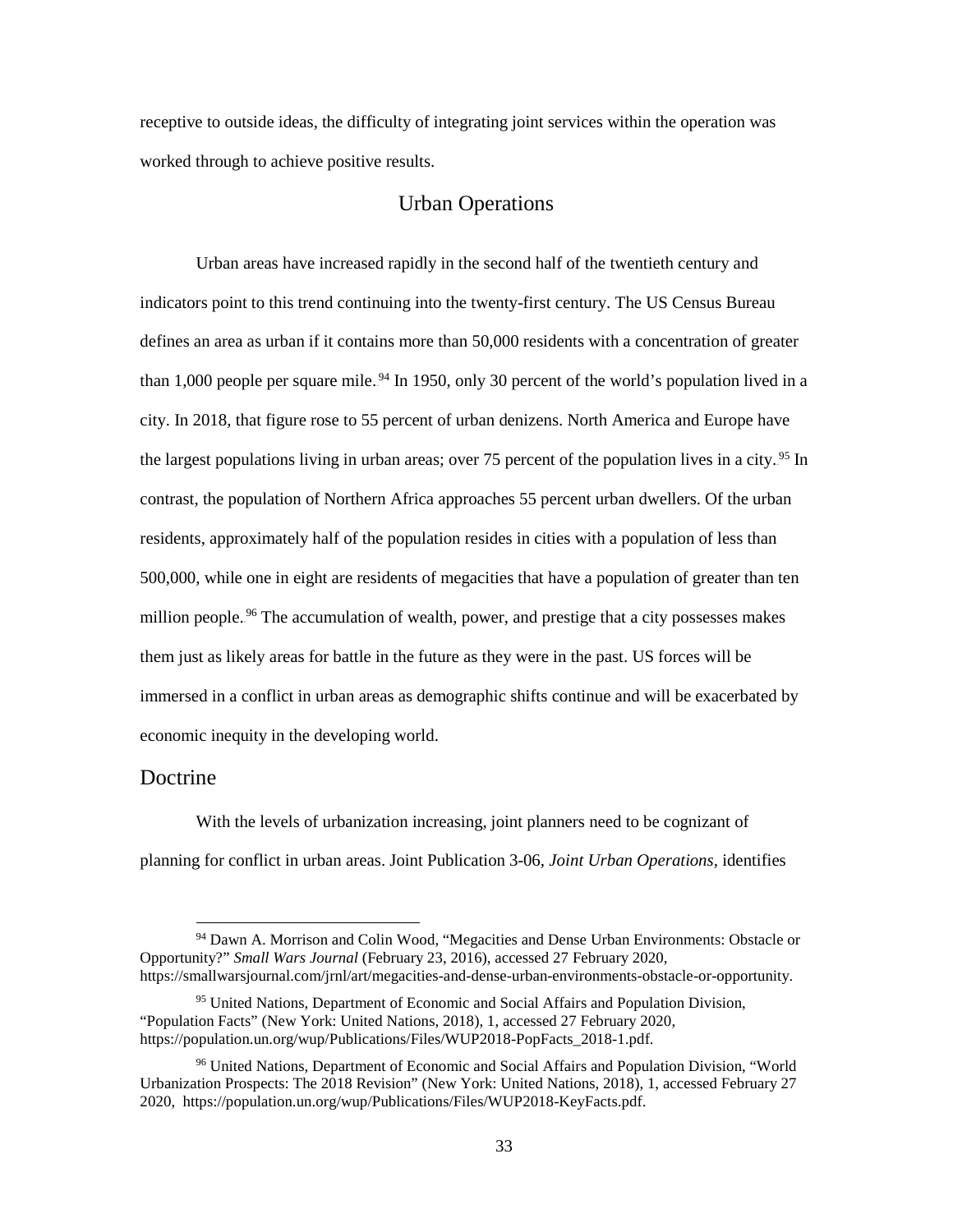three critical areas to consider when attempting to understand an urban area. The three critical areas are dubbed the "Urban Triad." They consist of complex man-made physical terrain, population size and density, and the urban infrastructure.<sup>97</sup> Understanding the specifics of each category in IPB is critical to getting a better understanding of the operational environment and, ultimately, the success of the operation. While understanding the urban triad is required to enable the commander's vision for the operation, planning for CAS within an urban area also focuses on certain specifics within the urban triad. Successful urban operations will require a much higher degree of planning, coordination, and cooperation than non-urban operations.

The application of a systems approach to CAS planning during urban operations is critical for success. All of the elements of the urban triad are interlinked, and any changes to one element will have a ripple effect on the other elements. Understanding how the operation will affect the system when employing CAS is necessary to achieve the objectives set by the commander. Some factors to consider when undertaking urban operations in large cities is that the operations are resource and time-intensive and can create large numbers of friendly and civilian casualties alongside rapid media coverage of events.<sup>98</sup> Based on the effects that an urban system can impose on forces that are fighting within that area, a complete understanding of the urban environment is required to bring success during operations. Air support in urban areas requires a more nuanced view of several environmental factors in order to be successful, especially when kinetically targeting manmade physical terrain.

Planning for CAS in an urban area is not entirely different from CAS in a rural area, although urban environments require additional emphasis in some specific areas. One area that requires additional consideration are threats to CAS aircraft. Threats to aircraft can increase within the city due to the ability to hide threat systems. Anti-aircraft artillery (AAA) is

<sup>97</sup> US Department of Defense, Joint Staff, Joint Publication (JP) 3-06, *Joint Urban Operations* (Washington, DC: Government Printing Office, 2013), 1-2.

<sup>98</sup> Ibid., 1-5 - 1-9.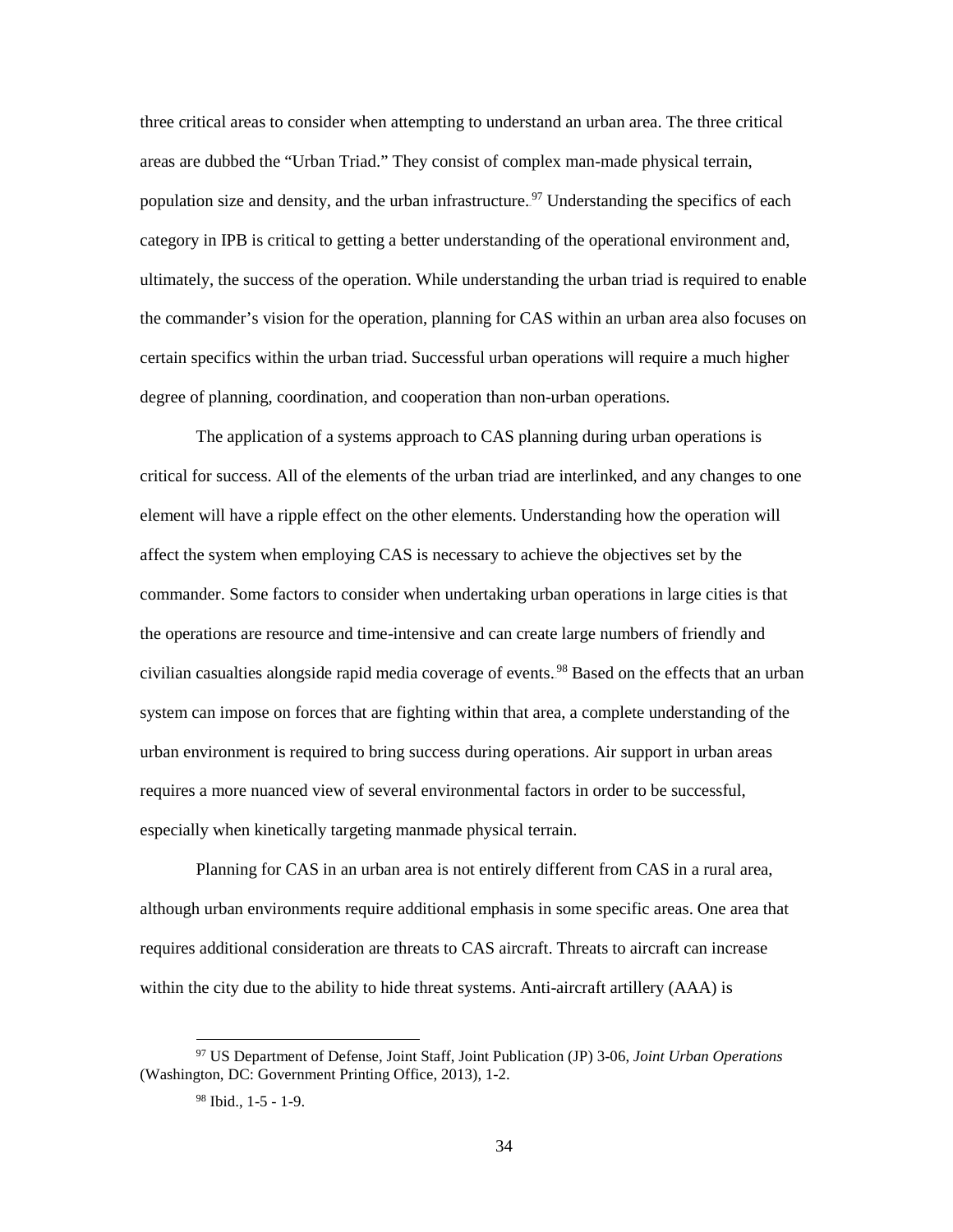particularly effective due to its ability to be hidden or placed on rooftops for more effective use against lower flying aircraft. Rotary winged aircraft are especially susceptible to well-concealed AAA and may have to hold outside the city until an area or district is swept for AAA threats.<sup>99</sup> During Operation Phantom Fury, Marines instituted a one-kilometer standoff distance from the edge of the city for attack helicopters to mitigate the threat of AAA and Man-Portable Air Defenses (MANPADs) and prevent battle damage.<sup>100</sup> Even though the fighting during Operation Anaconda was in a rural area, the dense AAA coverage from the high ridgelines damaged most of the committed AH-64s in the first day that operated in the valley. <sup>101</sup> Reinforcement by Marine AH-1s within the theater bolstered the dwindling numbers of attack helicopters available for flight operations. Additional AH-64s were airlifted from the US to backfill the damaged AH-64s.<sup>102</sup> MANPADs also present a lethal threat to fixed and rotary wing CAS assets because of the large number of systems that can be employed and the short time of flight the missile. The emplacement of radar-guided surface to air missile systems near or within the city will require extended periods of suppression of enemy air defenses (SEAD) to have CAS assets be able to operate without undue influence. <sup>103</sup> Enemy commanders will likely site surface to air assets near protected structures where collateral damage will likely be problematic. ROE concerns for SEAD in an urban environment must be addressed appropriately in planning and execution.

Communication between CAS assets and JTACs or FAC(A)s (Forward Air Controller Airborne) can be more difficult in urban areas. Urban canyons, the space in between tall buildings, can mask or limit line of sight communication links used by JTACs and CAS aircraft.

<sup>99</sup> See the Battle for Najaf, 24 Mar 2003. The 11st Aviation Regiment was ambushed by concentrated AAA fires outside Najaf. All of the Apaches (32 total) committed to the battle were damaged.

<sup>&</sup>lt;sup>100</sup> Camp, "Threading the Needle: Air Support for Operation Phantom Fury," 47.

<sup>101</sup> Grau and Billingsley, *Operation Anaconda,* 198-199.

<sup>102</sup> Ibid., 246, 200.

<sup>103</sup> US Department of Defense, Joint Staff, Joint Publication (JP) 3-09.3, *Close Air Support* (Washington, DC: Government Printing Office, 2014), 3-20.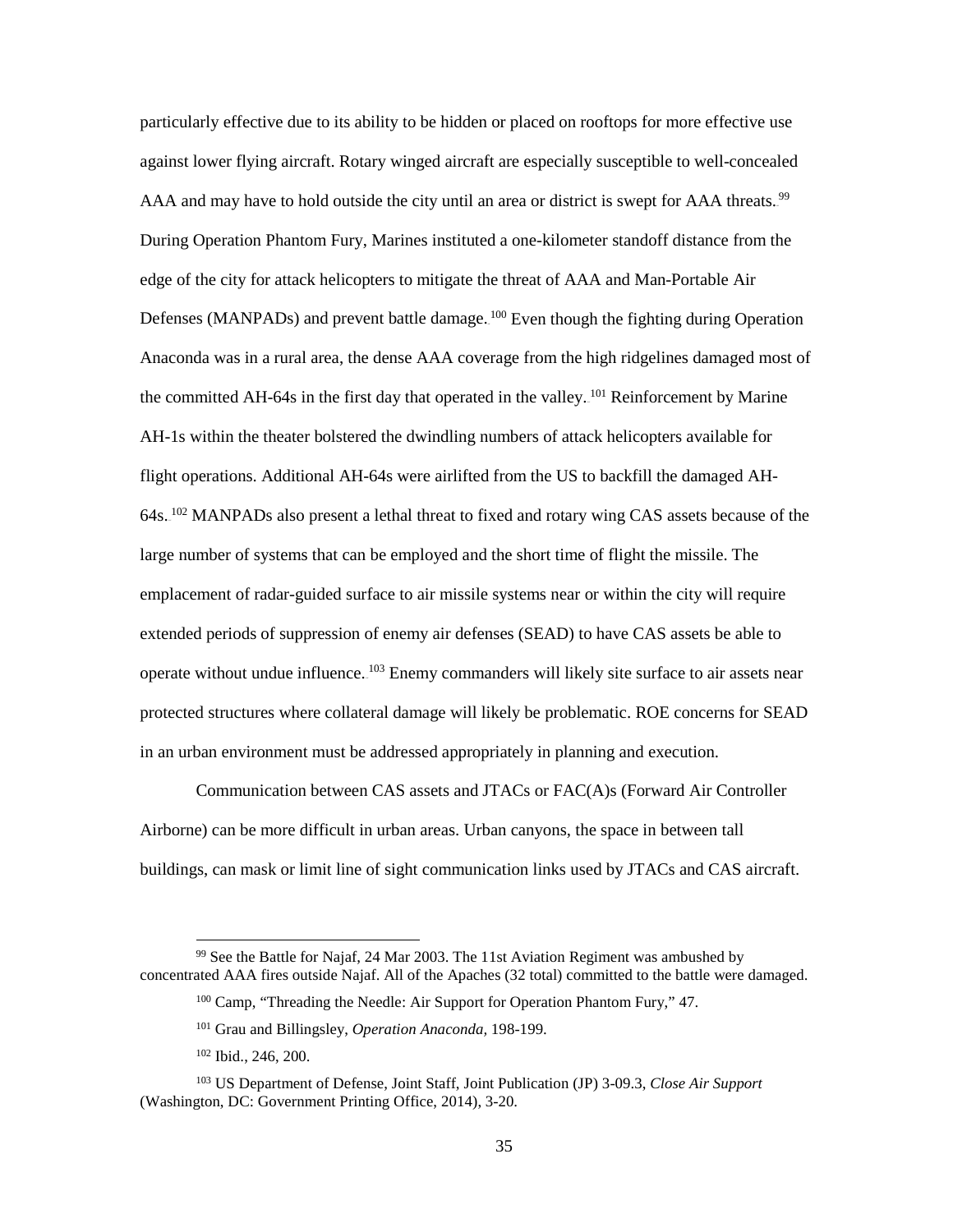Thus, a redundant communications plan is required within the joint force for different wavelengths and frequencies to operate effectively. Operation Anaconda suffered from a lack of frequencies allocated to JTACs and the assigned frequencies were in a wavelength that was not able to be monitored by Army radios. <sup>104</sup> While in an urban operation, the placement of radios or antennas is crucial for comms with CAS aircraft due to masking from tall buildings or the scattering of transmissions.<sup>105</sup>

If communications are degraded by the physical terrain or by enemy communication jamming, the incorporation of airborne radio relays can mitigate some of the issues and restore communication links from the JTAC to the CAS asset. Having FAC(A) aircraft on station can mitigate the jamming by removing radio receivers from the jamming pattern. <sup>106</sup> After the wholesale failure of ground to air communications during the first day of Operation Anaconda, the USAF prioritized sending FAC(A) aircraft to support ground units, reducing some of the issues encountered with communications.<sup>107</sup>

Command and control of aircraft orbiting overhead is another critical part of planning. The ASOC, working command and control of CAS assets, in conjunction with an airspace control party to work aerial deconfliction of operating airspace, is vital to the success of air operations. Operation Phantom Fury had a fully staffed air operations section to ensure detailed air planning was done beforehand. Operation Anaconda suffered from not having an ASOC during planning, which had disastrous results.

The proficiency of JTACs and CAS assets is an additional critical component for urban operations. Historically, 90 percent of engagements in urban environments occur within fifty

<sup>104</sup> Grau and Billingsley, *Operation Anaconda,* 185.

<sup>105</sup> US Joint Staff, JP 3-09.3, 3-20.

<sup>106</sup> Ibid., 3-21.

<sup>107</sup> Grau and Billingsley, *Operation Anaconda,* 227.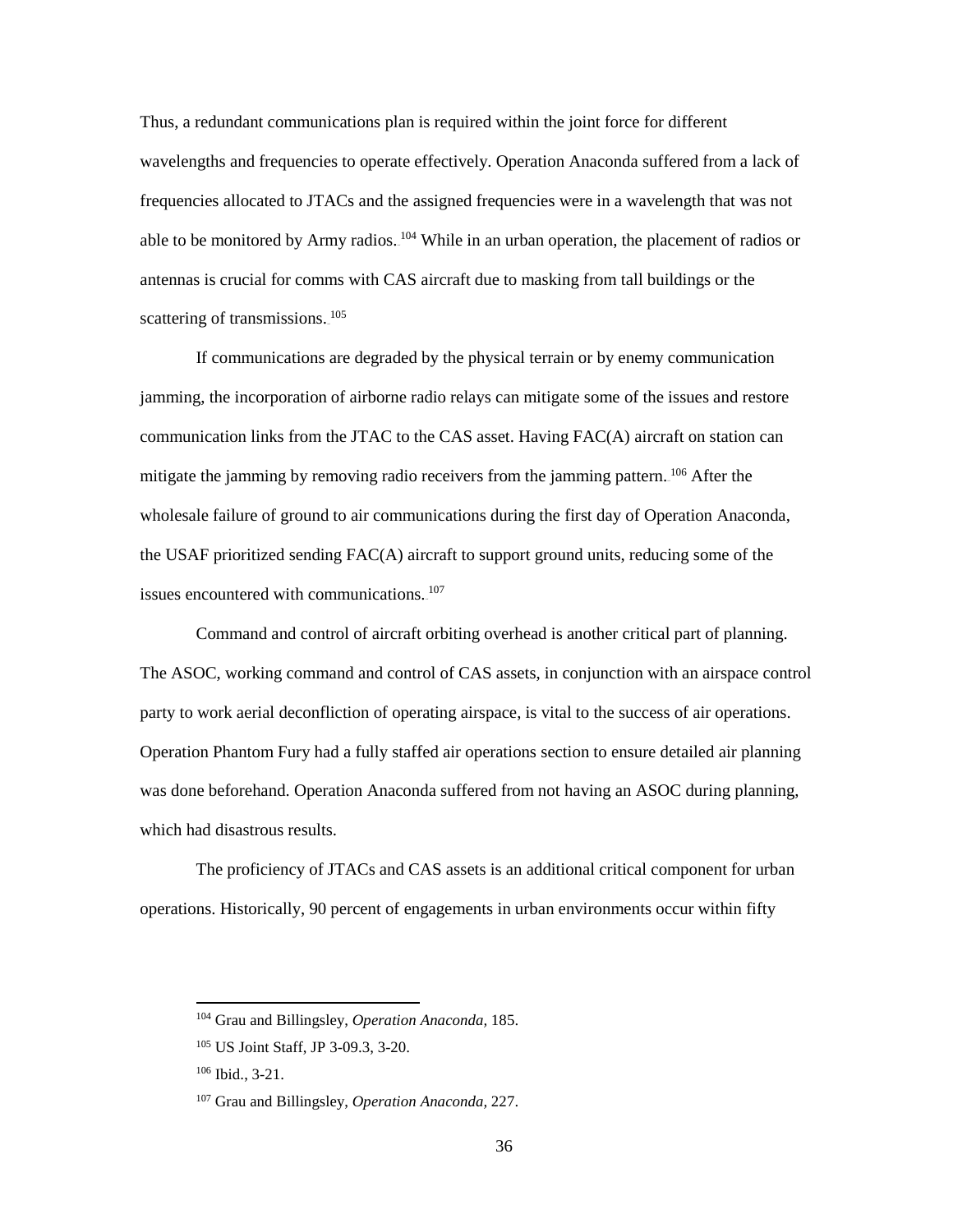meters of friendly and enemy forces. <sup>108</sup> Engagements against enemy forces or positions using supporting arms can occur within 250 meters of friendly forces. <sup>109</sup> CAS weapon loadouts should be carefully matched within the joint force to maximize precision munitions that can be paired to a large variety of targets yet limited blast effects. Coordination for Operation Phantom Fury specified that CAS platforms be equipped with precision weapons, the 500-pound JDAM was in high demand. Unfortunately, the best precision weapons for limiting collateral damage will also be in high demand across the entire area of operations. Early coordination and planning to ensure that these critical weapons are allocated smartly by JFACC assets are essential. The evolution of precision weapons and the technology to effectively engage targets in an obscured battlefield has lifted some constraints that weather imposes on CAS. Low cloud decks in the target area cannot keep enemy forces from being targeted as long as a JTAC can observe the forces and communicate to CAS assets.

Friendly force situational awareness is paramount in urban operations in order to bring accurate and timely effects to bear. Engagements with enemy forces will occur at reduced ranges due to limited lines of sight between forces resulting from urban and complex terrain. Situational awareness of friendly and enemy forces is critical to prevent fratricide. The fratricide of the combined Afghan and SOF team on the opening day of Operation Anaconda is an example of a loss of situational awareness and the dire consequences that result from it. One method to increase situational awareness is the production and dissemination of GRGs. GRGs, when appropriately developed and disseminated widely, can immensely increase battle tracking of the enemy and friendly forces and reduce the risk of fratricide. The ability to communicate via a standard product increases awareness of friendly positions and allows for rapid targeting of

<sup>108</sup> US Joint Staff, JP 3-09.3, 3-21.

<sup>109</sup> Ibid.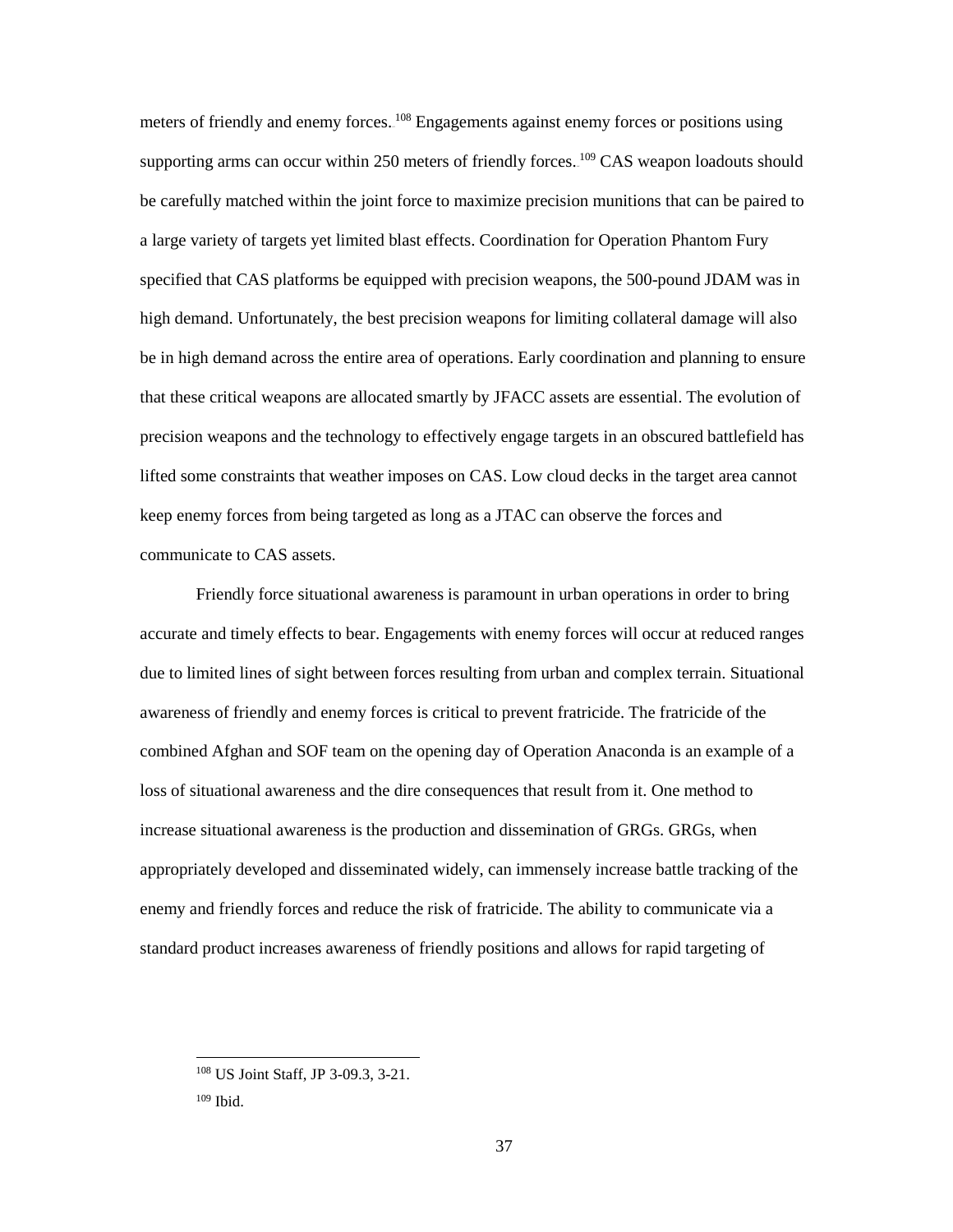potential enemy forces in buildings, the advantage inherent in GRGs cannot be overstated. <sup>110</sup> The use of GRGs in Operation Phantom Fury was an unqualified success, quickly allowing aircrew to engage targets without a single instance of fratricide.

The challenge of operating and fighting in an urban environment should not be underappreciated. Friendly forces will likely have a bloody and drawn-out battle against a knowledgeable and determined foe within an urban area. The time required to properly plan an assault into an urban area is lengthy and ad hoc assaults into an urban environment can invite disaster such as the first assault on Fallujah. The operational and tactical link between the ground scheme of maneuver with air support is imperative. Exploiting the ultimate high ground with CAS will enable the infantry to clear and hold positions and successfully reach objectives, reduce friendly casualties, and limit collateral damage. Close air support will never occupy a house but will better enable the Soldier or the Marine that has to do so.

#### Conclusion

<span id="page-46-0"></span>Joint operations in the modern era require a high degree of coordination and cooperation in order to be successful. If joint operations are to take place in urban environments, the planning, coordination, and cooperation between services must be seamless to attain the JFC's objectives. This study utilized the lens of history and doctrine to examine two case studies. The two case studies looked if planning, coordination, and cooperation were undertaken and exercised during the resulting combat engagements? If there was a lack of planning or coordination in any of the above categories, did it have an impact on that operation? If so, how would it impact joint operations in urban environments in the future?

The research questions above, when applied to Operation Anaconda, show failures in the planning, coordination, and execution of air support. The operational failure is based on the

<sup>110</sup> Matt Kralovec, "Capturing the Role of Gridded Reference Graphic Systems" (Academic paper, Quantico, VA: Expeditionary Warfare School, 2012), 2.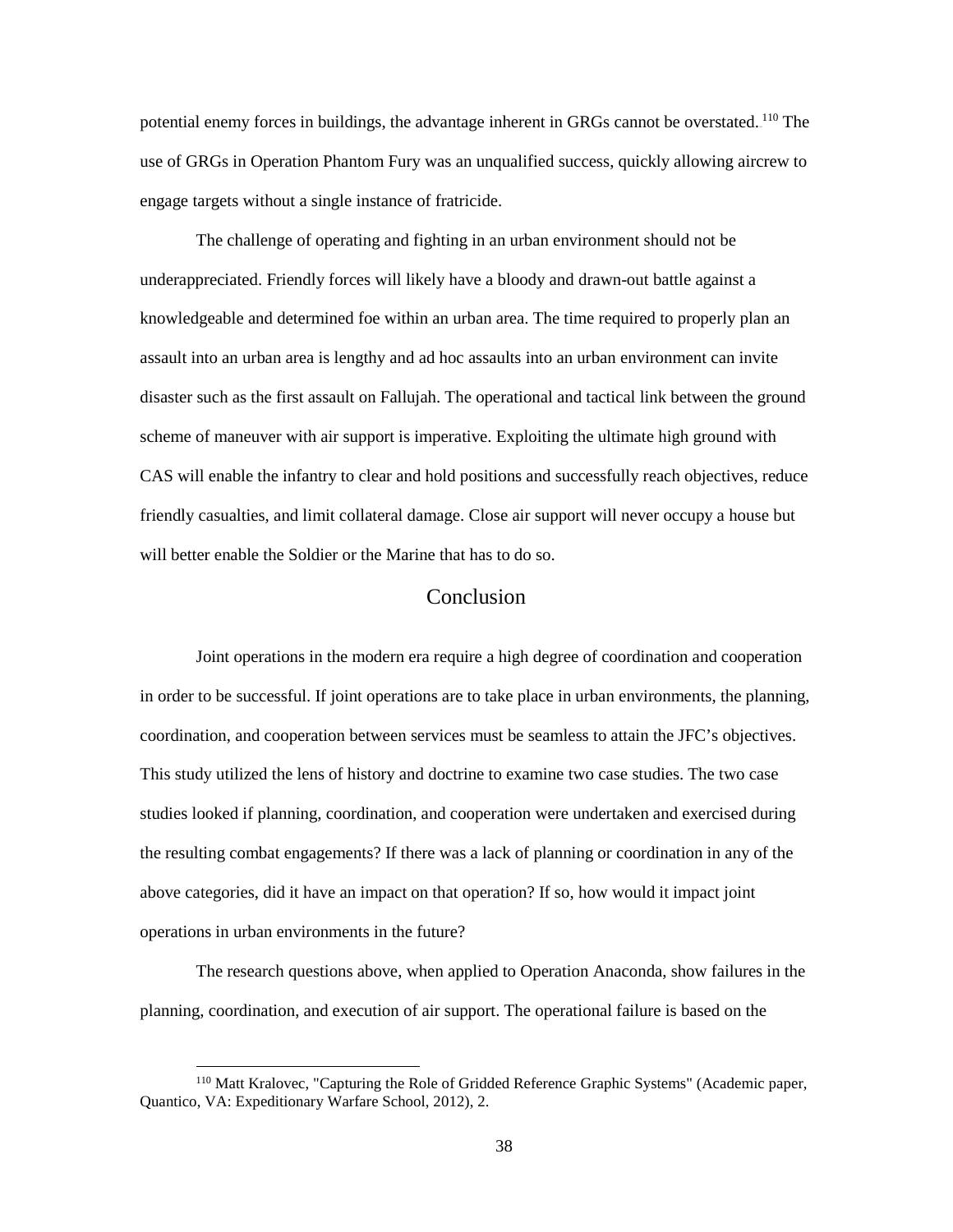criteria of detailed joint planning and coordination among the services. The basic oversight of planning doomed the air support from the start. The planning and coordination issues affected the execution of CAS to aid the ground scheme of maneuver thus impacting operational objectives. Even though many issues were identified after the start of the operation, the US and allied forces were able to overcome stiff resistance and achieve the overall objective of clearing the valley, albeit on an extended timeline. The failure to adequately incorporate joint inputs into the initial planning hampered the operation, allowing some enemy fighters to escape the valley. Suboptimal air support was provided because of late coordination during the final planning with joint forces, affecting the friendly ground scheme of maneuver during the operation. The doctrine was not at fault in this case study. The application of the existing doctrine during the planning process for Operation Anaconda was at fault, albeit for a multitude of reasons. The lack of coordination by an appropriately manned staff within the joint force made the execution of the operation far more complicated than it needed to be. When applying the lessons learned from Operation Anaconda to an urban operation, the planning shortfalls and subsequent operational effects would have been magnified by the increased tempo and lethality inherent in an urban environment due to the chaotic and obscure nature of the battlefield.

Operation Phantom Fury was a case study in which many things went right for the joint force. Not only had the lessons learned from Afghanistan been internalized, but the previous year of fighting together as a joint force in Iraq allowed best practices to be identified and utilized. Appropriate manning of staff and planning teams, as well as the enabling assets such as the ASOC, were already in Iraq and fully functional. The planning and coordination of the joint force, especially with CAS, allowed operations to support either Army or Marine units without missing a beat. The application of doctrine as a guideline for planning was done correctly across all the research questions. Airpower enabled the resulting success of the combined arms team clearance of Fallujah. The only cautionary note is in regards to ROE. Could have the ROE been relaxed earlier in the operation, allowing more air support against hardened buildings inhabited

39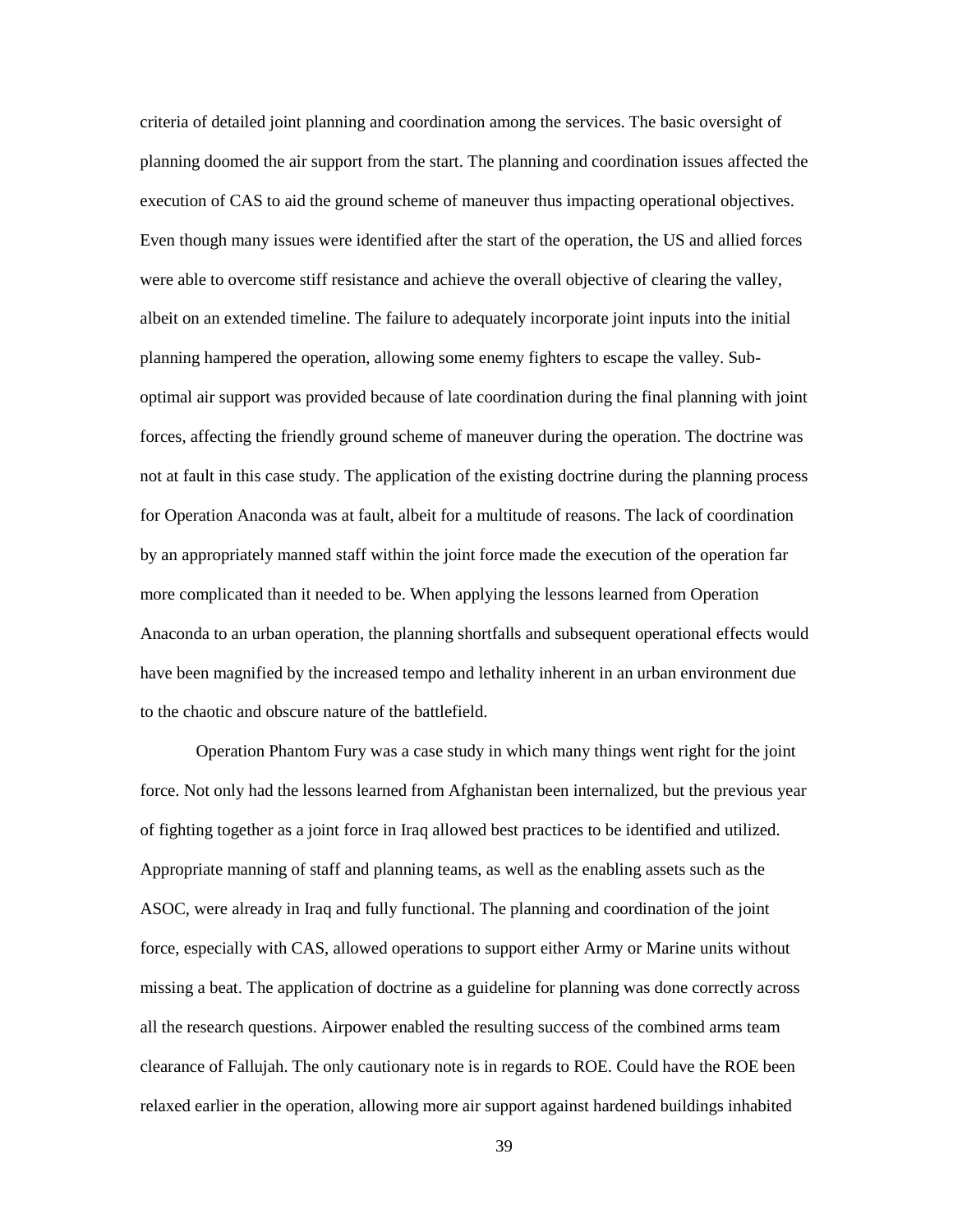by enemy fighters? If the ROE were loosened, weighing the subsequent increased destruction of buildings across the urban triad and the follow-on reconstruction efforts would be necessary.

In summary, urban operations in the future are likely to stress the joint force due to the increased challenges while conducting combat operations in a compressed, obscured, and confusing environment. The further urbanization of conflict areas and the movement of populations to cities is only going to make conflict more deadly to friendly and civilian lives. The current joint doctrine for CAS in an urban environment is sufficient in order to apply military power within a city. The application of doctrine across the joint force is sufficient to be able to prevail in urban operations against a determined enemy. Ensuring that the joint force utilizes doctrine appropriately during planning and execution is paramount in order to be able to prevail. America can use the history of urban fighting and the practical doctrine it possesses to limit damage to infrastructure and lives. Success in future urban operations requires that joint planners ensure that planning, coordination, and cooperation are incorporated into the operational plan from the beginning. Doing so will ensure maximum lethality will be brought to bear on the battlefield to minimize friendly casualties while still restraining the effects from unduly affecting the civilian populace and infrastructure.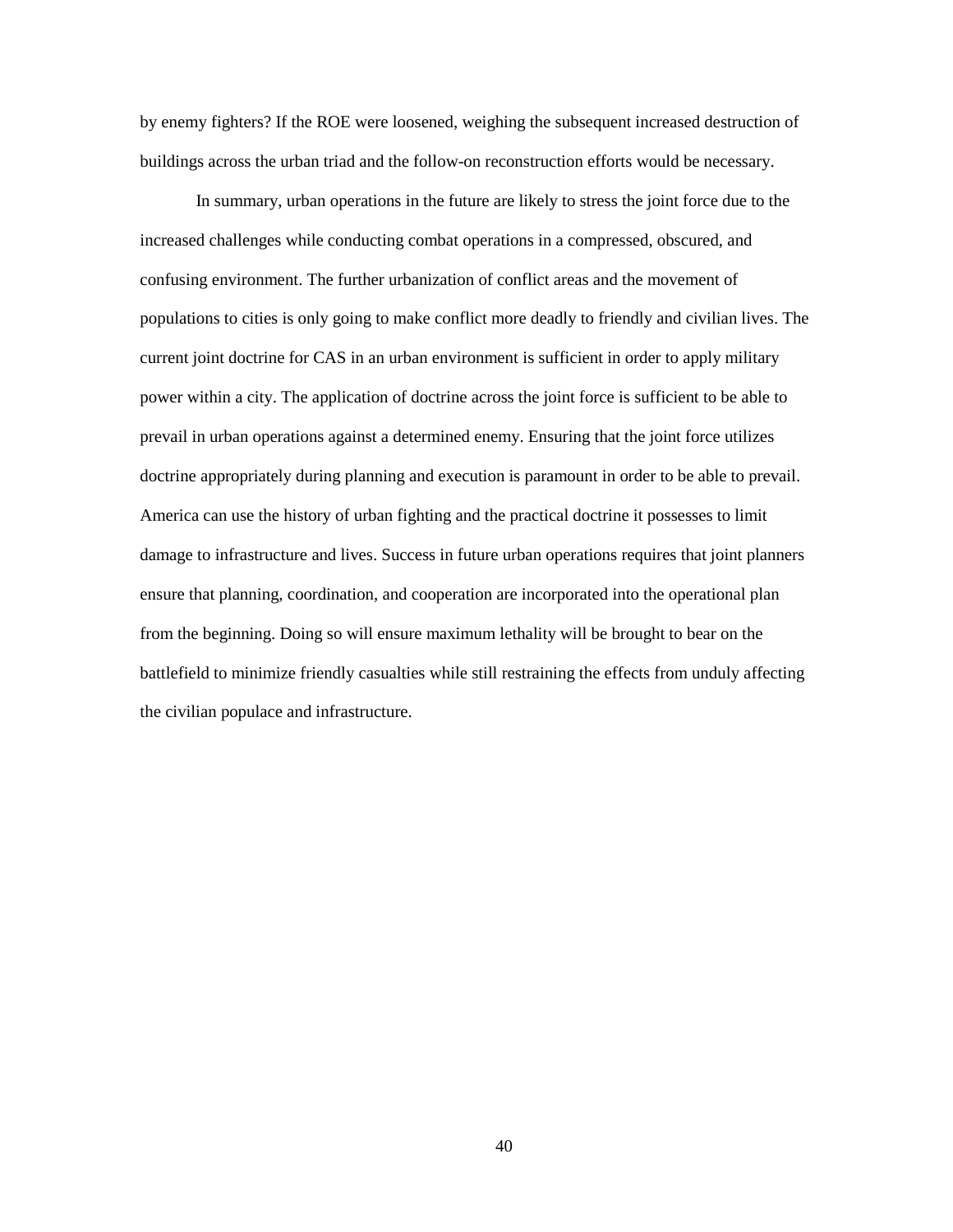#### Bibliography

- <span id="page-49-0"></span>Air Land Sea Application Center. *Multi-Service Tactics, Techniques, and Procedures for Airspace Control.* Joint Base Langley-Eustis, VA: ALSA Center, February 2019.
- Ballard, John R. *Fighting for Fallujah: A New Dawn for Iraq*. Westport, CT: Praeger Security International, 2006.
- Camp, Richard D. *Operation Phantom Fury: The Assault and Capture of Fallujah, Iraq*. Minneapolis, MN: Zenith Press, 2009.
- ———. "Threading the Needle: Air Support for Operation Phantom Fury." *Yellow Sheet* Winter (2018): 46–51.
- Carlson, Aaron J. "Thinking About CAS Without Thinking About CAS Doctrine: Selected Interactions of Institutional Processes Within the Close Air Support Mission." Master's thesis, Army Command and General Staff College, 2013.
- Davis, Mark G. "Operation Anaconda: Command and Confusion in Joint Warfare." Master's Thesis, School of Advanced Air and Space Studies, 2004.
- Edwards, Sean J. A. *Mars Unmasked: The Changing Face of Urban Operations.* Santa Monica, CA: RAND Corp., 2000.
- Estes, Kenneth. "U.S. Marine Corps Operations in Iraq, 2003-2006." Quantico, VA, 2009.
- Fritze, Joseph. "Operational Art in the Megacity" Master's Thesis, School of Advanced Military Studies, Army Command and General Staff College, 2019.
- Glenn, Russell W. *Combat in Hell: A Consideration of Constrained Urban Warfare*. Santa Monica, CA: RAND Corp., 1996.
	- ———. *Heavy Matter: Urban Operations' Density of Challenges.* Santa Monica, CA: RAND Corp., 2000.
- ———. *Marching Under Darkening Skies: The American Military and the Impending Urban Operations Threat.* Santa Monica, CA: RAND Corp., 1998.
- Gott, Kendall D., John McCool, and Combat Studies Institute, eds. *Eyewitness to War: The US Army in Operation AL FAJR: An Oral History*. Fort Leavenworth, KS: Combat Studies Institute Press, 2006.
- Grau, Lester W., and Dodge Billingsley. *Operation Anaconda: America's First Major Battle in Afghanistan*. Modern War Studies. Lawrence: University Press of Kansas, 2011.
- Kralovec, Matt. *Capturing the Role of Gridded Reference Graphic Systems*. Academic paper, Quantico, VA: Expeditionary Warfare School, 2012.
- Kugler, Richard, Michael Baranick, and Hans Binnendijk. "Operation Anaconda: Lessons for Joint Operations." National Defense University, 2009.